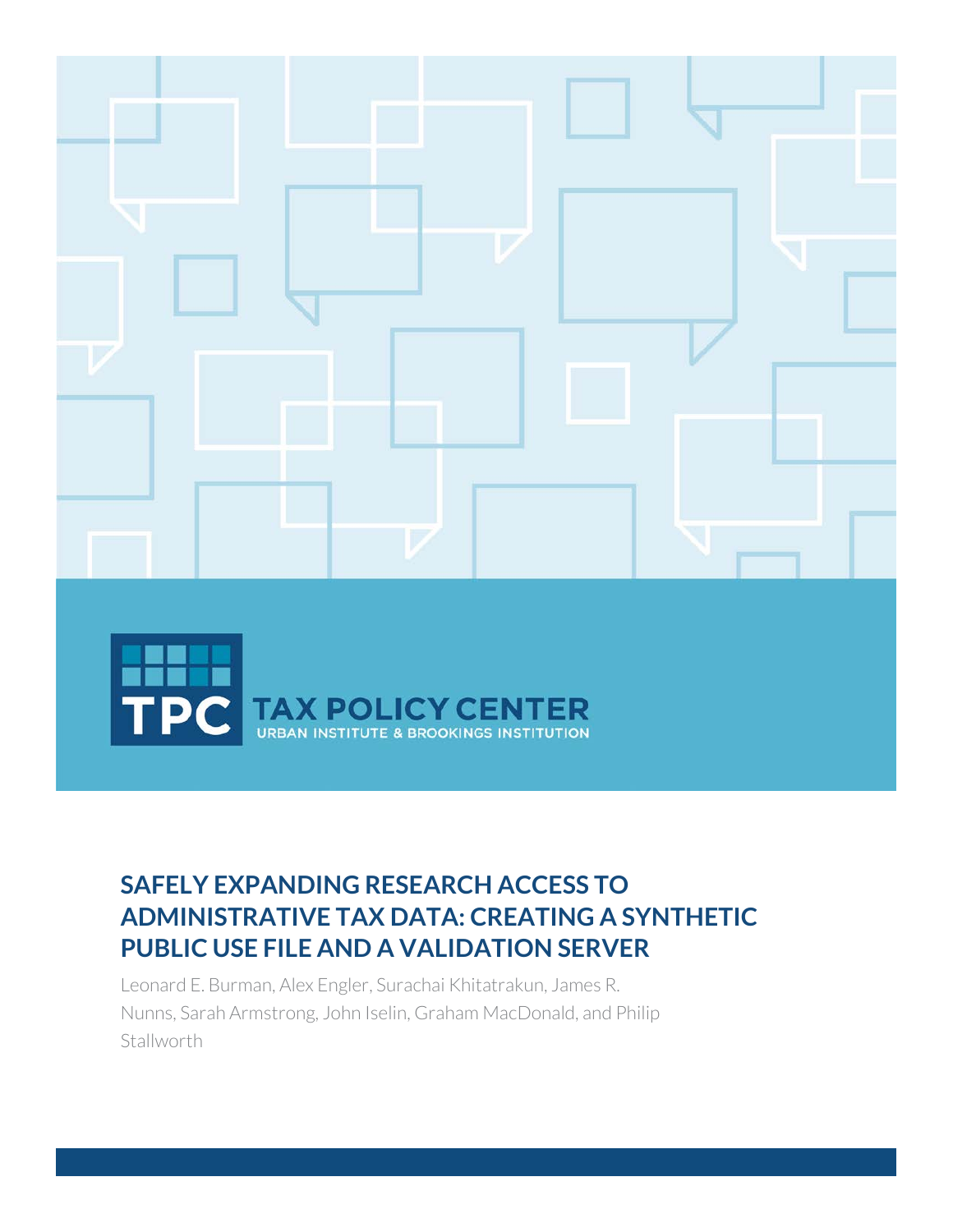<span id="page-1-0"></span>*We are grateful to John Abowd, Brian Balkovic, John Czajka, Dan Feenberg, Barry Johnson, Laura Kawano, Arthur Kennickell, Rob McClelland, David McClure, Alan Plumley, Rob Santos, Mike Strudler, Lars Vilhuber, Mike Weber, and members of the Statistics of Income Division Consultants Panel for helpful comments on an earlier draft; to James F. Raleigh for editing, and to Lydia Austin and Ann Cleven for coordinating the project. This publication relies on the analytical capability that was made possible in part by a grant from the Laura and John Arnold Foundation.*

*A version of this paper was presented at the 8th Annual IRS/TPC Joint Research Conference on Tax Administration on Wednesday, June 20, 2018. This paper will be posted by the IRS in 2019.*

*The findings and conclusions contained within are those of the authors and do not necessarily reflect positions or policies of the Tax Policy Center or its funders.*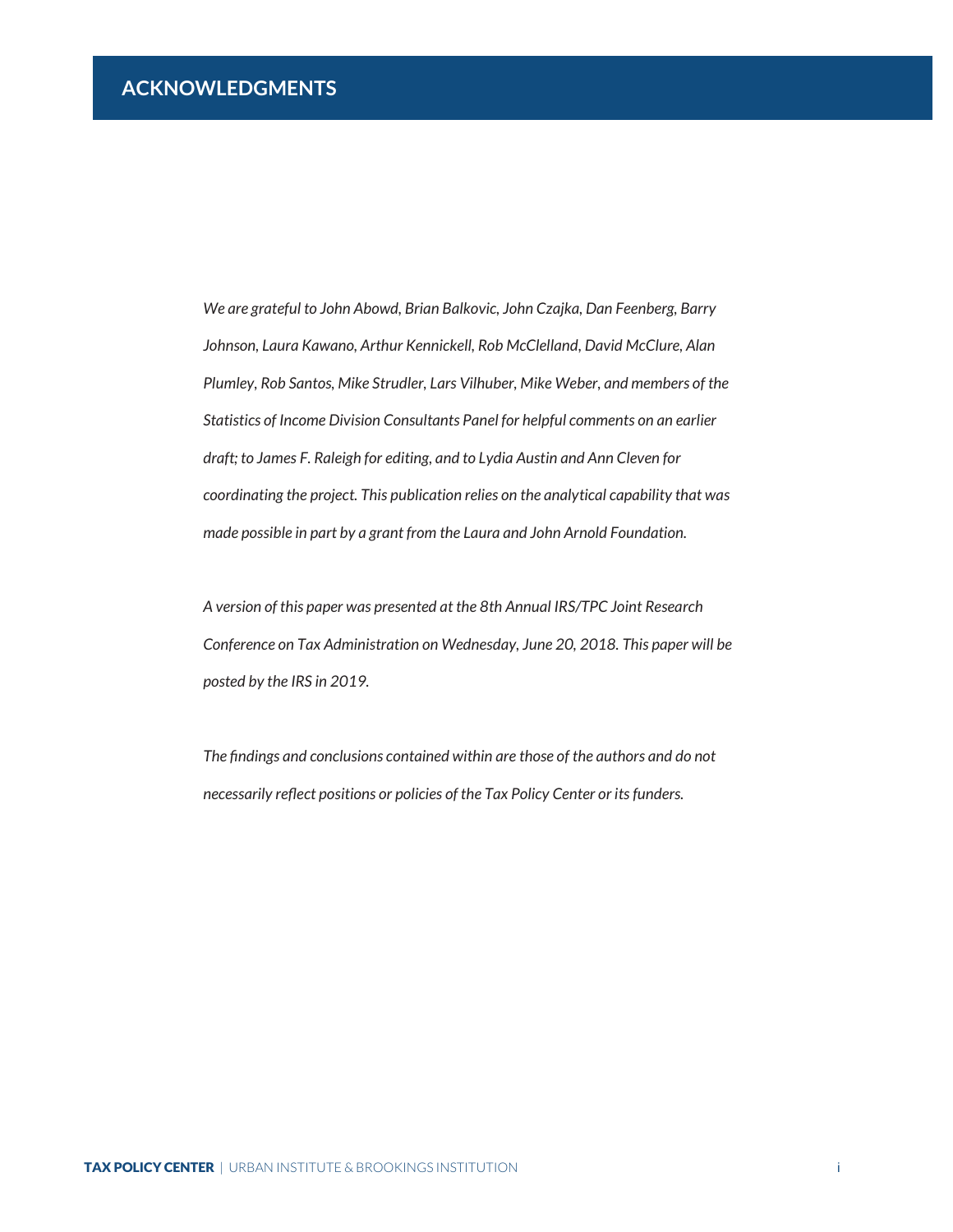<span id="page-2-0"></span>Administrative tax data contain a wealth of information that is potentially valuable for research and analysis. However, the legal and ethical imperative to protect taxpayer privacy has restricted their access to a small number of government analysts and select researchers. We propose to develop, in consultation with the experts at the Statistics of Income Division of the Internal Revenue Service (IRS), a fully synthetic tax database—that is, a file that preserves many of the statistical characteristics of the restricted data without containing any identifiable tax return information. Working with the IRS, we also hope to develop a procedure for researchers to submit their statistical programs, which have been tested on the synthetic data, to run on IRS computers, subject to a review to guarantee that their output satisfies disclosure avoidance protocols. This paper discusses the current methodology used to produce public use datasets, surveys the literature on synthetic data and privacy protection, outlines our proposed plan to produce a synthetic file, and discusses special challenges.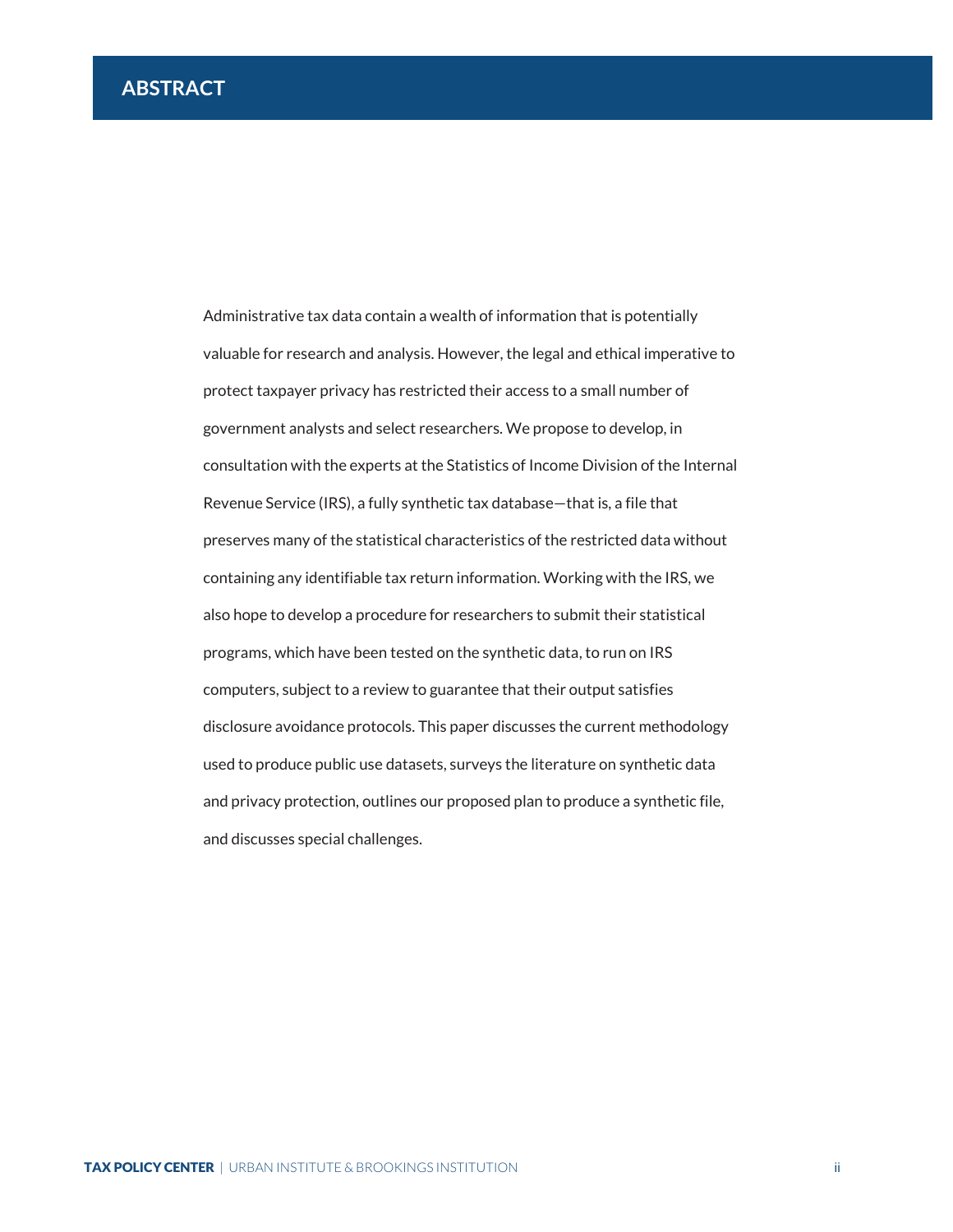| VI. CREATING A SECURE MEANS OF RUNNING STATISTICAL PROGRAMS ON |  |
|----------------------------------------------------------------|--|
|                                                                |  |
|                                                                |  |
|                                                                |  |
|                                                                |  |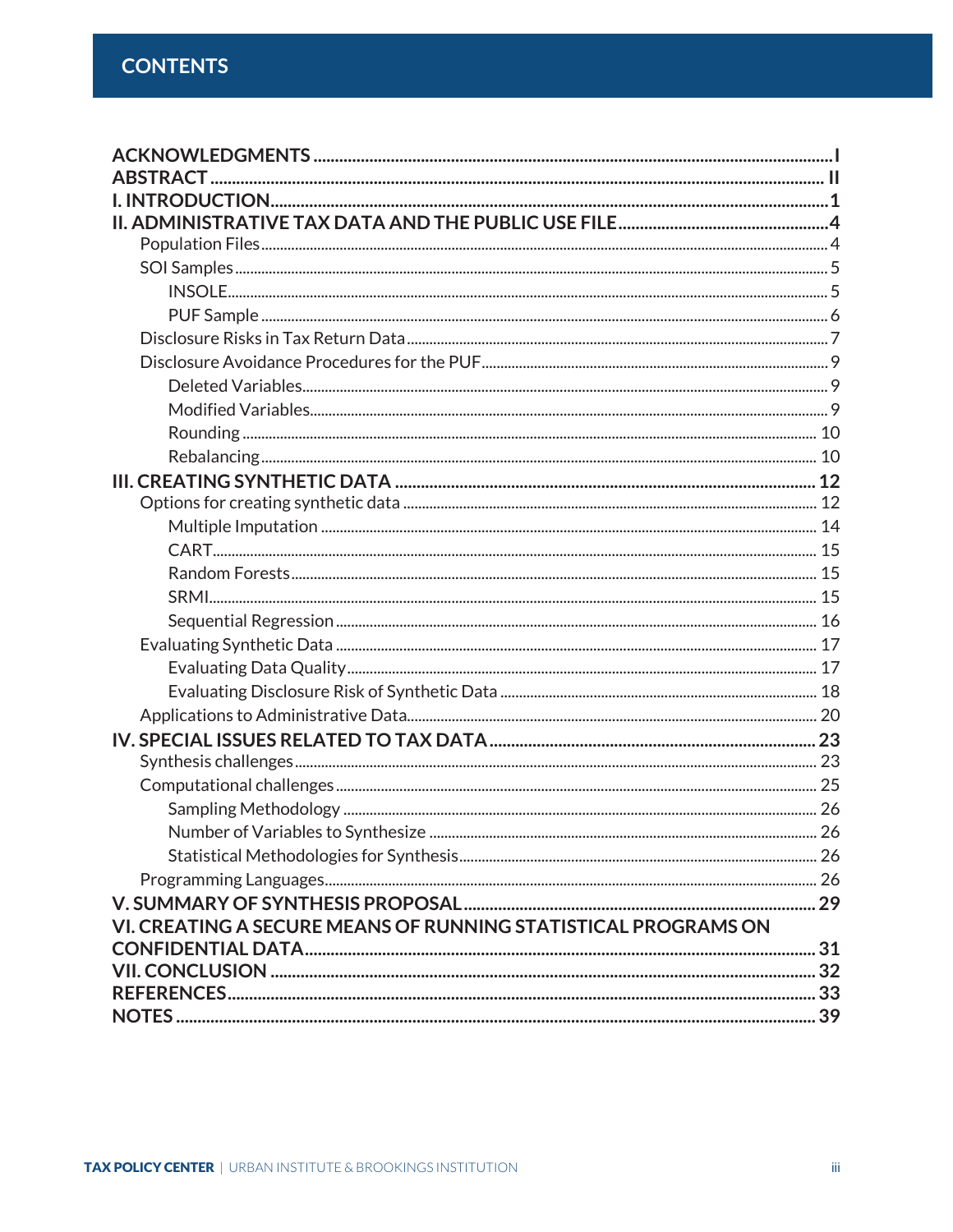# <span id="page-4-0"></span>**I. INTRODUCTION**

Administrative tax data (taken directly from individuals' and businesses' tax and information returns) are potentially enormously valuable for informing the public about a wide range of issues, some of which go well beyond tax policy. For example, Chetty et al. (2014) used tax data to illuminate the public debate about economic mobility across generations.

At present, however, researchers outside of government have very limited access to administrative tax data. After a lag of several years, the Statistics of Income (SOI) Division of the Internal Revenue Service (IRS) releases a public use file (PUF) based on a sample of individual income tax returns, but many potentially valuable variables, such as location, the split of wages between spouses on joint returns, the ages of filers and family members, and many other variables that are available to the IRS, are either excluded altogether from the PUF, or are only available on certain returns in cursory form. In addition, the highest-income tax returns are aggregated, and information from other returns is deliberately "blurred" to protect against the risk of disclosing information that would allow users to identify the returns of specific taxpayers. Those kinds of restrictions have been in place for many years, but two developments have required the IRS to increase the restrictions, making the PUF less useful: (1) PUF users also have access to an increasing amount of microdata from various sources, which if compared (or combined) with the PUF data would potentially allow them to establish the identity of taxpayers in the PUF; and (2) modern computer processing capacities and software tools make it possible to match very large datasets and make inferences that were impossible to make just a few years ago. As these risks increase, the viability and usefulness of future PUFs is at risk. Thus, finding a replacement for the PUF is imperative.

Moreover, providing researchers greater access to administrative tax data could vastly expand our understanding of how tax policies affect behavior (and how those policies could be made more effective). The gold mine of administrative tax data is only available, however, inside select government agencies and via collaboration with analysts in those agencies or through highly restrictive arrangements with the IRS. Expanding access to administrative data would represent a major advance in the ability of the Tax Policy Center and the broader research community to develop economic knowledge that could be applied to public policy debates.

We propose a two-part approach to expanding researchers' access to administrative tax data: (1) creating one or more fully synthetic public use files that have been purged of personally identifiable information, such as unique tax return information, that could be matched with data from other sources; and (2) developing a secure process by which researchers could submit statistical programs that have been tested on the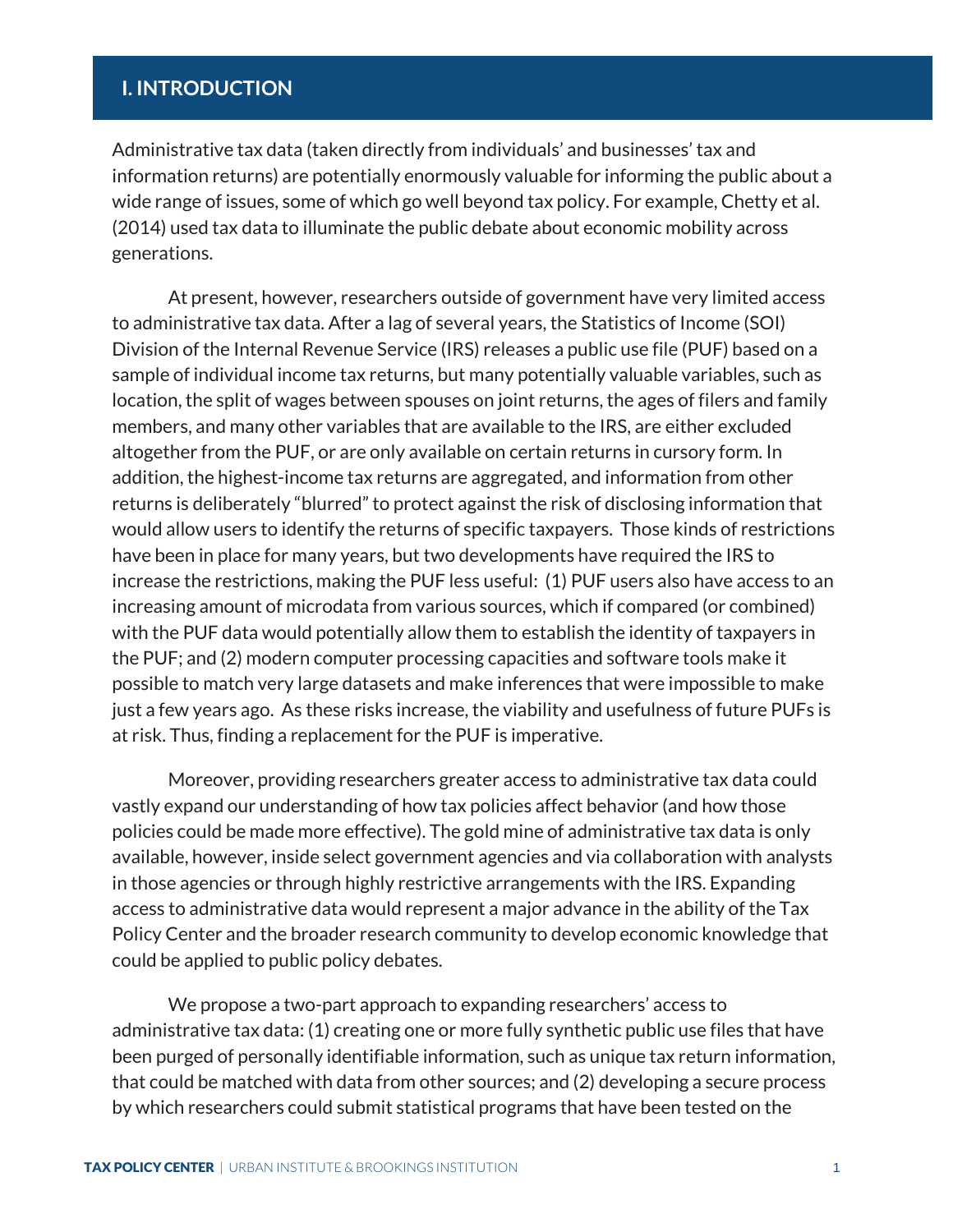synthetic data to be executed on IRS computers, with the statistical output emailed to the researchers after a disclosure review.

Synthetic data replace sensitive variables or observations with imputed values. Actual data are replaced in the public dataset by estimated values that are either generated by a statistical model such as regression or by nonparametric methods. Many public datasets are now partially synthetic, with some sensitive variables replaced by imputed values. Variables are deemed sensitive if an intruder could match them with unique data available in another database. By matching the externally available data to the administrative database, a particular record could be identified, disclosing all the other information contained in that observation.

Partially synthetic data always create a risk of disclosure, which grows as more data become available online. To address this, we propose creating a fully synthetic public use file. The goal is to approximate the statistical process that generates actual tax return data and to draw records randomly from this process.

In principle, a perfect synthetic dataset could exist. To see why, suppose that a random sample of tax filers disappeared, leaving only their tax returns behind. In this thought experiment, imagine that their disappearance means that they never actually existed. That sample of tax returns would represent the perfect synthetic tax dataset. It is as representative of the population of filers as any other random sample. And since, by definition, the filers in the dataset don't exist, publishing their tax returns could not constitute a privacy violation.

The only question is whether this ideal sample, or something close enough to it, could be found. We propose a method to approximate the distribution of individual income tax returns and to test the utility of this synthetic dataset.

A number of synthesis techniques have been used in previous applications, including parametric and nonparametric models. A particularly promising nonparametric method, classification and regression trees (CART), sorts observations into relatively homogeneous groups and draws from the empirical distribution of outcomes that occur for each group. There are computational and analytical challenges in implementing this method on a large scale, but we believe it could be a good option for certain discrete variables.

We propose to use sequential regression-based methods to synthesize continuous variables similar to the sequential regression multiple imputation (SRMI) model that has been used to impute missing values. The method is computationally simple and relatively flexible.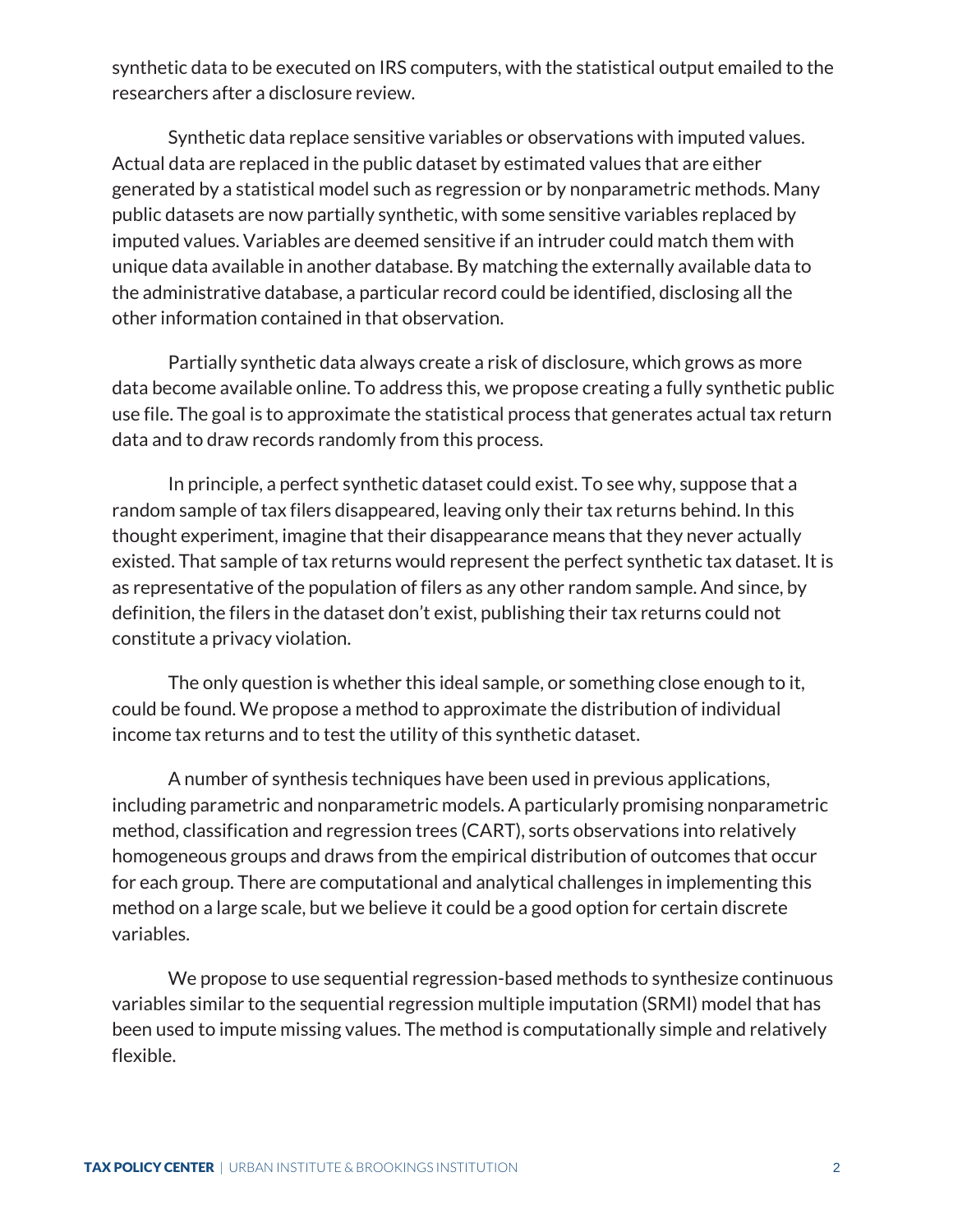We also propose to set up a secure method for researchers to submit statistical programs to run on a subset of the confidential administrative data. This model for research access to confidential data is referred to as a *validation server*. The structure of the administrative dataset would be the same as for the synthetic data, so programs that are developed using the PUF would work on the confidential data with minimal alteration. The IRS would review programs and output to protect against disclosure. A fee structure would be designed to defray costs and discourage data mining.

This paper is organized as follows. Section II discusses individual income tax data compiled by the SOI Division of IRS, the nature of disclosure concerns, and how those are addressed in the PUF. Section III discusses the main methods used to produce synthetic data and surveys some of the applications to the release of administrative data by other agencies. Section IV discusses the special challenges for creating synthetic data, preventing disclosure, and addressing the computational demands in tax data. Section V outlines our proposed strategy for addressing those challenges and producing a synthetic tax database. Section VI outlines our plan for producing a validation server at the IRS. Section VII presents concluding remarks.

We welcome discussion and feedback. Please send any comments to Len Burman at lburman@urban.org.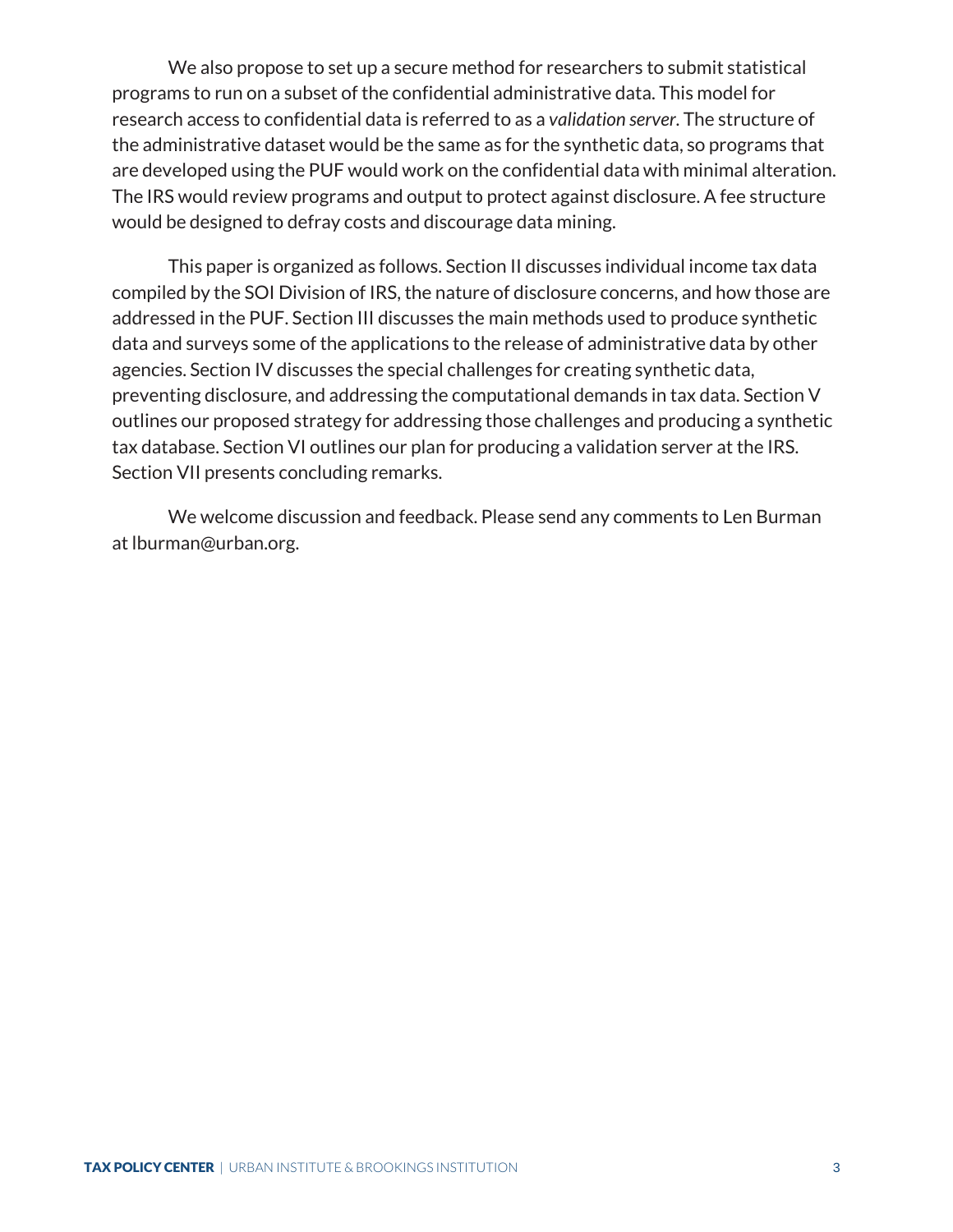<span id="page-7-0"></span>This section provides background on tax return filing, return population files, SOI sample files, disclosure risks, and the disclosure avoidance procedures now used to create the PUF.

Federal individual income tax returns are filed annually with the IRS by most adults and some children. In 2017, 150.3 million individual income tax returns, covering 289.8 million taxpayers and dependents, were filed with the IRS.<sup>[1](#page-14-0)</sup> Most of those returns covered the income, deductions, taxes, and credits of taxpayers in tax year 2016. Income tax returns may contain a large number of data entries. The basic income tax return, Form 1040, contained over 80 possible entries in 2016. [2](#page-14-1) Tax returns may include one or more schedules; in 2016, there were 11 schedules to Form 1040, such as Schedule A for reporting itemized deductions, each with multiple possible entries. Other forms (more than 50 in 2016) provide additional information and computations that support the entries on Form 1040. Further information may be supplied as marginal entries on Form 1040, in attachments of information returns (such as for wage withholding reported to employees on Form W-2), and in attachments prepared by taxpayers.

Eighty-eight percent (131.6 million) of the individual returns filed in 2017 were filed electronically, so the IRS has a complete electronic record of these returns and all return schedules, supporting forms, and attachments. Electronically filed returns are typically subject to consistency checks via tax preparation software and also receive some preliminary testing before they are accepted by the IRS, so they contain few typos or mathematical errors. The remaining 18.7 million returns in 2017 were filed on paper. The IRS records information from paper-filed returns electronically, then tests this information and sends notices to taxpayers if errors are detected.<sup>[3](#page-14-2)</sup> The fraction of returns filed on paper does not vary much across income groups.

#### <span id="page-7-1"></span>**POPULATION FILES**

The electronic records of all individual income tax returns filed each year are part of the Individual Master File (IMF).[4](#page-14-3) The IRS also maintains electronic records of all information returns related to individual taxpayers (such as W-2s and 1099s) that are filed with IRS by employers, banks, and other entities each year for activity involving individuals in the preceding year. Most of these information returns are not filed with Form 1040, so they provide supplemental information to the IRS on taxpayers' income, deductions, taxes, or credits.[5](#page-14-4) In addition, the Data Master (DM-1) file, provided and regularly updated by the Social Security Administration, contains information on taxpayers' and dependents' dates of birth, genders, name changes, and, for deceased individuals, dates of death.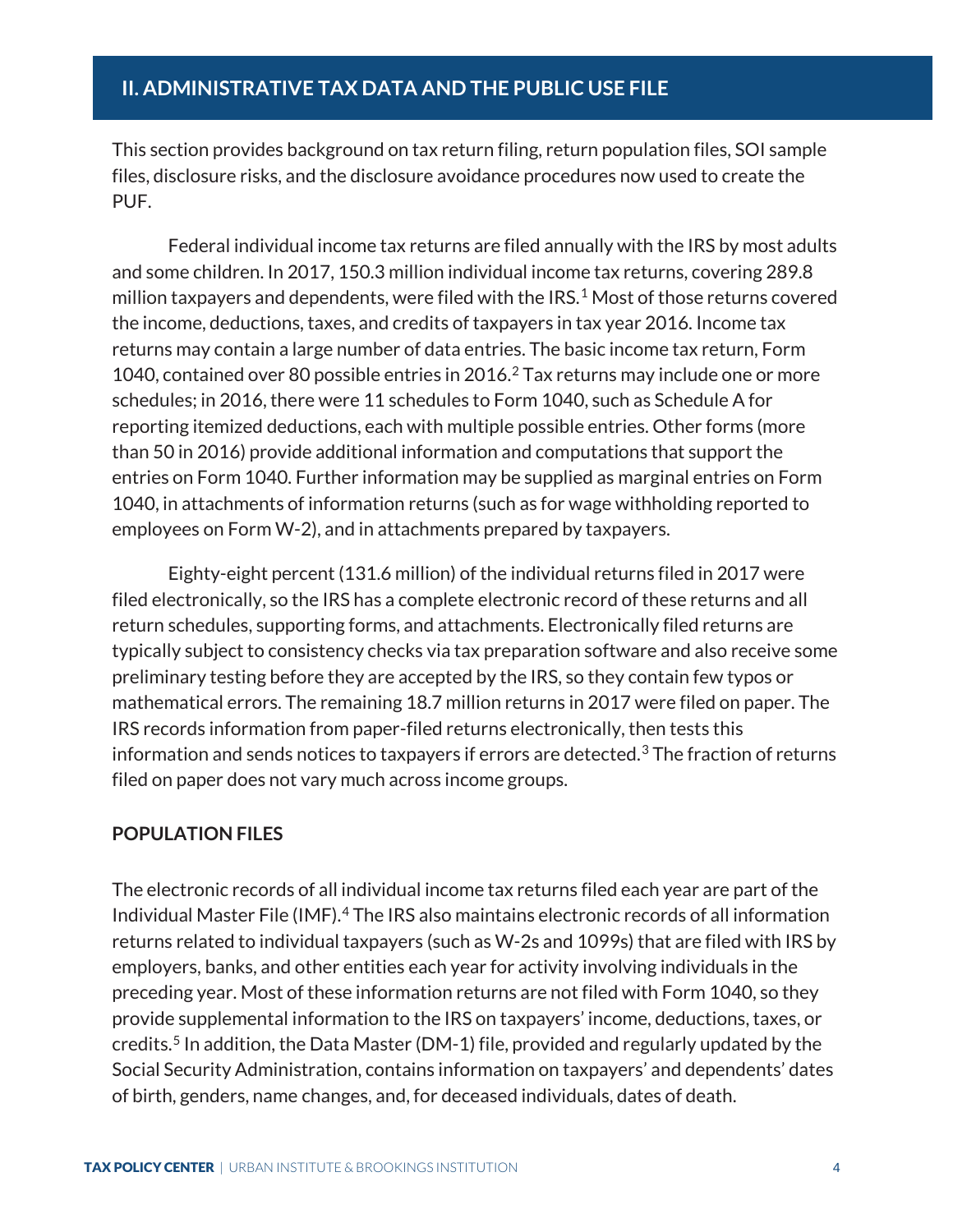The IMF, information returns, DM-1 file, and other information $6$  maintained at the IRS for each year represent the available administrative data on the entire individual income tax filing population as well as most nonfilers (Cilke 2014).

# <span id="page-8-0"></span>**SOI SAMPLES**

The annual sample of individual income tax returns drawn by the SOI is based only on the population of individual income tax returns processed by the IRS during the year, and is drawn at an initial stage of processing, prior to the IMF being available.[7](#page-14-6) The SOI uses the full sample, called the INSOLE file, $8$  to prepare publications and other products, and both the Office of Tax Analysis in the US Department of the Treasury and the staff of the Congressional Joint Committee on Taxation use the INSOLE in their microsimulation models and for other analyses. The INSOLE is also used to create the PUF. Neither the INSOLE nor the PUF contains information about nonfilers, but the Office of Tax Analysis and the Joint Committee on Taxation create nonfiler records from information returns and DM-1 information.

# <span id="page-8-1"></span>*INSOLE*

The INSOLE sample is selected from all individual income tax returns processed during a year by the IRS and posted to the IMF.<sup>[9](#page-14-8)</sup> Selection for the sample is based on the size of "total positive income" or, if larger in absolute value, "total negative income." These two amounts are the sum of nearly all positive and all negative items of income reported on a return. Based on the larger of these two amounts, all returns on the IMF that are eligible for selection are assigned to one of 19 strata: 9 negative income strata (strata 1 through 9) or [10](#page-14-9) positive income strata (strata 10 through 19).<sup>10</sup> Beginning with the tax year 2016 sample, strata boundaries are amounts expressed in 2016 dollars. In future years, the dollar amounts of "total positive income" and "total negative income" on each return will be deflated by the change in the chained gross domestic product implicit price deflator between 2016 and the tax year of the sample.<sup>[11](#page-14-10)</sup> Sample rates vary by strata, from a rate of about 0.1 percent (1 in 1,000) in strata 10, 11 and 12, to 100 percent in strata 1, 2, 18 and 19. There are also two special strata for returns sampled at 100 percent, one for returns with gross receipts from one or more nonfarm or farm sole proprietorships reported on Schedules C and F of \$50 million or more (stratum 201), and another for "high-income nontaxable returns" (HINTS), which are returns with income of \$200,000 or more that report no income tax liability (stratum 101).<sup>[12](#page-14-11)</sup> In addition, sample rates in certain strata are periodically increased to ensure an adequate sample of returns that claim an exclusion for foreign earned income on Form 2555.

Returns in the two special 100 percent strata (101 and 201) are selected for the full sample first. Sampling of remaining returns within each stratum is based on Social Security numbers (SSNs).<sup>[13](#page-14-12)</sup> For returns in all strata, the last four digits of SSNs are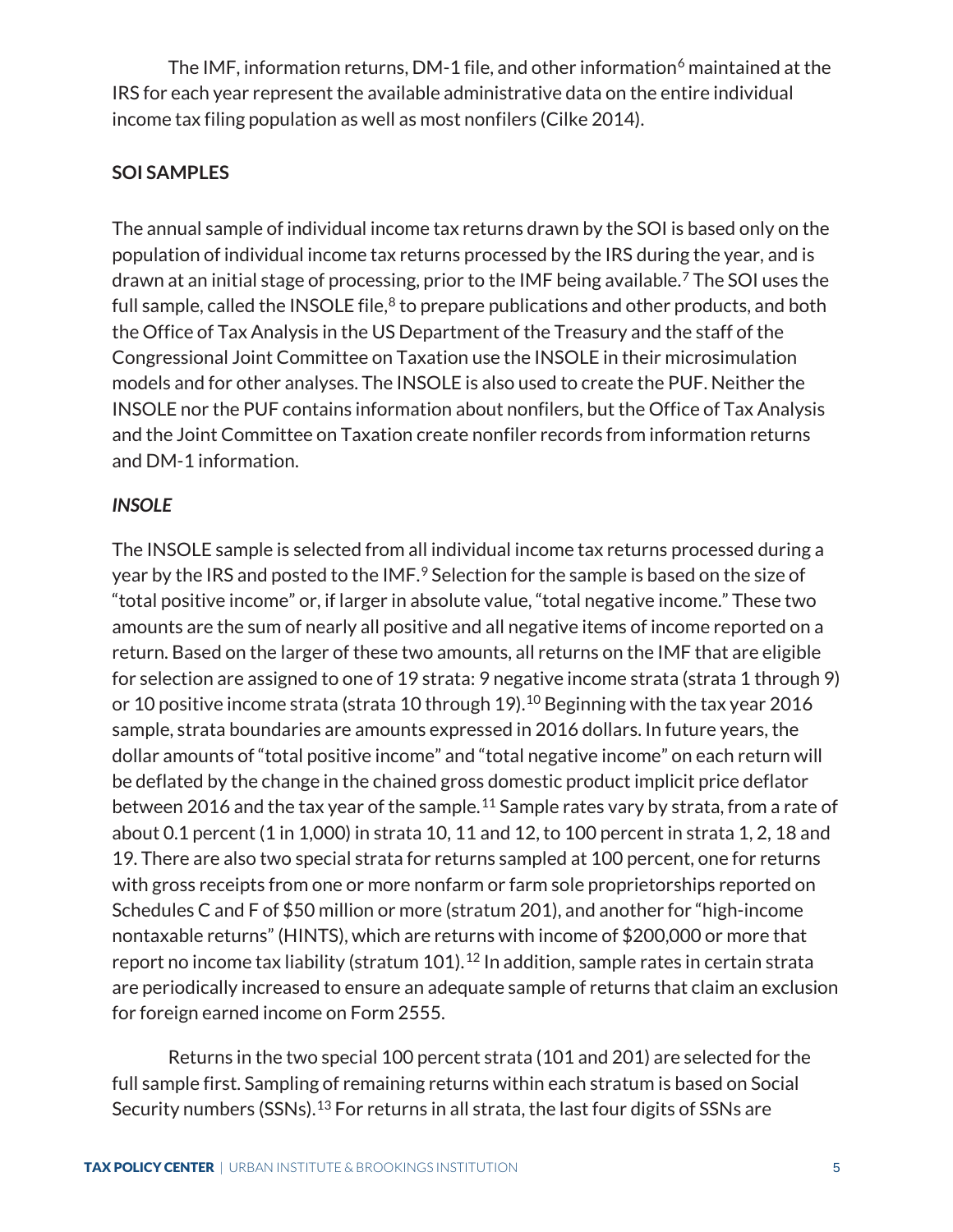examined (there are 9,999 such endings, since SSNs do not end in 0000). Any return with 1 of 10 specified endings is sampled (making the sample rate 10 in 9,999 or slightly more than 1 in 1,000, or 0.10001 percent). The 10 endings used for sampling are part of the Continuous Work History Sample (CWHS) designated by the Social Security Administration for research purposes. For returns in strata 10, 11 and 12, only CWHS returns are selected for the sample. For returns in the other strata (1 through 9 and 13 through 19), which have sample rates above the CWHS rate, non-CWHS SSNs are transformed (to correct for slight nonrandomness in the last four digits of the SSN), and enough endings of the transform are selected to achieve the target sample rate for the stratum (including the CWHS portion of the sample).

The full INSOLE SOI sample selected in 2017 (primarily of returns filed for 2016) included records for 351,049 returns (of 150.3 million filed), with 65,993 of those returns (nearly 19 percent of the total) selected with certainty (from strata 1, 2, 18, 19, 101, and 201)[.14](#page-14-13) Excluding HINTS (strata 101), 37,235 returns (12.6 percent of the total sample excluding HINTS) were selected with certainty. The minimum total positive (total negative) income required to be selected in strata 18 or 19 (1 or 2) was \$8 million (–\$8 million) in 2016.

SOI includes in the full sample file almost all of the information reported by taxpayers on their income tax return Form 1040s (including marginal entries), all Form 1040 schedules, all attached forms (including W-2s), and supplements that return information with the date of birth, gender, and, for decedents, date of death of the taxpayer(s) and any dependents from the  $DM-1.15$  $DM-1.15$ 

#### <span id="page-9-0"></span>*PUF Sample*

The PUF sample is a subsample of the INSOLE sample. Excluded from the PUF sample are all returns included in the INSOLE sample that were filed for taxable years more than three years prior to the current year and any oversampled Form 2555 returns. HINTS (stratum 101) are placed in the strata (1 through 19 or 201) to which they would otherwise be assigned and then subsampled for the PUF in the same manner as other returns in each stratum. All CWHS returns selected in INSOLE sample are subsampled at a 70 percent rate for the PUF sample (i.e., only 7 of the 10 CWHS endings are included, making the sample rate from the population 0.07 percent). In strata 7 through 13 (total incomes between –\$400,000 and \$400,000 in 2016) only the subsampled CWHS returns are included in the PUF sample.<sup>[16](#page-14-15)</sup> All returns in strata 5 and 6 (total negative income between –\$1,500,000 and –\$400,000) and 14 and 15 (total positive income between \$400,000 and \$1,500,000), which for the INSOLE sample are sampled at rates of about 1 percent (strata 6 and 14) and 3 percent (strata 5 and 15), are included in the PUF (except the 30 percent of CWHS returns in these strata excluded in the earlier step). Returns in strata 3 and 4 (total negative income between –\$8 million and –\$1,500,000) and 16 and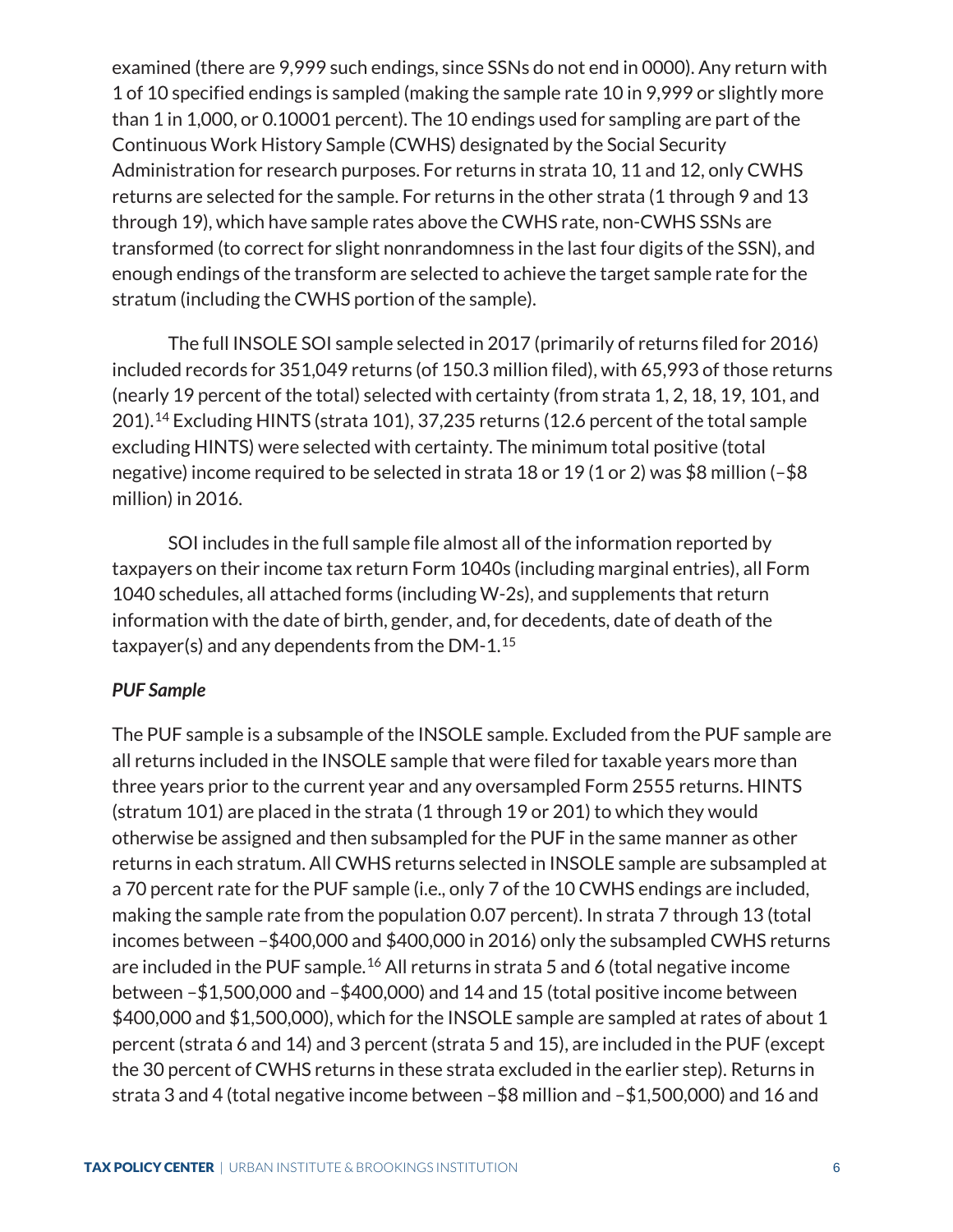17 (total positive income between \$1,500,000 and \$8 million), which for the INSOLE sample are sampled at rates of about 12 percent (strata 4 and 16) and 33 percent (strata 3 and 17), are subsampled for the PUF to achieve an effective sampling rate of 10 percent. Some of the returns in the certainty strata (1 and 2, 18 and 19, and 201), those with "extremely large" values for one or more key variables, are aggregated into one of four records as a disclosure avoidance measure.[17](#page-14-16) Generally, an amount of income (loss) from any one source that is among the 30 largest (smallest) amounts reported on all returns, and a deduction or credit that is among the 10 largest reported, is considered extremely large. The four aggregate records in the PUF sample for tax year 2012 cover returns with any extremely large value for at least one key variable and (1) negative adjusted gross income (AGI); (2) AGI between \$0 and \$10 million; (3) AGI between \$10 million and \$100 million; and (4) AGI over \$100 million.<sup>[18](#page-14-17)</sup> The remaining returns in the certainty strata are subsampled at a 10 percent rate (i.e., the PUF sample rate for these returns is 10 percent).

The PUF sample for tax year 2012 included 172,411 return records (including the four aggregate records) representing the 144.6 million returns filed.[19](#page-14-18)

In addition to including only a subsample of returns from the INSOLE, the PUF includes only a subset of the data items. The 2012 PUF, for example, includes entries from fewer than half the Form 1040 schedules and from only 8 of more than 50 attached forms that were included in the INSOLE file for 2012. [20](#page-14-19) In addition, as discussed next, the data items from the INSOLE that are included in the PUF are further limited or altered to reduce disclosure risk.

#### <span id="page-10-0"></span>**DISCLOSURE RISKS IN TAX RETURN DATA**

The Internal Revenue Code provides strict protections for the confidentiality of tax return information and severe sanctions for disclosure.<sup>[21](#page-14-20)</sup> The definition of a disclosure is expansive; for example, the identification of a specific taxpayer's record on the PUF would be a disclosure under the Internal Revenue Code, even if all of the information on the PUF record were publicly available. All of the information on an individual income tax return and its associated schedules, forms, and attachments are "tax return information" for disclosure purposes. Returns contain the name, address, and SSN of taxpayers, spouses, and dependents—information that directly identifies these individuals. But even with this information removed (as it is for the PUF), returns and their associated schedules, forms, and attachments may, as noted, contain dozens, hundreds, and even thousands of entries on specific items of income, deductions, tax computations, and credits. Returns also contain information on the demographic characteristics of taxpayers and dependents (e.g., through filing status, whether the taxpayer is married; through standard deductions, whether the taxpayer, spouse, or both are age 65 or over; and, through personal exemptions and certain credits, the number and range of the ages of children); on the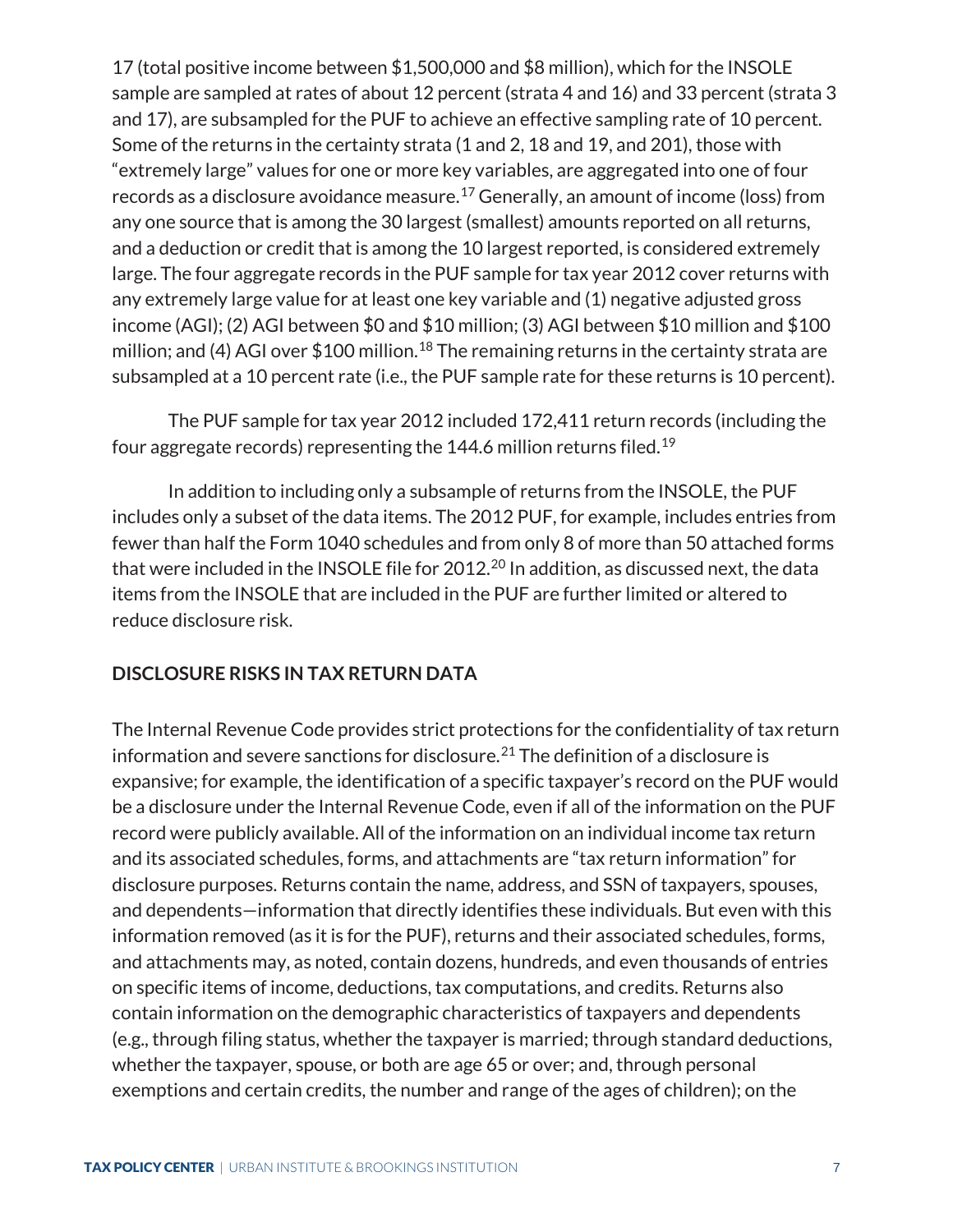household's geographic location (e.g., state, even if the complete address is removed); and on a taxpayer's occupation. Other taxpayer characteristics (e.g., as a homeowner, employee, or retiree) can often be inferred merely from presence, or absence, of certain items reported on a tax return. Any of this tax return information, possibly in combination with other, publicly available information, potentially could be used to identify a specific taxpayer's record indirectly.

Some taxpayer characteristics, such as their marital status, approximate age, number and approximate age of children, where they live, their occupation, and their status as a homeowner, employee, or retiree, may be observed (or inferred) directly or from readily available public information. These characteristics, by themselves or even in combination, are rarely so uncommon that they would identify a specific taxpayer precisely or even with high probability. But some combinations of taxpayer characteristics are rare, such as very large families with an elderly head. Little additional information about such taxpayers might be needed to identify them with a high level of confidence.

A great deal of additional information about individuals may be available from public sources. Wages of many individuals, such as employees of government agencies, are often publicly available or can be accurately estimated based on the individual's position and pay scales. The wages of officers and employees of nonprofit organizations and the officers of large companies are also frequently public information. In many other instances, it is not difficult to estimate an employee's wages from their position and employer (which typically are observable). Income from other sources may also be available from public records (e.g., business income reported on business registers and public licensing information), or estimated from other publicly available information. Further, employers, banks, other financial institutions, and other entities have direct access to specific amounts of income paid to an individual, and they often know their other characteristics.

Amounts of deductions and credits also might be publicly available. The amount of charitable contributions made by specific individuals, particularly of large contributions (which are more likely unique), are sometimes made public by the recipient charitable organization. Property tax records are public, and state income tax records are public in Wisconsin. The installation of certain energy-efficient property that qualifies for a credit might also be readily observed.

Demographic and other information on individuals is also increasingly available. Many individuals voluntarily supply such information on social media and other websites. Such information may also be obtained or inferred from individuals' browsing, phone, texting, social media, and email activities.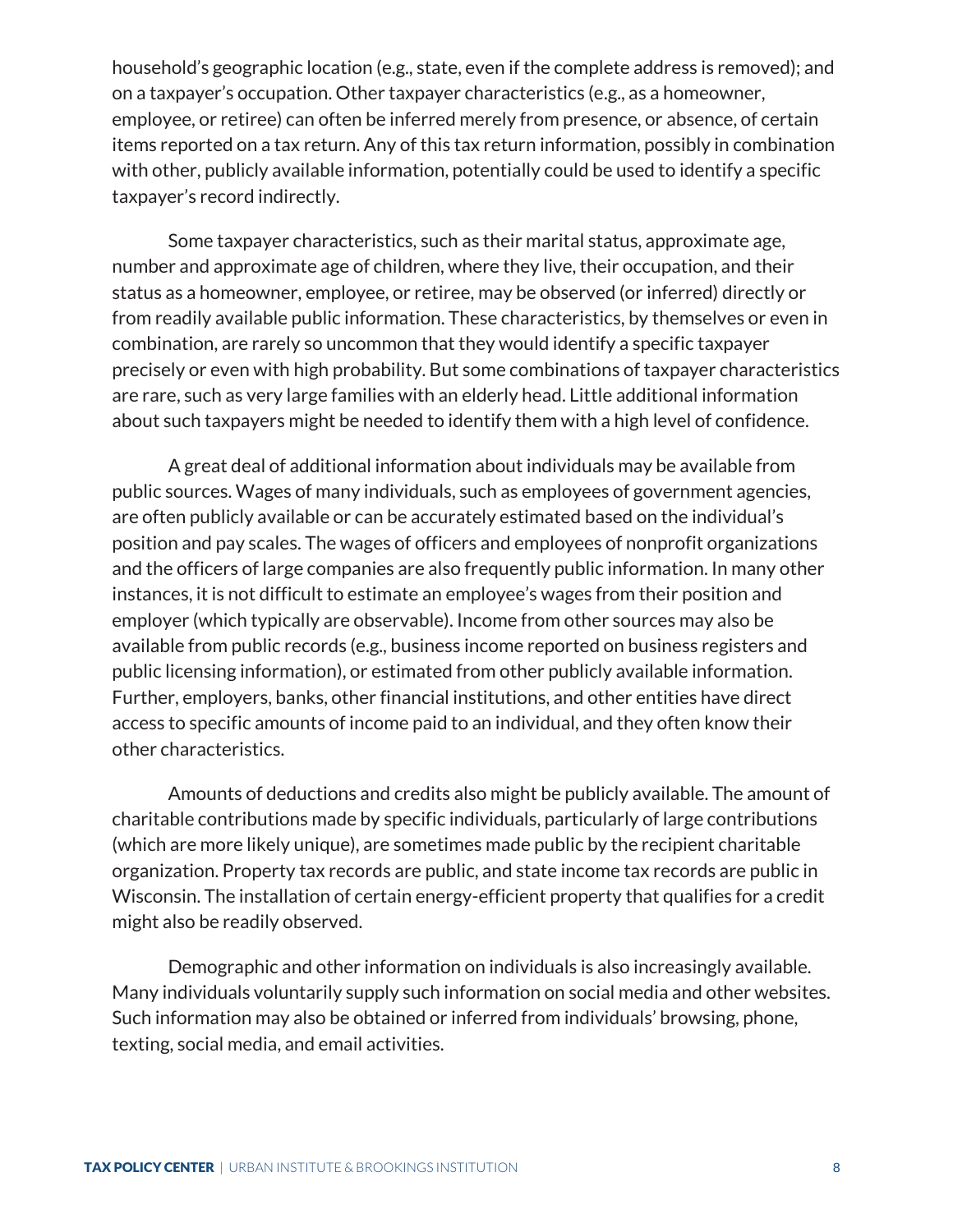Although specific characteristics of individuals may not uniquely distinguish them, combinations of characteristics might. Over time, the scope of publicly available information on individuals has grown, especially through the internet, and the power of computers and software to link information has also grown. A particular risk is the rising threat of identity theft and data breaches that target and steal individuals' sensitive data, including the kind of information that might appear on tax returns. These trends significantly increase the likelihood that an individual represented on any microdata file like the PUF might be identifiable, and put all the items in their record at risk of disclosure.

### <span id="page-12-0"></span>**DISCLOSURE AVOIDANCE PROCEDURES FOR THE PUF**

The highest sampling rate of the population of individual income tax returns included in the PUF is 10 percent, and nearly all of the return population is sampled at a rate of 0.07 percent.[22](#page-14-21) Sampling at these low rates reduces disclosure risk because any individual return is unlikely to be in the PUF. The omission from the PUF of most of the schedules and forms that might be attached to a return also reduces the potential for identifying a filer.[23](#page-14-22)

In addition to removing certain returns, subsampling remaining returns, and omitting many return entries that appear in the full sample, additional disclosure avoidance procedures are applied to the PUF: some variables are deleted or modified, all amount variables are rounded, and returns are rebalanced.

#### <span id="page-12-1"></span>*Deleted Variables*

The state of residence is removed from all return records in the PUF because it could provide significant information for identifying taxpayers in small states (and in some circumstances taxpayers in large states). For records selected in strata 1 through 6, 14 through 19, or 201, alimony paid and received, the itemized deduction for state sales taxes,  $24$  and all age, gender, and earnings split variables  $25$  are removed. The ages of dependents are also removed from some records selected in strata 7 through 13.<sup>[26](#page-14-25)</sup>

#### <span id="page-12-2"></span>*Modified Variables*

Fiscal year returns are those filed for periods of less than 12 months or for noncalendar periods of 12 months. Because few individuals file fiscal year returns, for the PUF such returns are converted to calendar year returns for the most recent calendar year. Also, relatively rare surviving spouse returns are converted to joint returns, and head of household returns claiming no dependents<sup>[27](#page-14-26)</sup> and selected in strata 1 through 6, 14 through 19, and 201 are converted to single returns.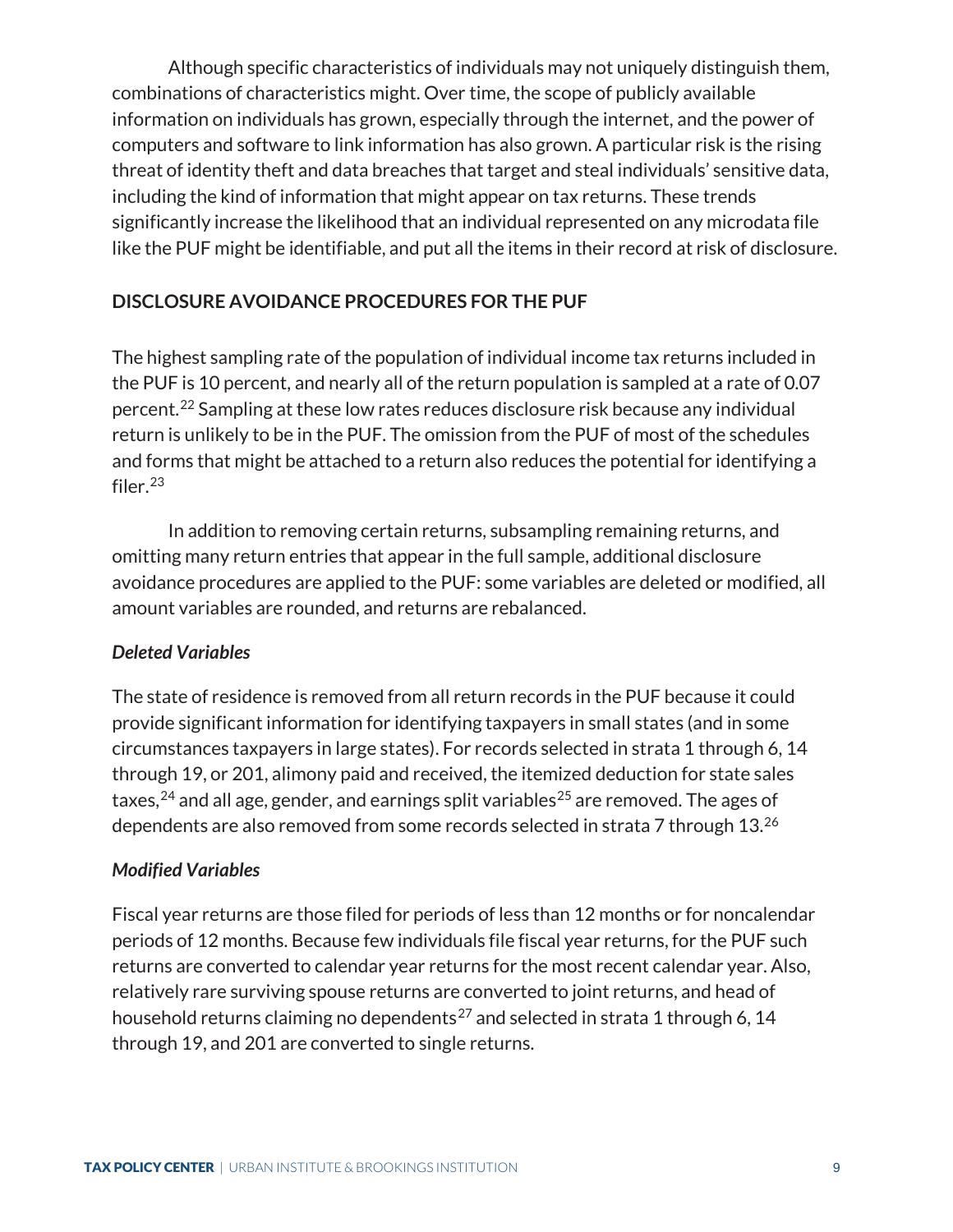As the earlier discussion implies, a large number of dependents could help identify a taxpayer with little additional information. Whether the number of dependents on a return is large depends on filing status, because single and married taxpayers filing separate are much less likely to have dependents than head of household and joint filers. Those who do have dependents tend to have few of them. To address this potential disclosure risk, on the PUF the number of dependents is capped at three for head of household and joint returns, two on single returns, and one on married filing separate returns. These caps are carried through to other return items that are based on the number of dependents, such as personal exemption amounts, the earned income tax credit, and the child tax credit.

Certain variables are also "blurred" on the PUF.[28](#page-14-27) Blurring reduces disclosure risk by replacing the value of one or more variables on a group of returns with the average value(s) for the variable(s) for returns in the group. For returns selected in strata 1 through 6, 14 through 19, or 201, wages and salaries, state and local income taxes, and real estate taxes are blurred. Blurring for these records is "multivariate," meaning that all three variables, if present, are simultaneously blurred within a group.<sup>[29](#page-14-28)</sup> For returns selected in strata 7 through 13, wages and salaries, state and local income taxes, and real estate taxes are also blurred, but so are alimony paid and received (which are deleted from other return records) and itemized deductions for medical and dental expenses. The blurring on these records is "univariate," with each variable blurred independently within a group. $30$ 

#### <span id="page-13-0"></span>*Rounding*

Rounding reduces disclosure risk in a manner similar to blurring, and can be more effective than univariate blurring if variable amounts are clustered. All dollar amounts on every return are rounded as follows: amounts (in absolute value) over \$100,000 are rounded to four significant digits; amounts between \$10,000 and \$100,000 are rounded to the nearest \$100; amounts between \$5 and \$10,000 are rounded to the nearest \$10; and amounts less than  $|\$5|$  are rounded to  $\$2$  (with the sign retained).

# <span id="page-13-1"></span>*Rebalancing*

Deleting, modifying, and rounding variables changes relationships among some of the variables on a tax return, making them internally inconsistent. For example, AGI is computed as gross income less adjustments to income, so changes to items of income and adjustments will mean that summing income and subtracting adjustments generally will not give the same amount of AGI reported by the taxpayer. If reported AGI was retained in the return record, it might be possible to infer the true values for some components, negating the intended reduction in disclosure risk from the blurring procedure. For this reason, return records are "rebalanced" by recomputing gross income, adjustments for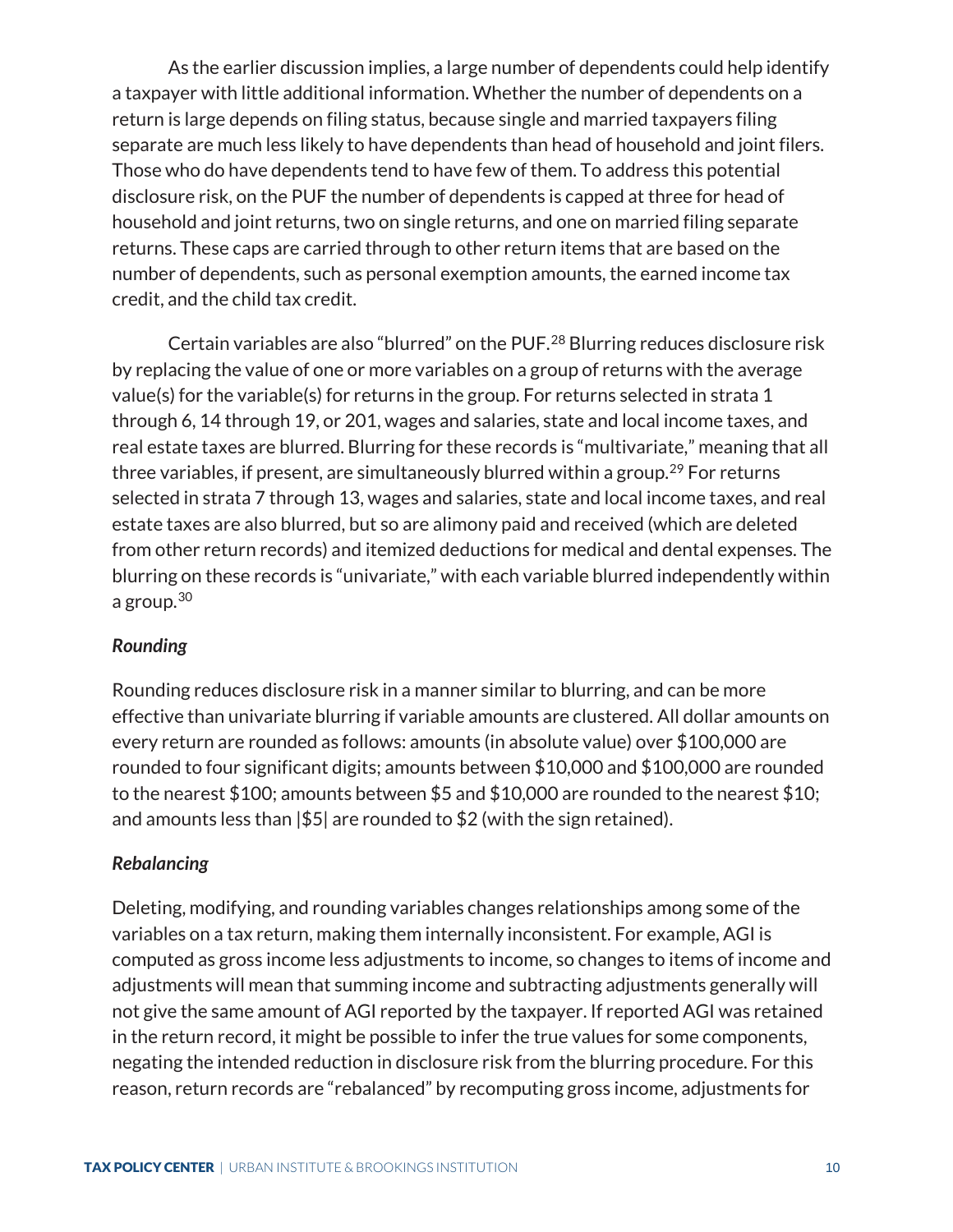<span id="page-14-18"></span><span id="page-14-17"></span><span id="page-14-16"></span>education expenses, AGI, taxable income, regular tax, the alternative minimum tax, the child tax credit, the education credits, and tax after credits. However, the deleted (or blurred) income and adjustment items (alimony paid and received) could not be recovered from recomputing AGI in any event because they effectively become part of an implied residual PUF variable that includes "other" income and some adjustments to income. Similarly, itemized deductions are part of an implied residual PUF variable for the sum of total deductions (standard or itemized) and personal exemption amounts, so the deletion (or blurring) of certain itemized deductions is absorbed into this implied residual variable.

<span id="page-14-30"></span><span id="page-14-29"></span><span id="page-14-28"></span><span id="page-14-27"></span><span id="page-14-26"></span><span id="page-14-25"></span><span id="page-14-24"></span><span id="page-14-23"></span><span id="page-14-22"></span><span id="page-14-21"></span><span id="page-14-20"></span><span id="page-14-19"></span><span id="page-14-15"></span><span id="page-14-14"></span><span id="page-14-13"></span><span id="page-14-12"></span><span id="page-14-11"></span><span id="page-14-10"></span><span id="page-14-9"></span><span id="page-14-8"></span><span id="page-14-7"></span><span id="page-14-6"></span><span id="page-14-5"></span><span id="page-14-4"></span><span id="page-14-3"></span><span id="page-14-2"></span><span id="page-14-1"></span><span id="page-14-0"></span>As a result of changes made to return entries during IRS and SOI processing, subsampling and omitting many variables from the full sample in constructing the PUF, and the application of disclosure avoidance procedures, no entry on a PUF record will exactly match the amount actually reported by the taxpayer, and in some cases (e.g., wages on a high-income return) the discrepancy may be large. These differences reduce the likelihood that the record of any specific taxpayer could be identified on the PUF. But these differences also affect how well the PUF represents the return population it is designed to represent,  $31$  and the research and analysis that can be performed using it. Also, because of the complex set of rules used to construct the PUF, it is probably not possible to correct statistical estimates to reflect the measurement error that is introduced.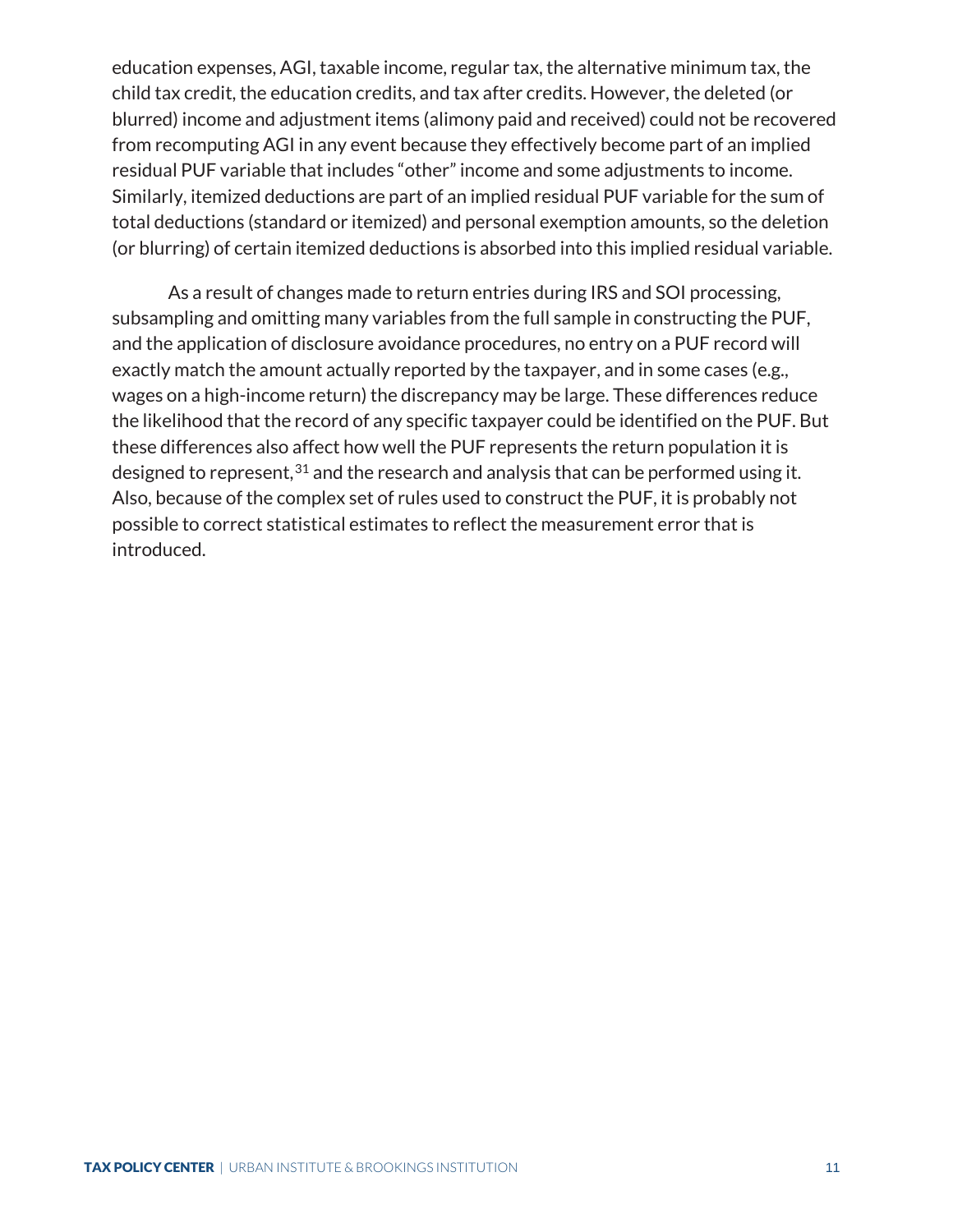# <span id="page-15-0"></span>**III. CREATING SYNTHETIC DATA**

The goal of data synthesis is to produce data that do not contain any information deemed confidential while ensuring that inferences drawn from such data are, *ex ante*, statistically equivalent to inferences drawn from the actual data used as a basis for producing the synthetic data. In practice, this task involves constructing a data-generating process that contains sufficient details to produce high-quality data for a defined set of research questions while maintaining the required level of data confidentiality.

Most synthetic datasets are partially synthetic: only variables or observations deemed especially sensitive are replaced with synthetic values. The current PUF is a kind of partially synthetic file. Aside from rounding, most of the data reported on most observations are reproduced intact. Partially synthetic data have obvious analytical advantages because they may preserve more information than fully synthetic files, but they create significant disclosure risks. In the case of tax data, the existence of actual data means that a number of other useful variables, such as state of residence, must be suppressed.

For those reasons, our goal is to produce fully synthetic data files.

#### <span id="page-15-1"></span>**OPTIONS FOR CREATING SYNTHETIC DATA**

Much of the research on synthetic data derives from methods for imputing missing data in surveys. The problems are similar in the sense that the goal in each case is to produce values that are statistically unbiased while preserving the relationships among variables. In fact, synthesis is easier because the data generator knows the actual values for the data, so, unlike in the missing data case, the generator need not assume that relationships between imputed and actual values are similar between the records with missing values and others. The challenge in the case of fully synthetic data is that relationships between all of the imputed (synthetic) values should represent the relationships in the actual data. We propose to solve that problem via a sequential process discussed next.

Different models may be appropriate for different variables. For example, different models may be more appropriate for discrete or categorical variables than for continuous variables. Even within the same data type, different underlying variable distributions may warrant different models.

The simplest procedure is to add random noise to the independent variables in a dataset. If the induced errors are relatively small, much of the relationship among variables may be maintained, but preserving this information increases the risk of disclosure (Fuller 1993). Errors large enough to prevent disclosure create a significant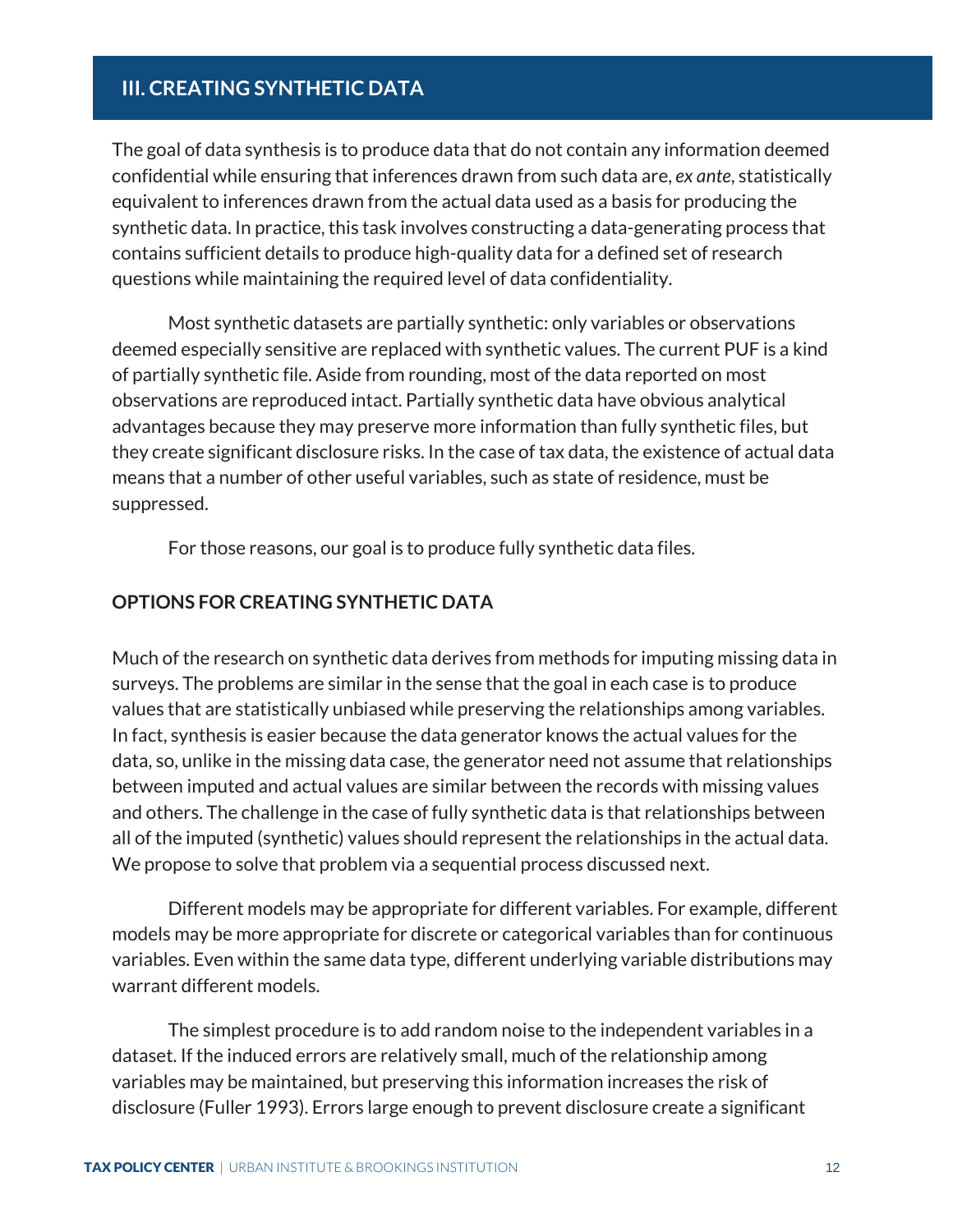measurement error, which biases statistical estimates. Nonetheless, simple masking might be useful for modeling minor variables that are not likely to be the focus of empirical studies, especially in large samples or where relationships among variables need to be masked to prevent disclosure risk.

An obvious alternative is to use regression-based imputation (or some other statistical model) to replace actual data with predicted values. Reiter (2004) showed that multiple imputation—using a set of predicted values plus random draws from the empirical error distribution (called replicates)—is appropriate both for imputing missing data and for generating synthetic data. Variance estimates from the imputed data need to be corrected to account for the error introduced in the imputation process, but this is straightforward in most cases.

Bayesian methods offer a natural tool for imputation by drawing from the posterior distribution conditional on other variables in the dataset. Rubin (1978) developed a Bayesian bootstrap approach, but Allison (2000) showed that it could lead to bias in estimation because bootstrapping may not preserve the underlying statistical relationships.

More recent research has developed machine learning methods such as CART (Reiter 2005) and random forests (Caiola 2010). These methods can improve on parameterized approaches for synthetic data under certain circumstances. Other work has found that support vector machines and neural networks can outperform parameterized methods for missing data imputation (Richman, Trafalis, and Adrianto 2009). However, infusing uncertainty into machine learning estimation is not a wellexplored task, which poses potential issues for using these methods.

Emerging research in this field applies a mixture of Poisson distributions to impute continuous variables in which marginal sums need to be fixed or consistent. This approach, termed *interval-protected multiple imputation*, can ensure that totals created from aggregated synthetic data match those of the original confidential data (Wei 2016; Wei and Reiter 2016).

When developing parameterized models, conditioning and grouping are often necessary. *Conditioning* is the selection of independent variables for the estimation of each variable to be synthesized (Benedetto, Stinson, and Abowd 2013). *Grouping* allows for separate model building and estimation on different subgroups of observations, which allows different relationships among variables within different subgroups. In tax data, it makes sense to group by income, filing status, number of dependents, and age. Grouping allows for more flexible estimation and significantly speeds computation by breaking up the very large full dataset into manageable subsets.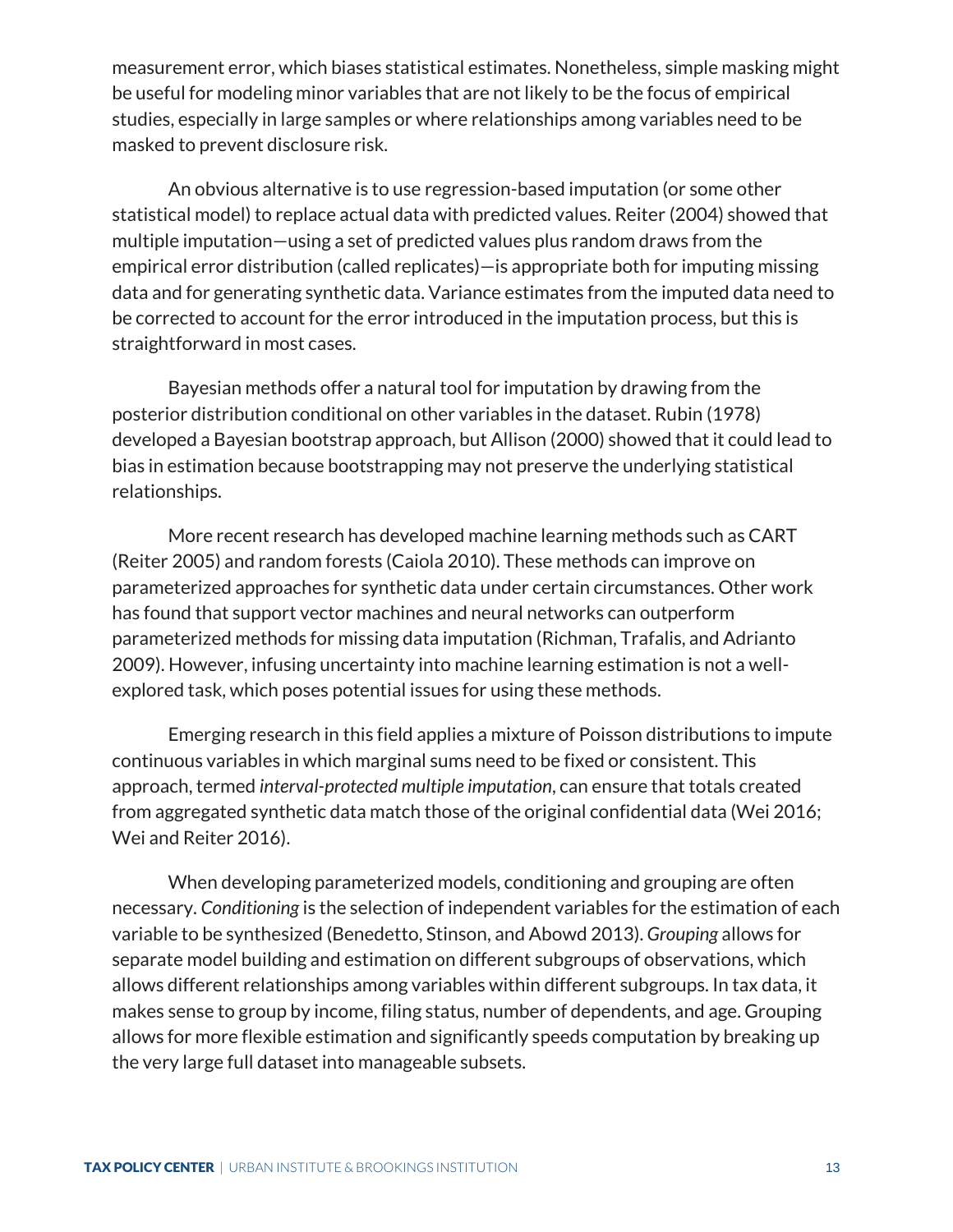Groups must be of sufficient size to prevent overfitting of imputed values. Benedetto et al. (2013) recommend that the number of observations within subgroups (created by grouping) be at least 15 times the number of conditioning variables, or 1,000 whichever is greater.

We discuss some of the key methods in more detail next.

# <span id="page-17-0"></span>*Multiple Imputation*

In the most general terms, *synthetic data* refers to data resulting from some statistical process that has been applied to an original dataset. This originating dataset is generally restricted, with the goal of the simulation being to create a new dataset that is suitable for public release. To make the synthetic data suitable, they must be changed substantially to protect the anonymity of the original dataset observations (often individuals). To be informative for research purposes, the synthetic data must also maintain the underlying statistical relationships of the originating data.

Most modern applications of synthetic data generation build upon *multiple imputation* methodology, a statistical technique originally designed to impute missing data. Multiple imputation was introduced by Rubin (1978), who expanded on the topic in a book (Rubin 1987) and several articles (Rubin 1996, 2004). In essence, multiple imputation for missing values recognizes that missing values are stochastic by nature, and this stochasticity can be captured by providing multiple imputed values from the empirical distribution of predicted values. Incorporating uncertainty via multiple imputation improves the reliability of statistical inference, assuming the model that produces the imputations is valid and that the derived statistics are corrected to account for the imputation process (Rubin  $1996$ ).<sup>[32](#page-25-0)</sup>

Rubin (1993) and Little (1993) suggested using multiple imputation to generate synthetic data, although their approaches differed. Rubin (1993) suggested merging a smaller dataset onto a larger dataset, such as a census file. If *X* is observed in both datasets and *Y* only in the smaller dataset, a regression of *Y* on *X* (or some other model) could be used to create multiple implicates of *Y\**, the predicted value, on the larger dataset. These synthetic data could be used to expand the larger dataset with no concerns about confidentiality because the values would be based entirely on the nonsensitive variable *X*. This is a partially synthetic data file, but the synthesized variable does not exist in the larger dataset before imputation.

Little (1993) proposed using this methodology as a way to replace sensitive data, which is more relevant to our problem. To follow on our example, consider the case where *Y,* a sensitive variable (subject to disclosure risk), and *X* both exist in a dataset. Use the process just described to create multiple implicates of *Y\** in that dataset, and then replace the actual *Y* with the synthesized values *Y\**. Assuming that the model fit is not too good,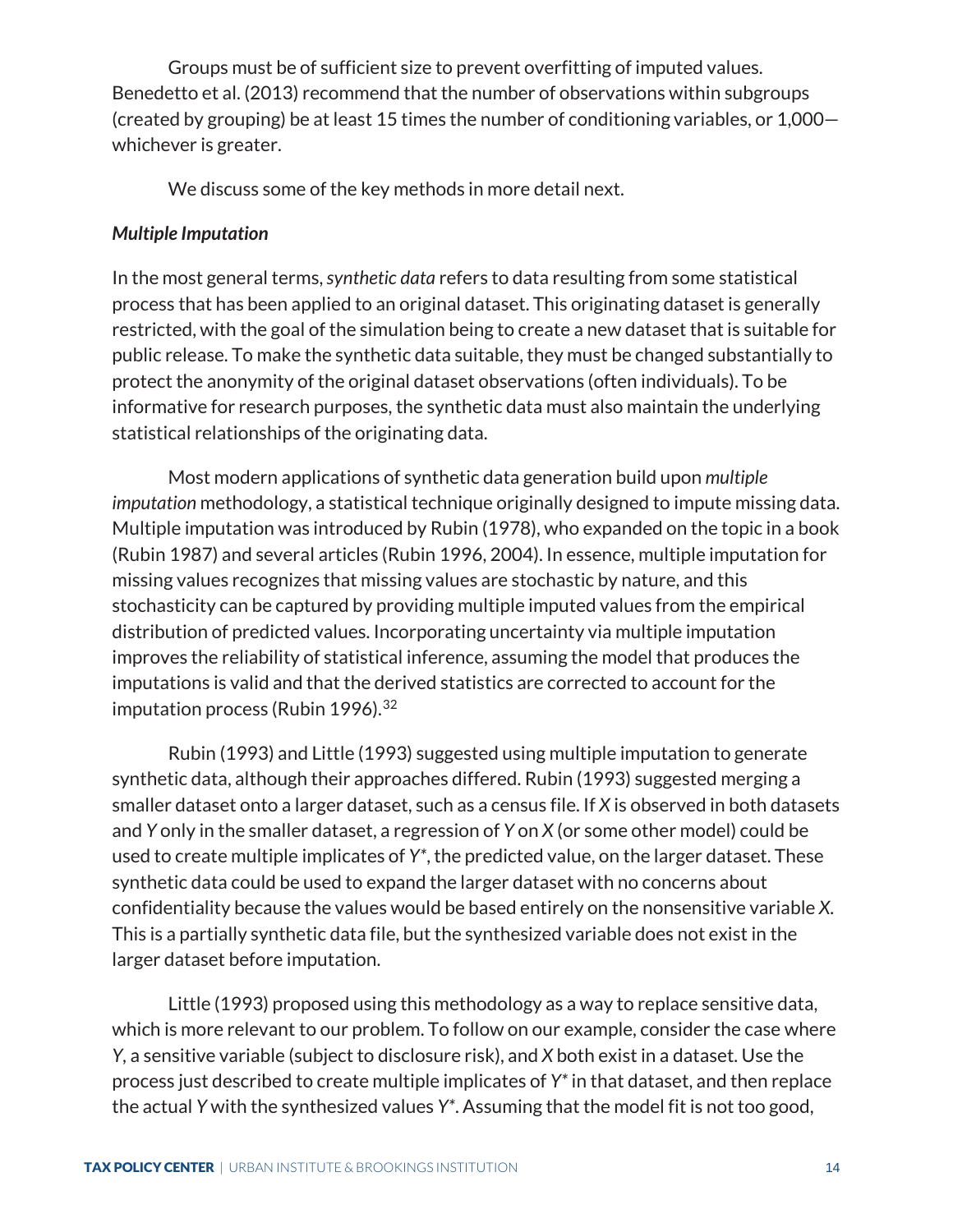these data protect confidentiality of *Y* while providing information that is useful for analytical purposes (assuming appropriate statistical techniques).

# <span id="page-18-0"></span>*CART*

Reiter (2005) suggested applying *classification and regression trees*to generate partially synthetic data. The procedure basically involves setting criteria that repeatedly split a sample (analogous to branches on a tree) until each observation is assigned to a branch. There should be many observations (leaves) on each branch to protect against disclosure. The CART algorithm selects a leaf at random using the Bayesian bootstrap algorithm (described in chapter 4 of Rubin 1987).

Alternatively, to avoid releasing actual values, an empirical distribution function may be fitted to the leaves. One synthetic observation is randomly drawn from the empirical distribution for each replicate in a multiple imputation process.<sup>[33](#page-25-1)</sup>

CART models are more flexible than regression-based or other parametric models. They can account for unusual variable distributions and nonlinear relationships among explanatory variables that might be hard to identify and model explicitly (Reiter 2005). However, CART may be computationally intensive and parametric models may perform better when the relationships between variables can be accurately modeled.

### <span id="page-18-1"></span>*Random Forests*

A *random forest* is a machine-learning method that employs stochasticity and many classification or regression trees. A random forest works by running hundreds of decision trees, each predicting the same outcome variable but using different subsets of the rows and columns as observations and predictors, respectively. Each of the many trees run are thus slightly different, and their predictions must be aggregated to get a single output for each observation. For classification trees this is generally done by voting (the most common predicted outcome is chosen), and for regression trees the many predictions are averaged together. Breiman (2001) argues that random forests significantly reduce the risk of overfitting and create more accurate out-of-sample predictions.

#### <span id="page-18-2"></span>*SRMI*

Raghunathan et al. (2001) proposed a variant on multiple imputation that he called *sequential regression multivariate imputation* as a way to consistently impute values for missing data. SRMI is simply a sequence of regressions designed to produce a set of imputed variables that preserves the conditional means and covariances in the synthetic data. In the first step, a sequence of imputation variables is specified. Raghunathan et al. sorted the variables by number of missing values and performed the imputations in order, starting with the variable with fewest missing values.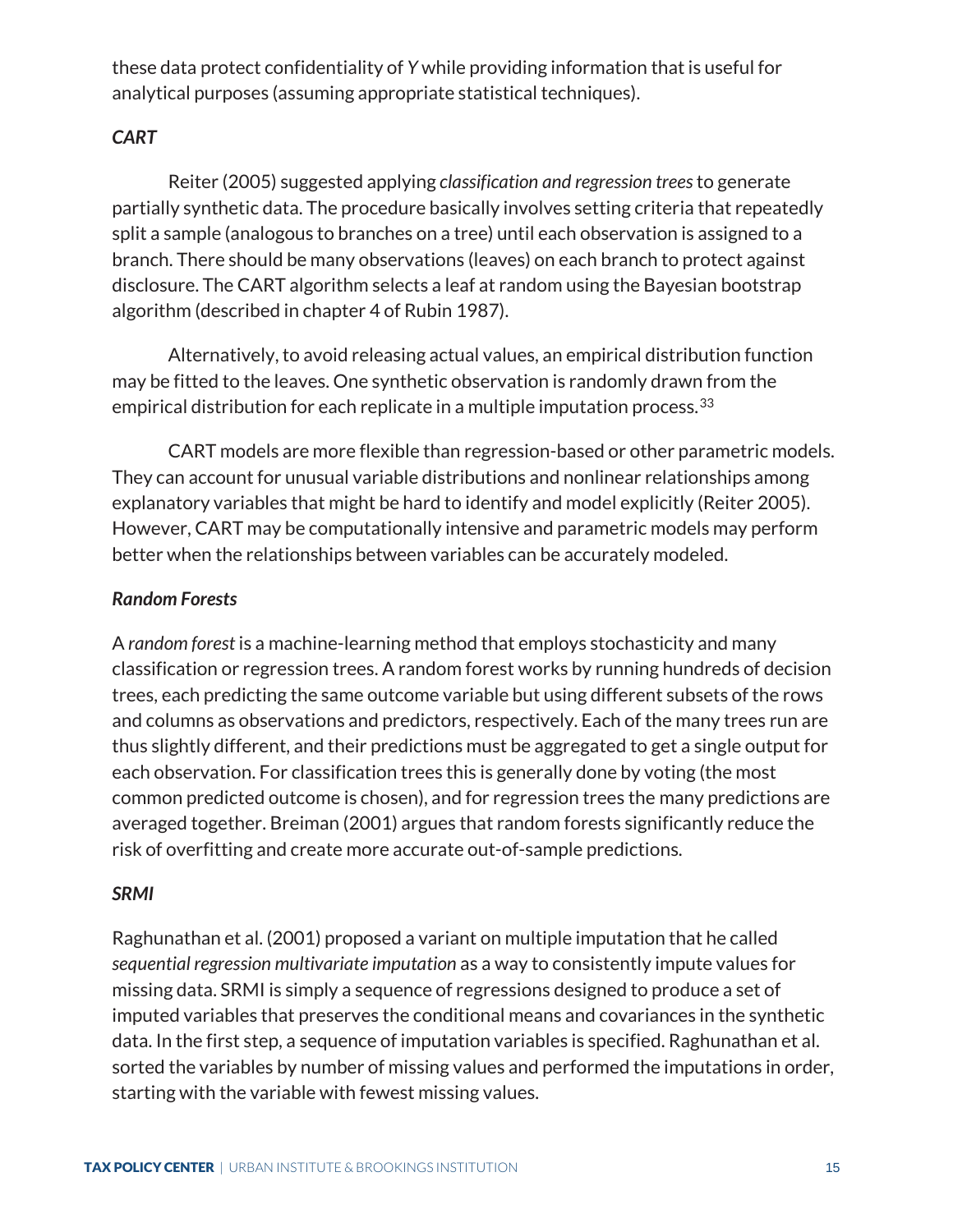A joint multivariate probability distribution can be represented as the product of a sequence of marginal distributions:

$$
\begin{array}{c} f(Y_1,Y_2,\ldots,Y_k \mid X,\theta_1,\theta_2,\ldots,\theta_k) \,=\, \\ f_1(Y_1 \mid X,\theta_1) \, \cdot f_2(Y_2 \mid X,Y_1,\theta_2) \cdots \, f_k(Y_k \mid X,Y_1,Y_2,\ldots,Y_{k-1},\theta_k) \end{array}
$$

where *Yi* are the endogenous variables, *X* is a matrix of independent variables, and θ*<sup>i</sup>* are vectors of model parameters such as regression coefficients.

In the first iteration, the nonmissing values of  $Y_1$  are modeled as a function of  $X$ ;  $Y_2$ is modeled as a function of  $Y_1$  (with missing values imputed) and  $X$ ;  $Y_3$  is estimated as a function of *Y1*, *Y2*, and *X*; and so on.

In the second and subsequent iterations, each *Yi* is modeled as a function of the other imputed  $\{Y_k\}$ ,  $k \neq i$ , and iterations continue until the changes in fitted values from one iteration to the next become very small. van Buuren and Groothuis-Oudshoorn (2011) found that convergence usually occurs within 10 to 20 iterations.

Equations may be fit by various methods—including parametric or nonparametric methods for different variables—following a similar procedure. Thus, the method provides a flexible way to deal with different data types.

As in the standard multiple imputation method, replicates may be created by adding random errors from the empirical distribution for each model equation for a set of replicates. The standard errors are corrected via the same formula as in standard multiple imputation.

# <span id="page-19-0"></span>*Sequential Regression*

Our problem differs from Raghunathan et al. (2001) in two ways. First, missing data are not an important problem in the tax dataset.<sup>[34](#page-25-2)</sup> Second, since we are proposing to create a fully synthetic dataset, there is no matrix of exogenous variables, *X*.

We thus propose several adaptations. We will initially order the variables to synthesize from most common to least common. The first variable, *Y1*, will be synthesized by making *n* random draws from its empirical distribution. The second variable, *Y2*, will be modeled as a function of *Y1*. Model parameters estimated using the observed data will be used to synthesize *Y2* as a function of the synthetic *Y1* with errors drawn from the empirical error distribution.  $Y_3$  will be estimated as a function of  $Y_1$ ,  $Y_2$ , and so on until  $Y_k$  is estimated as a function of *Y1, Y2, … , Yk–1*. Since *k* will be large, exclusion restrictions will need to be applied (i.e., leaving many of the *Yj* variables out of the model) to prevent problems of singularity or overfitting.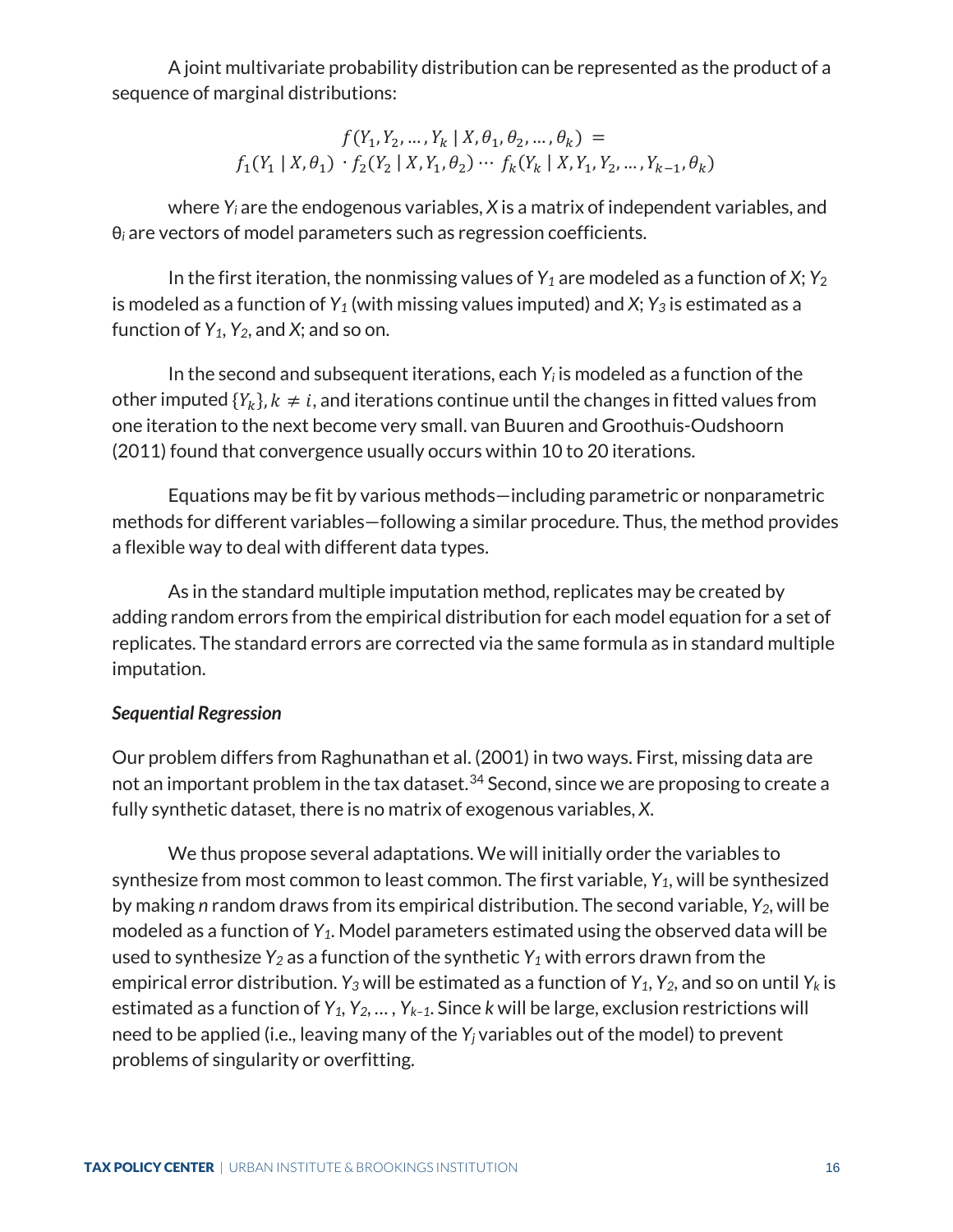We plan to use simple models to estimate the relationships such as linear regressions on a polynomial expansion of the right-hand-side variables. For censored variables (such as interest income, which is always nonnegative) we will use limited dependent variable models such as Tobit or the Heckman two-step estimator. $^{\rm 35}$  $^{\rm 35}$  $^{\rm 35}$ 

# <span id="page-20-0"></span>**EVALUATING SYNTHETIC DATA**

Ideally, synthetic data should be high quality while protecting data confidentiality. These goals conflict. The best-quality data are those in the confidential dataset, but publicizing those almost guarantees that there will be a disclosure, especially for observations with unique values (not shared with other observations) where an independent source of information exists. Synthetic data deliberately introduce noise to protect against disclosure. The trick is in drawing the right balance (i.e., finding the best synthesis, subject to disclosure constraints).

We next discuss how data quality and data confidentiality are measured.

# <span id="page-20-1"></span>*Evaluating Data Quality*

Quality of synthetic data can be measured by their usefulness for general purposes and for drawing inferences. In the privacy literature, the former is commonly referred to as *general data utility*, which focuses on similarity between the joint distributions of synthetic and originating data. The latter is referred to as *specific data utility*, which focuses on similarity between specific analyses' statistical inferences from synthetic and originating data (Snoke et al. 2016). Differences between synthetic and originating data are referred to as *information loss*.

Some research has replicated prior studies that were originally completed on nonsynthetic data (Dreschler, Bender, and Rässler 2007). By reproducing estimates on synthetic data, it is possible to measure the potential effect on a real research endeavor. In other studies, researchers chose to examine a plausible analysis of interest, such as running a Tobit regression estimating annual food expenditures in the Consumer Expenditure Survey (Raghunathan, Reiter, and Rubin 2003).

Other studies have looked at descriptive statistics across many perturbed variables, such as comparing confidence intervals between an original dataset and its synthetic counterpart (Karr et al. 2006). An examination of the Statistics of Income PUF evaluated changes in the first four moments (mean, variance, skewness, and kurtosis) of variables of interest (Winglee 2002). That paper suggested a composite moments score, in which the first two moments were weighted as twice as important as the third and fourth moments. This same evaluation also used pairwise correlation coefficients and pairwise rank (Spearman) correlation coefficients.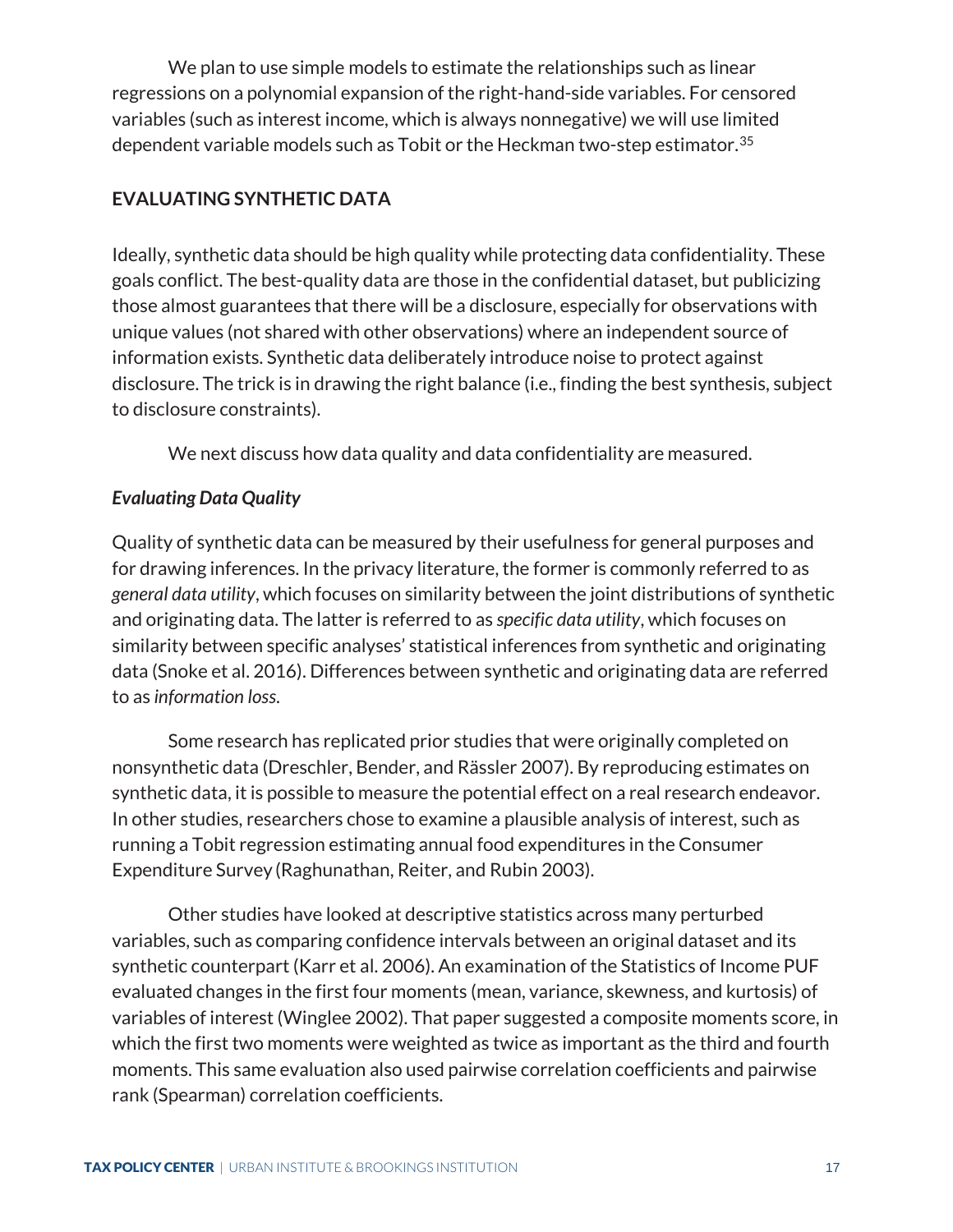It is also likely that different synthesis methods will create datasets that are suitable for different analyses. Abowd and Lane (2004) showed that a single confidential file could be used to generate several different synthetic files for different statistical purposes.

Certain models can only be estimated appropriately on the confidential data. For example, Bertrand, Kamenica, and Pan (2015) present clear graphical evidence of a discontinuity in the distribution of married couples at the point where the wife's income exceeds the husband's based on the restricted Survey of Income and Program Participation dataset. Vilhuber and Abowd (2016) show that the same graph based on the synthetic version of this dataset exhibits no discontinuity. This smoothing occurs because the model that generates the synthetic data was not designed to account for such discontinuities. There are many similar kinks, notches, and other discontinuities in tax data that will not be reflected in the synthetic records unless the synthesis process is explicitly designed to capture them.

# <span id="page-21-0"></span>*Evaluating Disclosure Risk of Synthetic Data*

Although synthetic datasets are entirely or largely generated, reidentification may be possible. Both distance-based and probabilistic record linkage techniques have been shown to reidentify partially synthetic data under certain circumstances.

An intruder might attempt to use available information (potentially from public government wage information, public property tax valuations, or known number of dependents) to uniquely identify an individual row of public administrative data (Reiter 2005). Distance metrics can be used to reidentify observations in partially synthetic data (Domingo-Ferrer et al. 2005, 2006; Torra, Abowd, and Domingo-Ferrer 2006).

However, some taxpayers with relatively common items might have them in unusual combinations. Excluding such observations or aggregating several variables into one aggregate variable can mitigate this risk, but at the cost of data utility.

The following sections discuss metrics for disclosure risk in partially synthetic data and why fully synthetic data as we propose to construct would preserve privacy.

# **Distance-Based Record Linkage**

Distance is a natural measure of identifiability. If a unique combination of attributes in the synthetic data file is too close to similar data possessed by an intruder, they may be able to infer a match in the records. Spruill (1982, 1983a, 1983b, 1984) developed the concept of distance-based record linkage, and Tendick (1992) and Fuller (1993) expanded on it. In the context of synthetic data, distance metrics are calculated by attributes shared across the released synthetic data source and a dataset presumed to be in the hands of an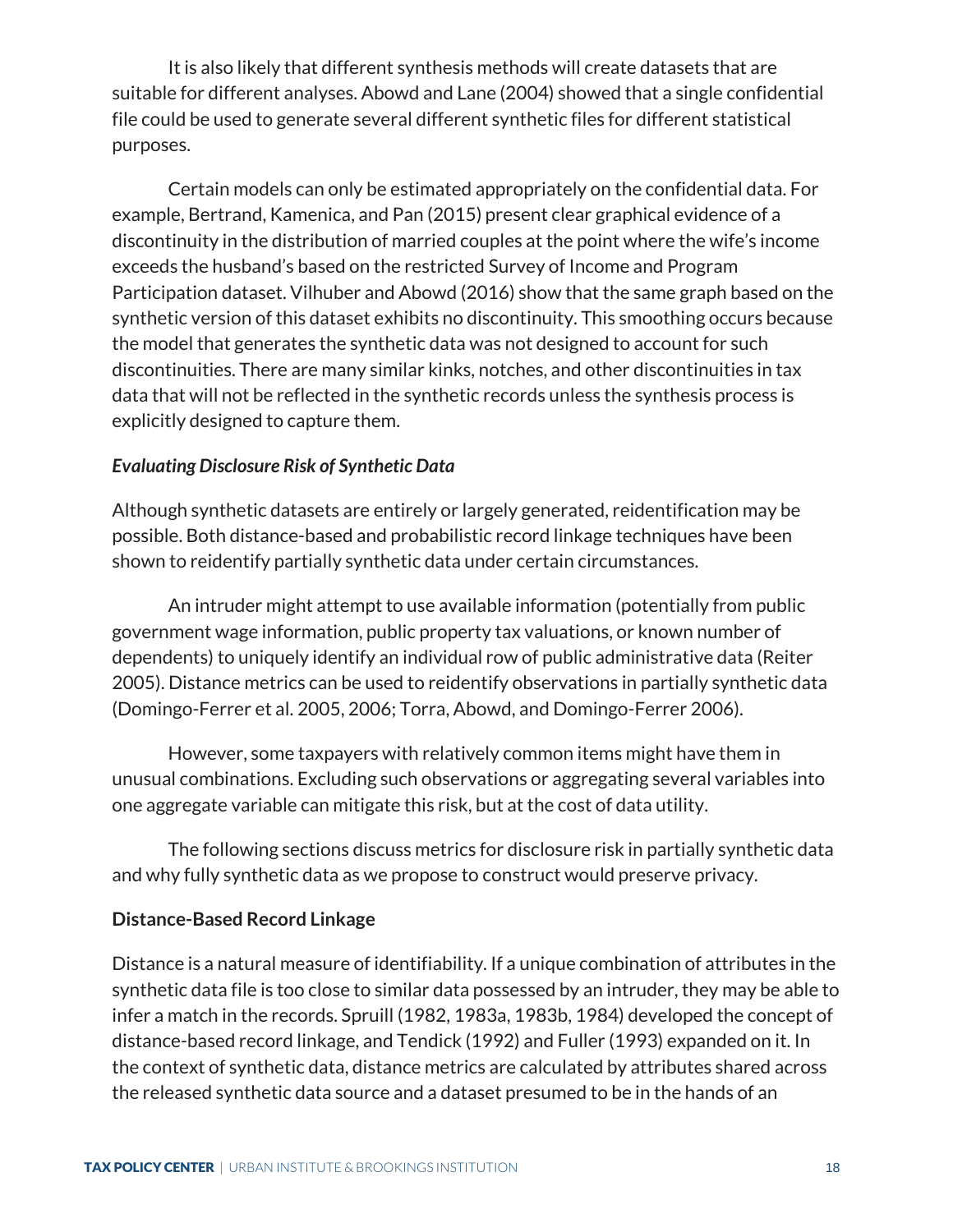intruder. Under certain circumstances, distance metrics may be used to probabilistically identify observations in partially synthetic data (Domingo-Ferrer et al. 2005, 2006; Torra et al. 2006). Approaches to linking synthetic data have used Euclidean distance, standardized Euclidean distance, Mahalanobis distance, and in one case kernel distance (Torra et al. 2006). As indicated by the nature of these metrics, distance-based record linkages have been limited to continuous, rather than categorical, data in the existing research.

McClure and Reiter (2012, 2016) evaluate the worst-case scenario in which intruders have access to every observation in the confidential dataset except for one they are trying to identify. This is an extreme and generally unrealistic standard of disclosure protection, and thus the authors also assess disclosure risk as intruder knowledge decreases. Notably, they found that observations near the middle of the distribution are at low disclosure risk, while outliers pose much greater risk.

Another approach is to take a best guess as to what set of variables a potential intruder might know and attempt to identify observations based on that information alone (Benedetto et al. 2013).

Disclosure is not only an issue for continuous variables. There might be attribute disclosure in a synthetic data file if an intruder knows that someone is likely to file an unusual combination of forms and schedules. If the intruder also knows the person is in the dataset and finds one record with that combination of attributes, then the intruder could have high confidence that the record belonged to the target. However, if the file contains only 10 percent or less of observations in a particular group, then identification by attributes is much less of a risk because it is unlikely that any particular return is represented in the sample.

#### **Probabilistic Record Linkage**

Another natural metric is the probability of a match. Probabilistic record linking can be used to quantify the degree of disclosure risk. Probabilistic record-linkage methods were established to match two datasets in which some individuals were represented as observations in both datasets (Fellegi and Sunter 1969; Jaro 1989). Like distance-based record linkages, some columns must exist in both datasets. For each overlapping column, weights are calculated to measure their contribution to accurately matching observations.

Probabilistic record linking, unlike linking with distance metrics, is perfectly capable of handling categorical data. However, probabilistic methods are generally more computationally demanding. Torra et al. (2006) found that for a small number of potentially identifying variables, distance-based and probabilistic record linking performed similarly. However, as the number of variables increased, probabilistic record linkages began to outperform the distance-based approach.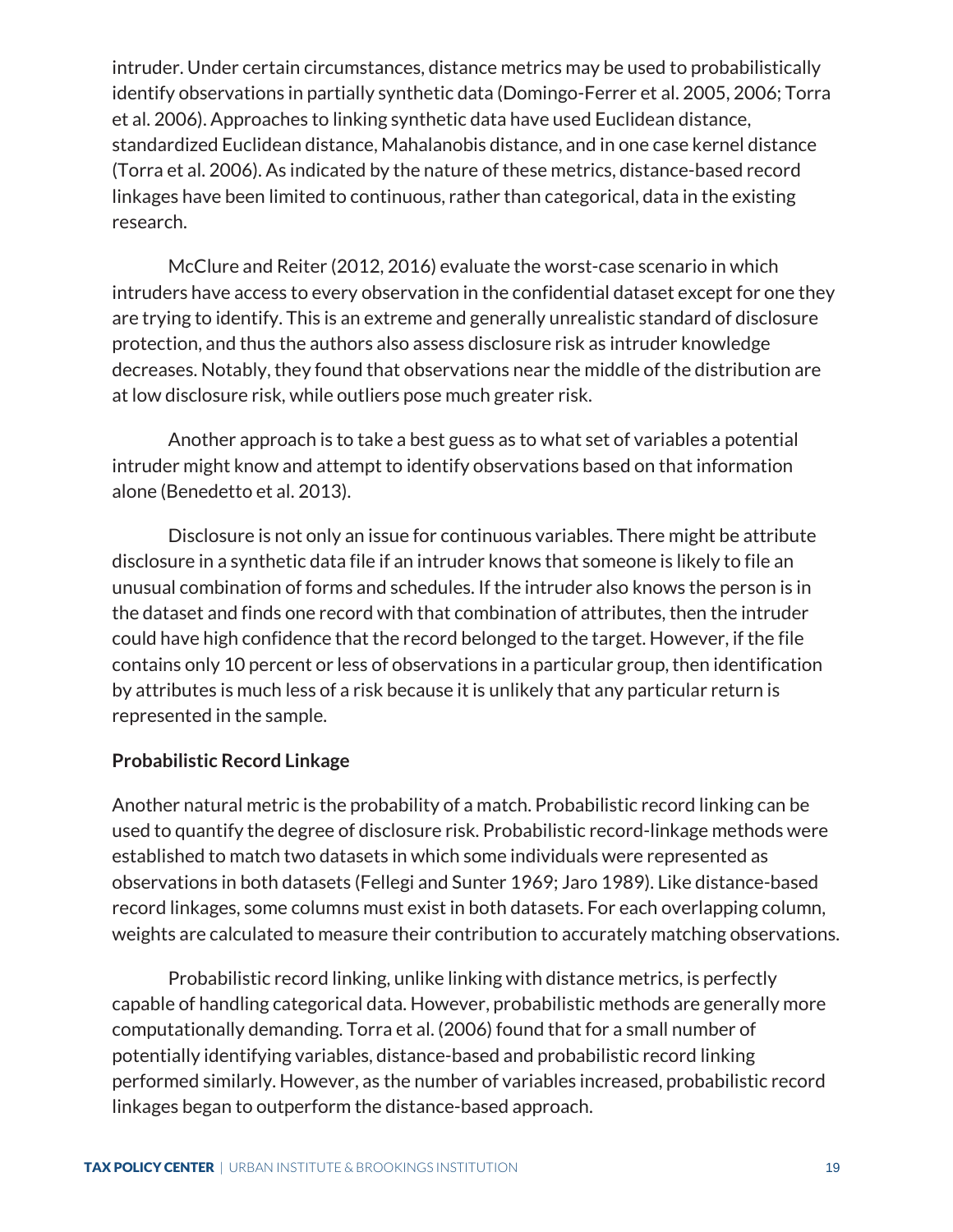# **Disclosure Risk in Fully Synthetic Data**

Since fully synthetic data do not include any actual tax return data, disclosure is in principle impossible. Even if some observations are close to actual information, this would occur purely by chance and would tell an intruder nothing about whether such observations exist in the administrative data. Our approach approximates the multivariate distribution that generates the actual population of tax returns and makes random draws from a smoothed version of that distribution. The only disclosure is about the characteristics of that distribution.

There could be a risk of disclosure if the empirical distribution has kink points that correspond to the underlying population, especially if the sampling rate is very high. Burman et al. (2018) show that smoothing the distribution between the kink points and sampling from that distribution effectively blurs the sample distribution in a way that makes reliable inference about kinks (and underlying data) impossible. Special issues arise for outliers, since sampling from the empirical distribution could provide information about extreme values. Burman et al. propose a sampling methodology for outliers that is consistent with the mean and variance of the underlying data in the tail, but does not reveal information about the particular values.

Our sequential regression synthesis methodology also protects against the most serious form of attribute disclosure (Burman et al. 2018). That is, while sampling from the estimated multivariate distribution may produce rare records with unusual combinations of attributes, they are extremely unlikely to be close to actual records. If by chance, synthetic records are close to actual records with rare attributes, the existence of the synthetic records provides virtually no information about whether such a combination actually exists.

# <span id="page-23-0"></span>**APPLICATIONS TO ADMINISTRATIVE DATA**

Synthetic datasets are becoming a common means of allowing public access to otherwise confidential administrative and survey information. The practice can be traced back to 1990, when the Decennial Census Summary Files used a version of synthetic data termed "blank and impute" (FCSM 2005). More recent and complex applications include Survey of Income and Program Participation Synthetic Beta (SSB), Synthetic Longitudinal Business Database (SynLBD), Survey of Consumer Finance, and customized-synthetic UK Longitudinal Studies (UKLS).

In an application of synthetic data to Iowa tax returns, Huckett and Larsen (2007) used quantile regression to model the complex conditional and marginal distributions. The authors found this approach too computationally intensive to use on all the available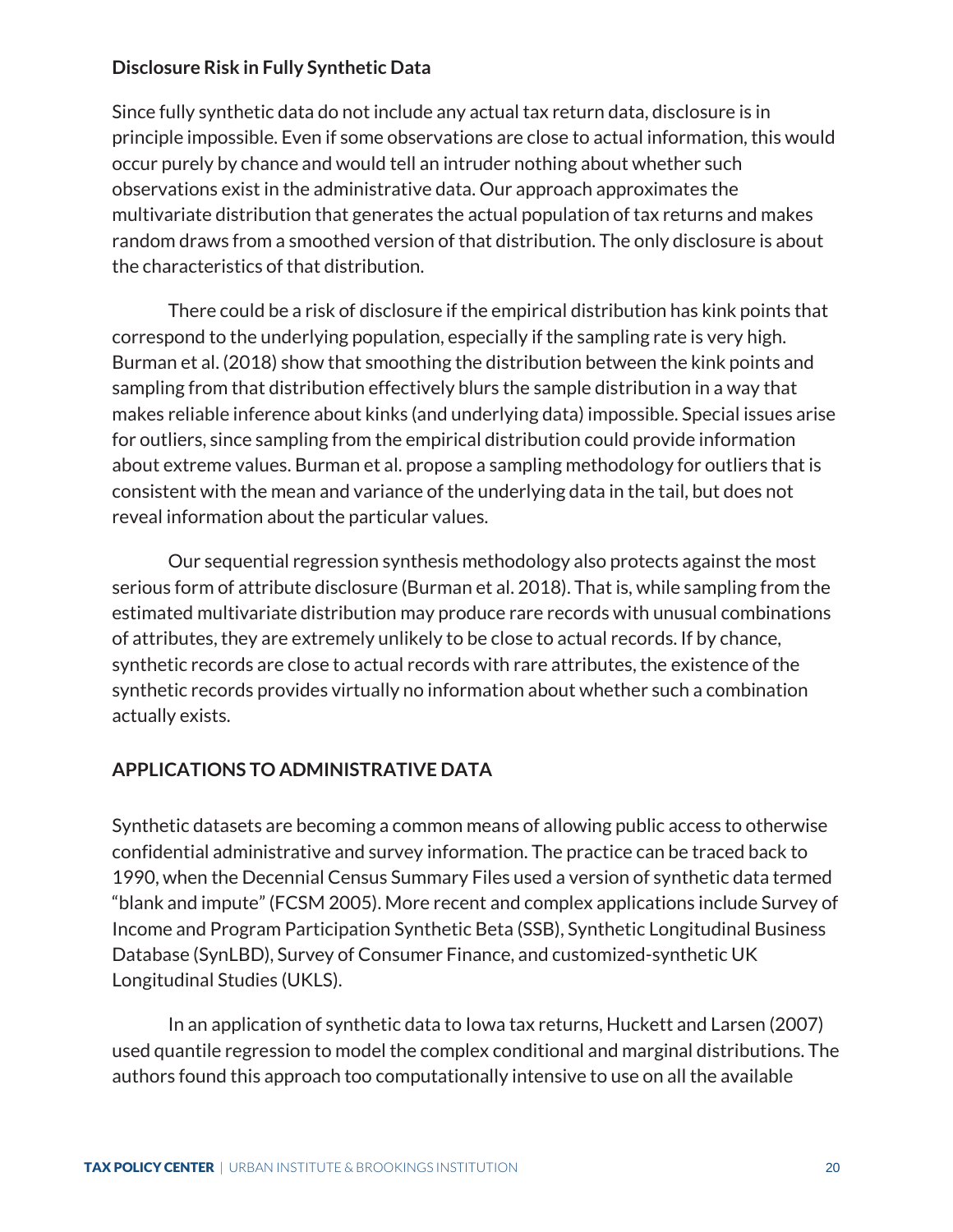variables, so they used quantile regression only for critical variables and hot-deck imputation for the rest.

In the creation of the SynLBD, Kinney et al. (2011) used Dirichlet-multinomial models for categorical variables and linear regression for continuous variables. Dirichletmultinomial regression has been shown to be effective in modeling highly dispersed categorical data generally (Guimareas and Lindrooth 2005) and specifically within the application of synthetic data (Hu, 2015; Hu, Reiter, and Wang 2014).

To either preserve the actual file structure, as in the SynLBD, or improve data utility, as in the SSB, a certain amount of actual data was retained in the synthetic datasets (Kinney, Reiter, and Miranda 2014; Benedetto et al. 2013; Kennickell 1997). In contrast, all variables in the customized-synthetic UKLS were synthesized to ensure a high level of data confidentiality (Raab, Nowok, and Dibben 2016).

To synthesize data, a data-generating process is estimated using a sequence of conditional regressions based on actual data. The customized-synthetic UKLS datagenerating process directly incorporated the possibility of missing data. Modeling the joint distribution of all variables synthesized as a sequence of conditional regressions ensures tractability and reduces computational burden, since variables can be synthesized one at a time instead of simultaneously. These regressions were sometimes parametric (ordinary least squares and logistic regressions for SSB, selected parametric specifications for customized-synthetic UKLS) and sometimes nonparametric (CART for SynLBD, Bayesian bootstrap for SSB, a choice of CART or random forest for customized-synthetic UKLS).

Extra measures were designed to improve data confidentiality. For example, to avoid releasing identifiable outcomes in SSB and SynLBD, regressions were performed only when the numbers of underlying observations were larger than a relevant threshold and when there was sufficient variation of the underlying observations, the CART tree was pruned in certain directions (e.g., for SynLBD, the establishment's first year can have different branches for different locations while the establishment's last year cannot), and empirical distributions of outcomes were approximated. In addition, to derive synthetic values in SSB, regression coefficients were drawn at random from their respective estimated distributions.

There is no universally preferred method for producing synthetic data. For example, although nonparametric methods are better at capturing complexity in the data, increased computational burden when synthesizing a large number of variables as in SSB may render the approach infeasible. As a result, using a combination of parametric and nonparametric methods may be more practical. In some cases, parametric regressions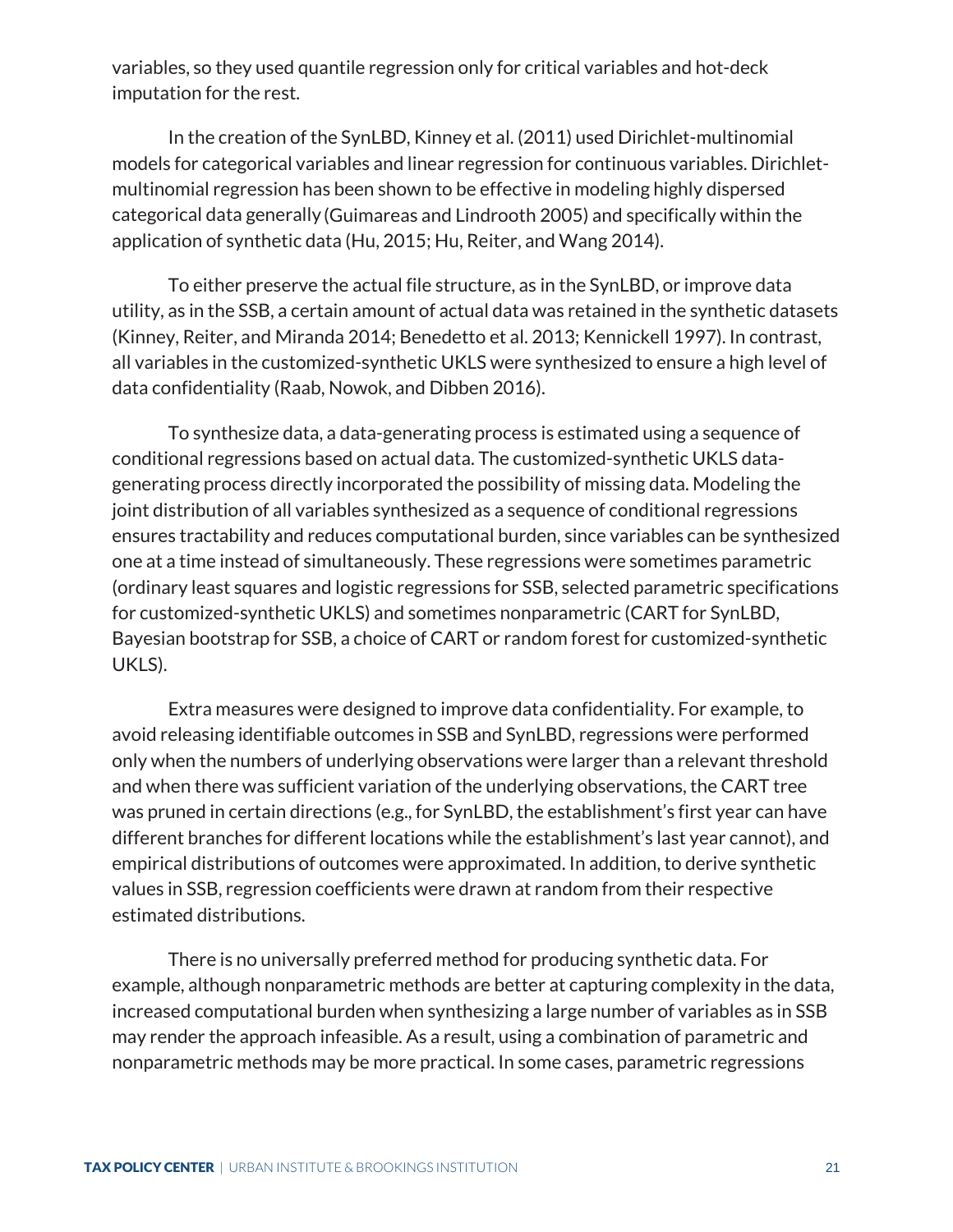<span id="page-25-3"></span><span id="page-25-2"></span><span id="page-25-1"></span><span id="page-25-0"></span>perform as well as nonparametric methods, making regression the better choice (Nowok 2015).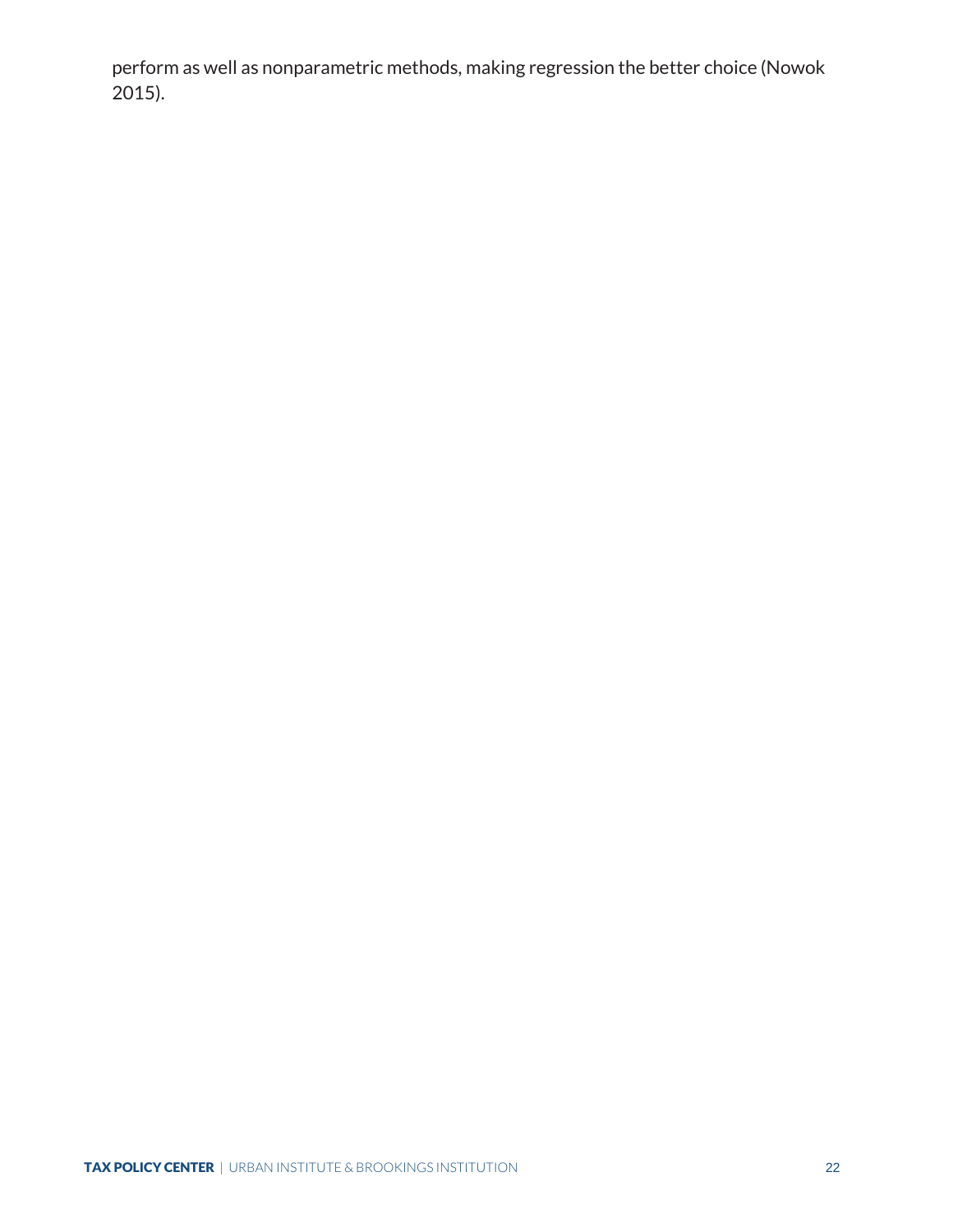<span id="page-26-0"></span>Unique aspects of tax return data pose special challenges to our design of data synthesis method. We discuss these synthesis and computational challenges in this section.

#### <span id="page-26-1"></span>**SYNTHESIS CHALLENGES**

To design a suitable data synthesis method by precisely modeling the joint distribution of tax return data, we must account for the unique aspects of such data.

The first step is cleaning the data, especially the paper returns that are prone to mathematical errors, omitted entries, and transcription errors. While tax return data contain relatively few missing values, they do contain measurement error.<sup>[36](#page-31-0)</sup> SOI edits the INSOLE file to try to correct these errors in a process that reflects decades of experience. We plan to build a data-check routine to identify potential errors in the IMF and correct them to the extent possible. Working with SOI staff, we will explore the possibility of using machine learning methods to learn from the corrections made on the INSOLE file and apply those corrections to the entire IMF. We will validate these measures by comparing the corrected IMF with the edited INSOLE for the records that overlap.

Tax return data files contain many variables, most of which are dollar values. It may be infeasible to model the joint distribution of these variables in complete detail. In addition, information embedded in the joint distribution of the synthetic data might pose a disclosure risk. To reduce the risk, only some variables may be explicitly modeled, while the rest are populated but not strictly modeled.<sup>[37](#page-31-1)</sup> For example, the variables that are not explicitly modeled could be aggregated into a few composite variables. This would help preserve the relationships between variables crucial for tax analysis. The aggregate variables could be decomposed using a simple formula to fill in values of components while masking any individual-level variation. [38](#page-31-2)

Tax return variables are organized in a specific order because many variables are calculated based on information from preceding variables.[39](#page-31-3) When modeling the joint distribution of variables as a sequence of conditional distributions, the order of variables in this sequence can be chosen arbitrarily. Prior work used the order that minimized computational burdens.[40](#page-31-4) The explicit relationships between variables in the tax return data, especially when certain variables are calculated from other variables, provides an additional restriction on how variables should be sequenced.

In addition, it is straightforward to synthesize tax return variables calculated directly from their components, since we simply need to apply the relevant formulas. For example, AGI is the sum of various income items minus above-the-line deductions. If those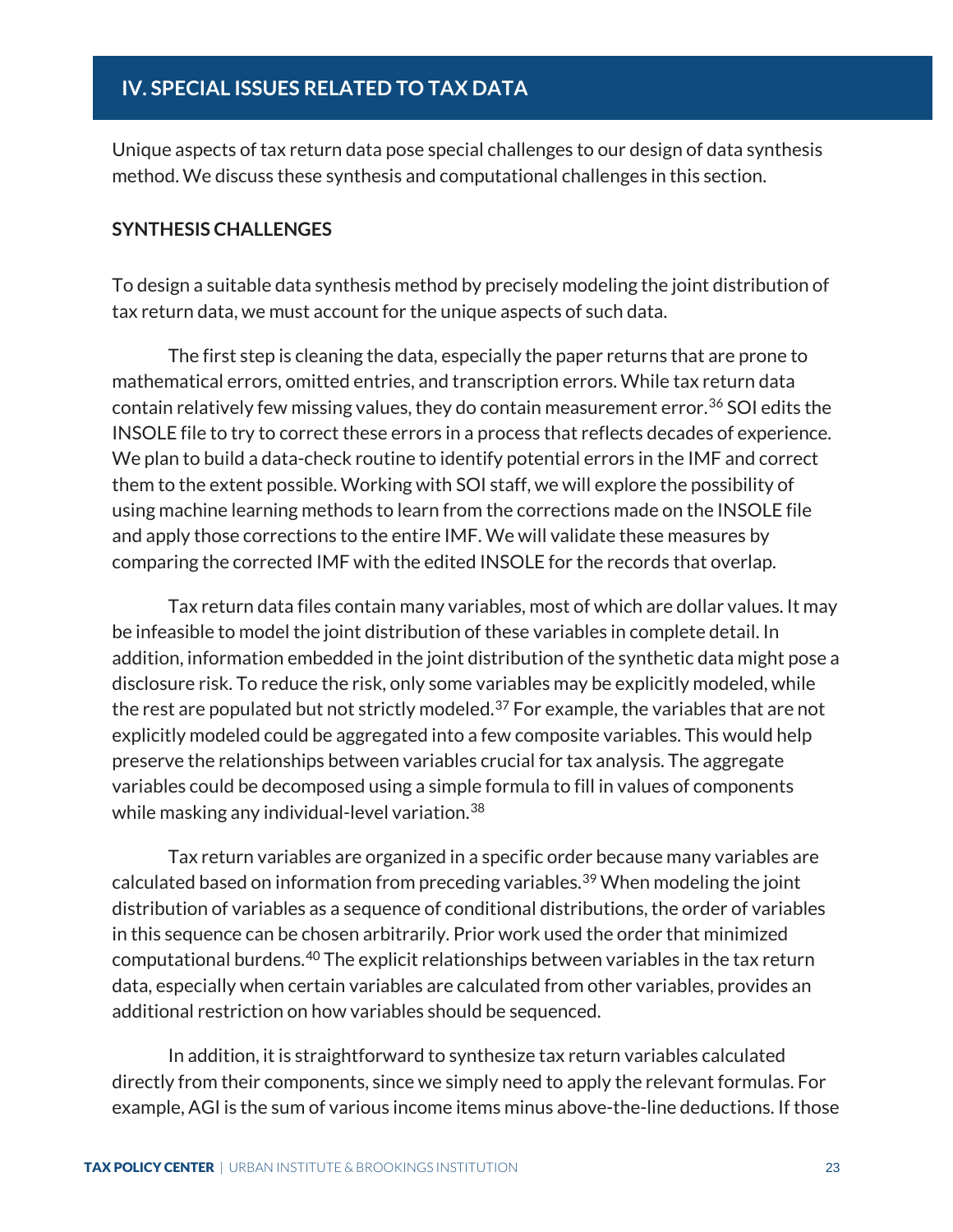components are synthesized, then AGI may be calculated based on the synthesized values. However, in some cases, we may want to target calculated variables for imputation because of their importance. In this case, we would impute shares for the components subject to the constraint that they add up to 1. Alternatively, we might synthesize both the components of AGI and AGI itself and then scale the synthesized components so that they add up to synthesized AGI.

We will sometimes have to impose additional constraints. For example, if a tax credit is only available when AGI is less than a given amount, the model should not allow any taxpayers with AGI larger than that amount to have this tax credit. The solution is to model the underlying process—for the child tax credit, as an example, by calculating the number of qualifying children and the estimated credit amount based on phase-in and phase-out rules. We will also have to model the decision to claim the credit since taxpayers may not claim all of the tax benefits to which they are entitled. [41](#page-31-5)

Distributions of tax return variables vary with filing status. The likelihood of certain income items, tax deductions, and tax credits being reported may also depend heavily on income.[42](#page-31-6) And the risk of disclosure is higher for taxpayers with very high incomes or big losses than for those with modest incomes and losses. All of these reasons argue for modeling the joint distribution of tax return variables by tax filing status and income group. This grouping will help speed up model runs, especially with parallel processing (as discussed in the Programming Languages section).

We may also group by other criteria such as age, number of children, and region, although we will have to ensure that groups do not become too small.

A separate issue is the income measure used to stratify tax returns. AGI is a natural candidate, but AGI must be calculated from synthesized variables. The data synthesis method therefore must ensure that synthesized values of the AGI components are consistent with the AGI group to which the observations belong. We will explore the possibility of using CART to select the income ranges subject to minimum size constraints.

Under the progressive income tax, a relatively small number of high-income taxpayers pay a large share of total US federal income tax.<sup>[43](#page-31-7)</sup> This requires that the joint distribution modeled must capture extreme values. Otherwise, the distribution of synthesized federal income tax liability may differ greatly from the distribution observed in the actual tax return data.[44](#page-31-8)

A crucial challenge is how to capture extreme values while retaining a sufficient level of data confidentiality. A solution may lie in the fact that, for most taxpayers, tax liability can be approximated reasonably well with information from just a small number of variables. Thus, we can potentially model tax returns with extreme values separately from other tax returns. Then, similar to the preceding discussion, we can further identify a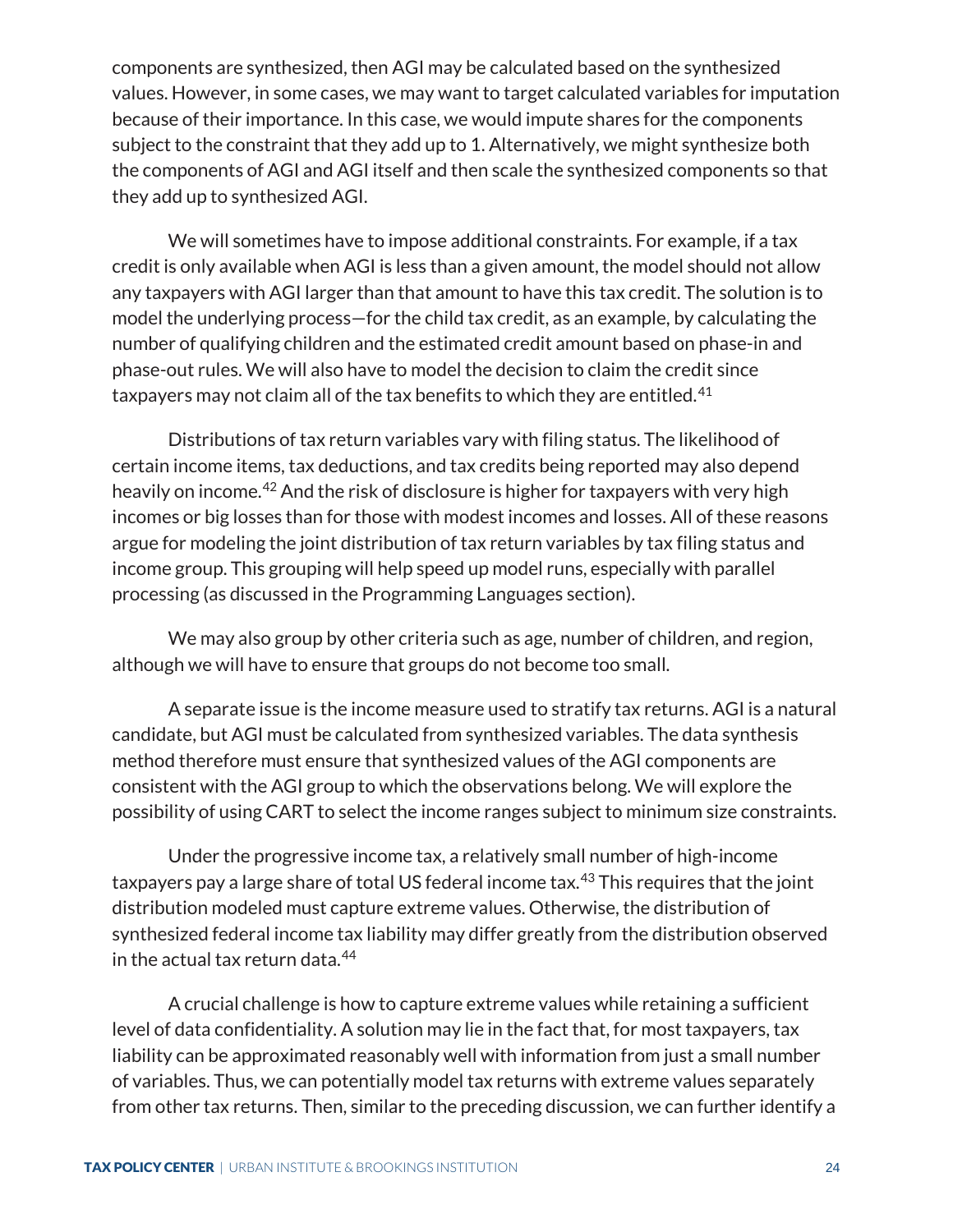selected number of variables that we can afford to model explicitly while aggregating values of the remaining variables into a few aggregate variables, then model the joint distribution of the selected and aggregated variables. Finally, we will need to decompose aggregate variables to fill in values of their components.

One advantage of starting with such a large database (the IMF) is that it is feasible to produce multiple versions of synthetic data from non-overlapping samples for different uses. The basic synthetic file will focus on details of US tax returns overall. A second file could be designed to be representative at the state level. To ensure data confidentiality, we may need to suppress many details about income and deductions in that file.

In the long run, we would like to produce a longitudinal file. The methods used to produce the SynLBD file and Survey of Income and Program Participation earnings histories might be useful here. This file probably could contain even less taxpayer detail while still preserving confidentiality.

Finally, we will have to assess whether we can treat tax return structure as a given in creating the synthetic data. That is, the set of forms and schedules included on a tax return would not be synthesized even though the amounts reported on each form would be. As discussed, this could create the risk of attribute disclosure. We would need to develop a procedure to identify unique or extremely rare combinations of returns and schedules and decide how to handle those situations.

With all these considerations, it may turn out that we will be able to model directly a selected set of variables, with the set containing fewer variables for higher-income groups in order to preserve data confidentiality. However, the standard synthetic data could still be an improvement over the current PUF in certain respects, because of all the steps that distort data on the PUF to prevent disclosure.

# <span id="page-28-0"></span>**COMPUTATIONAL CHALLENGES**

Given the scale and sensitivity of the synthetic data task at hand, several decisions have computational implications that affect both difficulty of coding and computation time, including

- the number of rows and variables to be synthesized,
- the statistical methods used in the synthesis and disclosure risk processes, and
- the programming language chosen.

The faster a synthetic data generation process can be coded, executed, and evaluated, the more times the research team can repeat the process and fine-tune the development of a high-quality synthetic data product.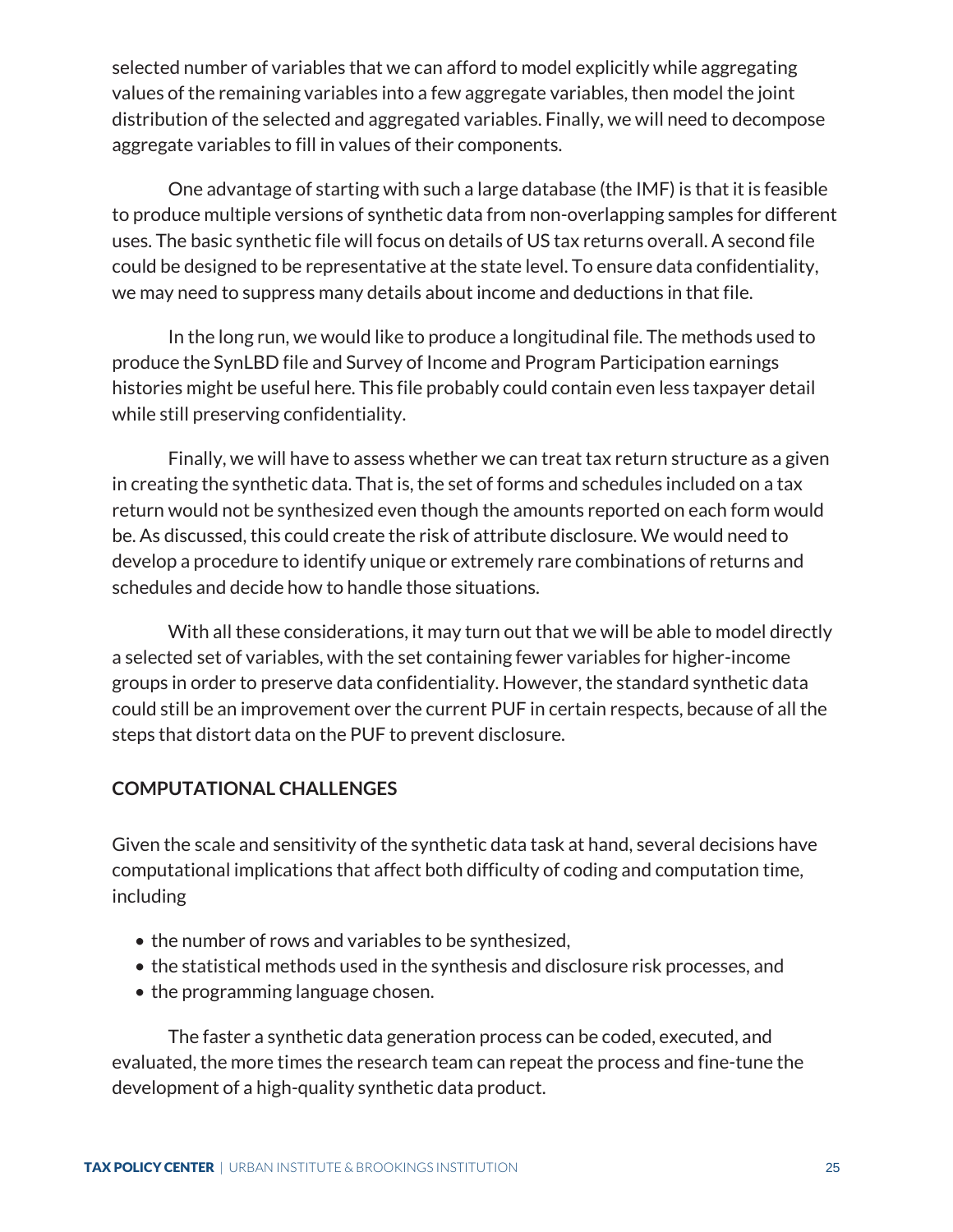# <span id="page-29-0"></span>*Sampling Methodology*

The number of sampled rows from the gold-standard file has a notable effect on computation time of the synthetic data process. As the sample size grows, the time taken for sequential regression methods will likely increase substantially. To reduce computational burden, the research team could use stratified sampling. For instance, in a synthetic file of state-level estimates, a representative sample could be taken from each state independently (possibly grouping small states in the same region together to avoid disclosure risks). This would lead to a much more efficient synthesis process than drawing randomly from the entire IMF until each state had a sufficient sample.

The sample size also interacts with the number of variables used for synthesis and the computational costs of the statistical methodologies. Each decision to change one of these key parameters may need to be weighed as a tradeoff against the others.

# <span id="page-29-1"></span>*Number of Variables to Synthesize*

Synthesizing more variables creates a longer process both in terms of programming and code execution. Each additional variable must be analyzed and, for many statistical methods, a regression model must be carefully specified. It is worth noting that machine learning methods, though less understood in this context, may involve substantially less researcher time for model specification. Further, additional variables necessitate more computation time because each requires an additional regression step in each iteration of each implicate. This is particularly notable because the PUF has many more variables of interest to policy researchers than several prior synthesis tasks discussed in the literature review.

# <span id="page-29-2"></span>*Statistical Methodologies for Synthesis*

There is a trade-off between computational expense and robustness of statistical methods. For instance, quantile regression is usually calculated using linear programming algorithms. This is substantially slower to calculate than ordinary least squares (simple matrix algebra) or maximum likelihood methods. Mixture models and most machine learning methods, depending on their implementation, often take longer than ordinary least squares for similar reasons.

# <span id="page-29-3"></span>**PROGRAMMING LANGUAGES**

The programming language used for this project will have a significant impact on the ease and speed of executing of many of the computational tasks. We have considered the potential advantages and disadvantages of using (either alone or in combination) R, Stata, Python, SQL, and R and Python running on Apache Spark. We plan to use SQL for in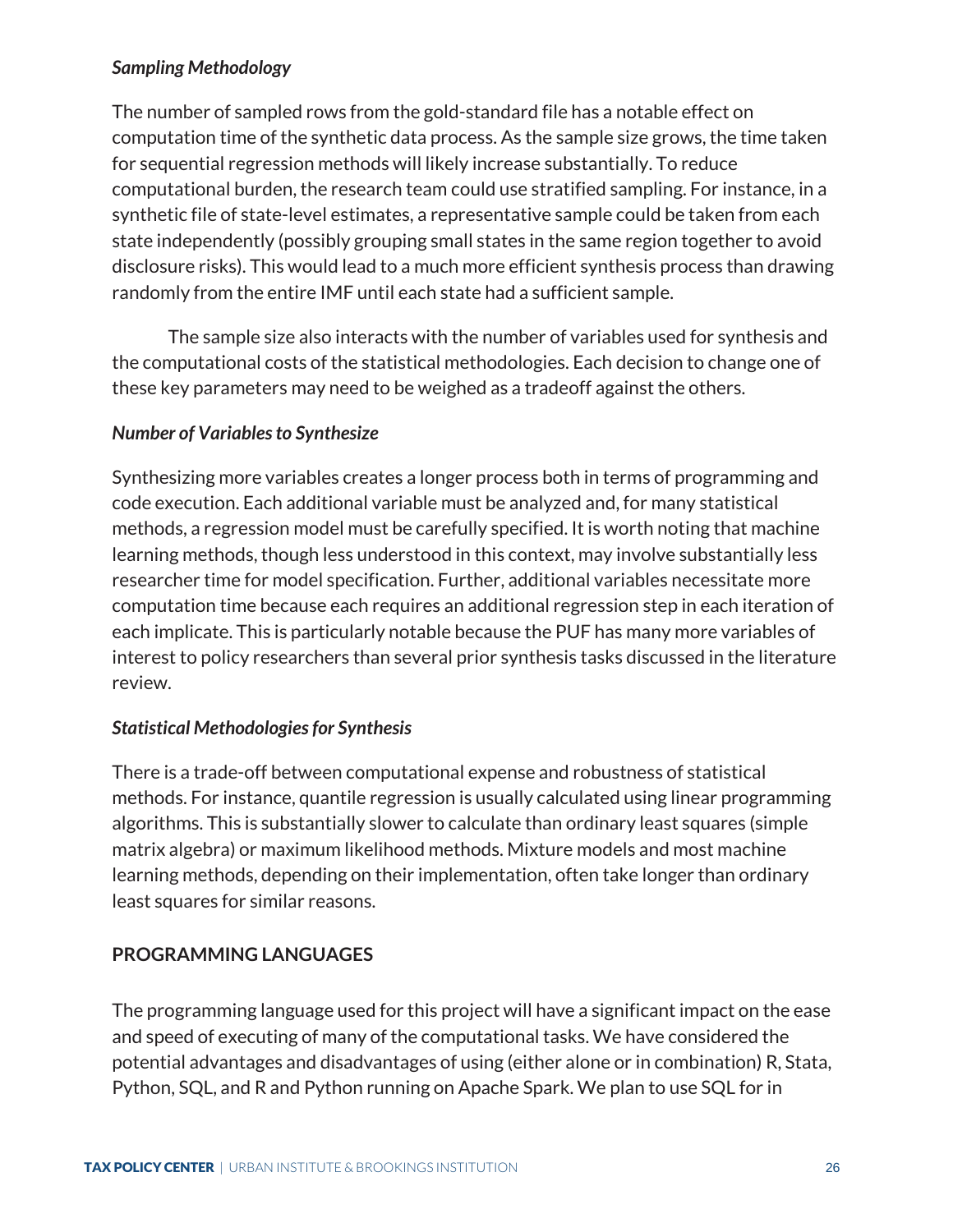database analytics, R (on a single large server), and R running on Apache Spark to work within the IRS's environment, with Stata as our fallback. We propose the following analytics pipeline in Table 1, then discuss its merits.

# Table 1

# Proposed Analytics Pipeline

To the extent possible with the functionality provided, Urban staff will write SQL queries to merge, aggregate, subset, and sort the necessary data within the system in which the data are stored and indexed. Many database storage systems optimize and parallelize common data steps "under the hood." Reducing the size and complexity of the data before transferring over a network can improve processing time.

# 1. In Database Analytics 1. In Database Analytics 1 [Optional]. Large single server processing

Sort, merge, transform, and other data-shuffling operations are key bottlenecks in Apache Spark. In addition, certain complex regression methods are unavailable. If certain operations prove impossible or too costly within the database or Spark, additional sort, merge, transform, modeling, and data-shuffling operations will be done in parallel on a large single-core machine using R (after as much data processing is done within the database as possible). The resulting data will be written out to the database of Apache Hadoop Distributed File System to be read by Spark for further processing.

#### 2. Apache Spark—Pre-processing and modeling

After the data are prepared within the database and any additional sort, merge, transform, modeling, or shuffling operations are completed in the large single server, Apache Spark will be used for preparing any additional data and for running the remaining imputation modeling. Spark can optimize and parallelize over many more cores than a single server and is capable of running regression analyses as well as some of the more accurate machine learning models, such as random forests and gradient boosted trees.

Combining in-database SQL analytics with R has significant advantages. Indatabase analytics can significantly improve processing time; optimize some sort, merge, transform, and other shuffling operations that are difficult to parallelize; and reduce the amount of data transferred over the network to analysis servers.

R in general has the widest breadth of statistical techniques that could prove valuable for sequential regression, including generalized linear methods, penalized regression methods, quantile regression mixture modeling, and robust libraries for Bayesian analysis and machine learning. In addition, several imputation frameworks have already been developed in R, including Multiple Imputation with Chained Equations and SynthPop. Although neither of these packages can completely solve the problems presented in this project, they can facilitate more effective and efficient programming. Further, a wide set of distance metrics and linking algorithms are available in R. R's strong parallelization libraries also offer an advantage over other languages for speeding up various computational tasks (especially running distance metrics), when run on a multicore machine.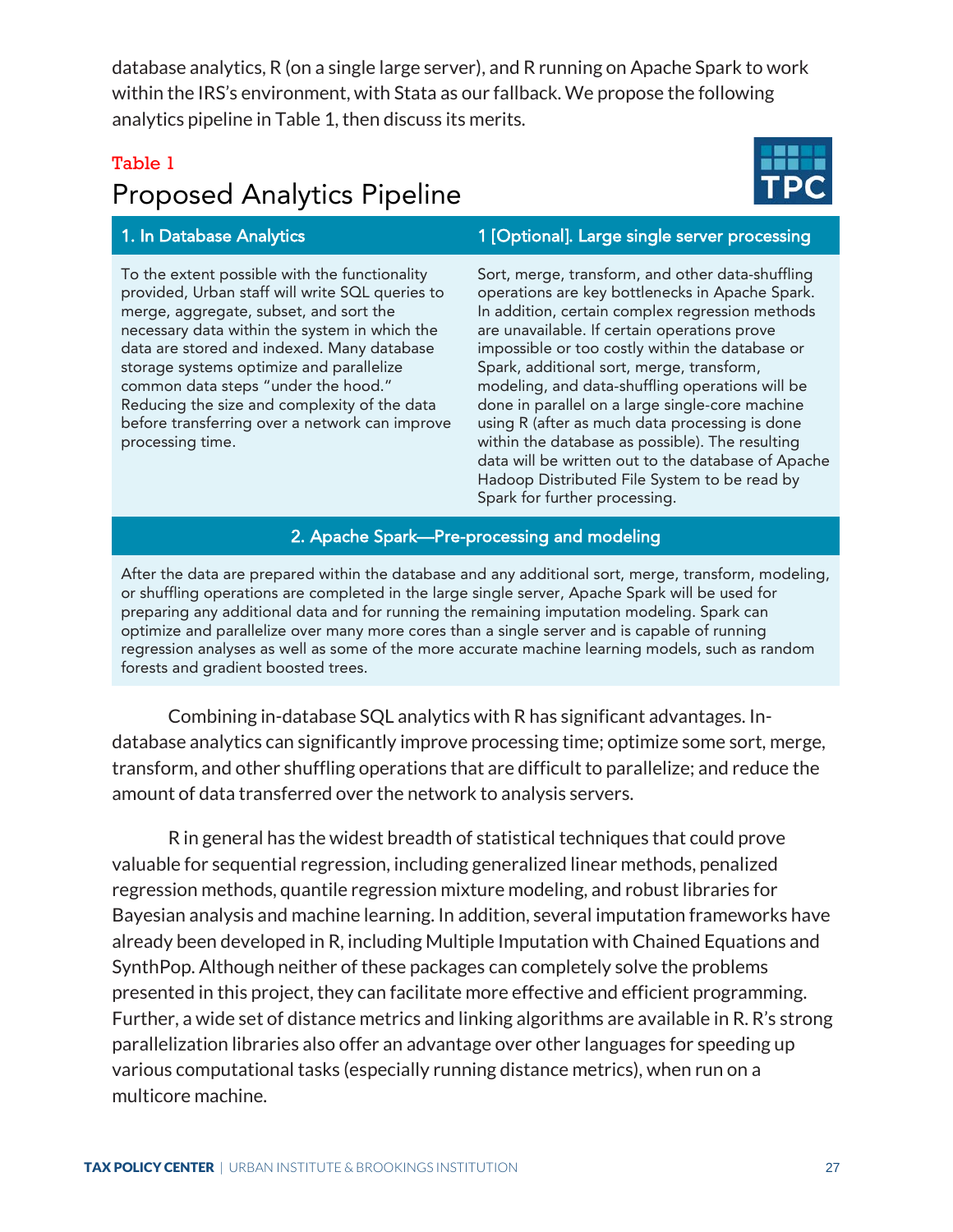<span id="page-31-2"></span>Accessing R's libraries poses a potential problem for using the language. Because R is an open-source language, most of the functionality exists in packages that must be downloaded individually from an online repository. This means that the environment used to create the synthetic data must be able to add R packages or have the necessary packages available, either by direct internet download or from a data storage device.

<span id="page-31-4"></span><span id="page-31-3"></span>Using SparkR or Sparklyr, the two options for running R on Apache Spark, dramatically improves the processing speed for some imputation methods, such as the generalized linear model, CART, random forests, and gradient boosted trees. However, the version of R that runs on Spark does not have as extensive a library of statistical methods as stand-alone R. Thus, the trade-off for the speed gain would be the need to perform more bespoke programming or limit the range of synthesis algorithms tested. In addition, some of the most accessible R functions for Spark—in Sparklyr—are relatively newer than the original SparkR package, which might require the analysis team to adapt its programming to a style slightly foreign to base R users. Ultimately, we will program the more bespoke synthesis procedures in R on a single large machine and attempt to improve performance with parallel operations and other performance improvements, such as efficient kernel libraries. As much as possible, however, we prefer to implement the synthesis procedure in Spark using Sparklyr and SparkR.

<span id="page-31-7"></span><span id="page-31-6"></span><span id="page-31-5"></span>Stata is an alternative option. Stata is widely used by researchers in and outside of government. Further, Stata has significant depth in the relevant statistical methods and some existing codebase for sequential regression using multiple imputation. One version of Stata, Stata MP, contains native parallel processing routines, which can significantly reduce the necessary computational time on powerful multicore machines. Some programs may need to be adapted from R to run in Stata, but the program contains all the statistical and programming tools that would be needed to complete this project. The disadvantage of Stata is that it cannot scale to large datasets as well as Spark and cannot parallelize to more cores than the license allows.

<span id="page-31-8"></span><span id="page-31-1"></span><span id="page-31-0"></span>Python is another popular open-source statistical language with many strong features. Although worthy of consideration, Python does not have the same expansive functionality in generalized linear models. The lack of existing frameworks for iterative imputation further undermines Python's viability in this scenario.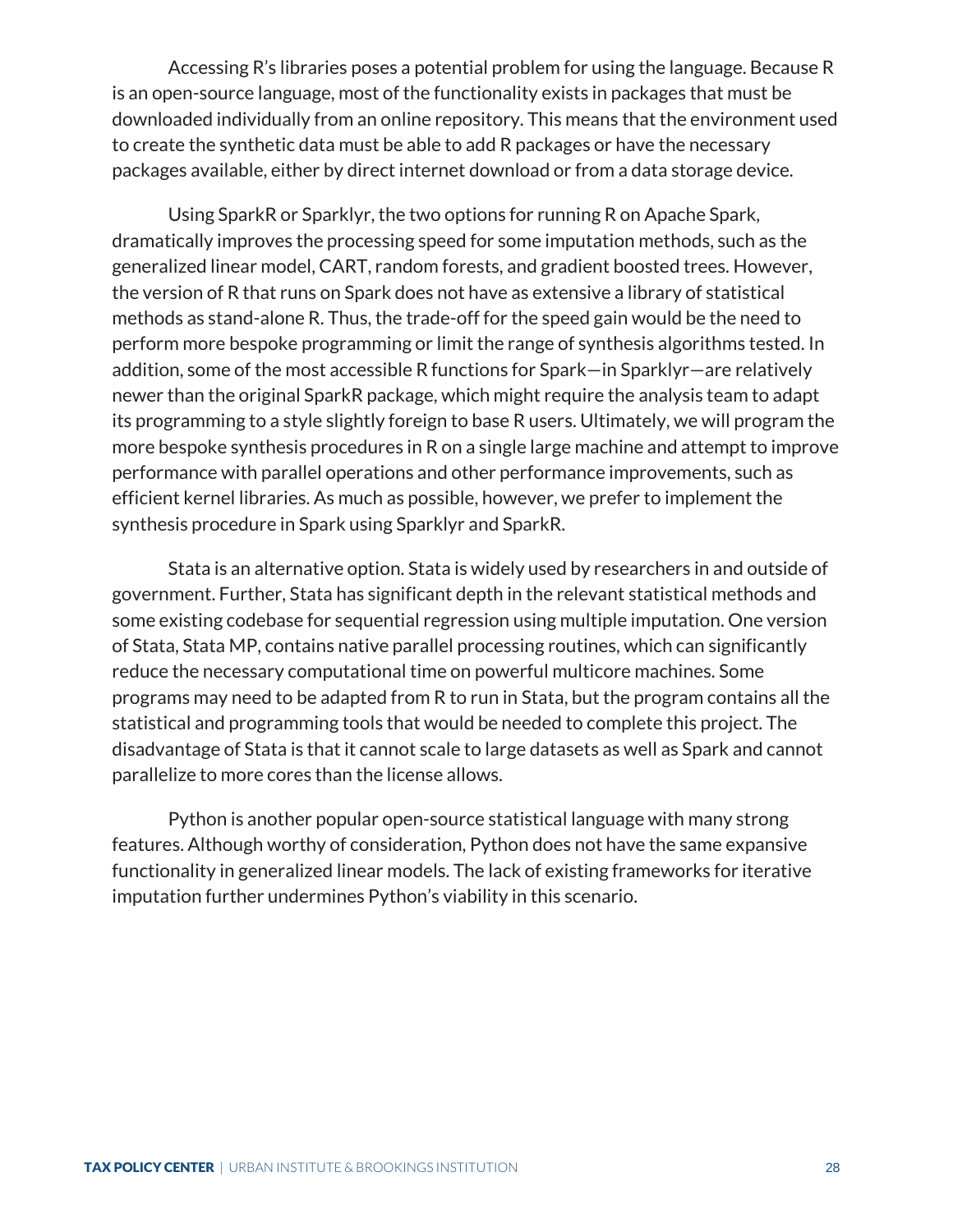# <span id="page-32-0"></span>**V. SUMMARY OF SYNTHESIS PROPOSAL**

The synthesis methodology will be refined over time through testing.<sup>[45](#page-33-0)</sup> Our current plan would synthesize discrete variables using CART and use a sequential regression method to synthesize continuous variables. Discrete variables would be top-coded to prevent release of information about extreme outliers.

As discussed, the sample would first be partitioned into relatively homogeneous groups subject to the constraint that none of the partitions be too small to protect against overfitting (Benedetto et al. 2013). For example, the sample might be partitioned by age, filing status, dependent return status, type of return filed, number of dependents, and income. We will test the feasibility of using CART to identify these groupings. We plan to produce a single synthetic dataset, though we may test the use of multiple implicates as part of the process.

For continuous variables, the methodology will order the variables from most to least common, though we will test the order of variables to maximize model accuracy. The first variable (*Y1*) would be synthesized by randomly sampling from a smoothed version of the empirical distribution. To protect against disclosing the attributes of extreme values, the distribution for the tails would be modified to preserve the mean and variance while suppressing all other information. This makes meaningful inference about particular observations impossible and is consistent with the speculation of Machanavajjhala et al. (2008, 285): "We believe that judicious suppression and separate modeling of outliers may be the key since we would not have to add noise to parts of the domain where outliers are expected."

Subsequent variables (*Y2*, *Y3*, …, *Yk*) will be synthesized by regressing each variable on a polynomial expansion of a subset of the prior variables. The synthesized variables are calculated by applying the regression parameter estimates to the prior synthesized values with the addition of an error term drawn from the smoothed empirical error distribution (with similar treatment of outliers as in the generation of *Y*1). The models will be modified as appropriate to deal with censoring. For example, dividends only appear on a subset of income tax returns and must be positive.

Variables that are a function of others, such as AGI or taxable income, will be calculated as a function of the synthesized variables.

We will test the methodology first by creating a synthetic nonfiler database, using information drawn from information returns about wages and salaries, Social Security income, and the like. This subsample by design has relatively low incomes and raises few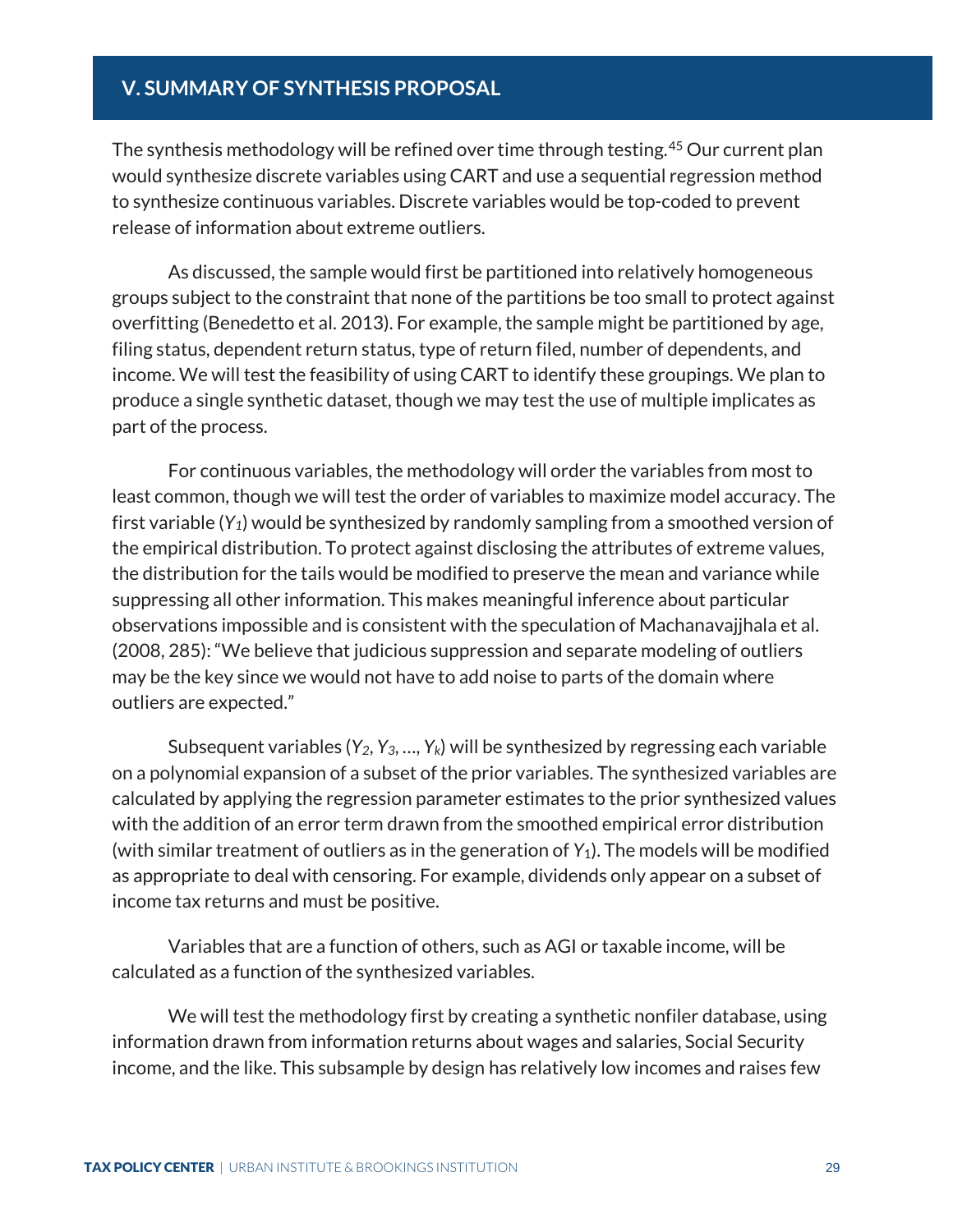disclosure risks. Assuming this synthesis is successful, we will next apply the methodology to the entire population of income tax returns.

The synthetic master file, which would not be shared with the public, would start with a very large number of observations, likely on the order of 10 million to start, though this number would be subject to testing. The synthetic PUF would be a stratified random sample of the synthetic master file with no records sampled at more than a 10 percent rate. Weights will be calculated as the inverse of the sampling rate. Sampling and weighting will ensure that the synthetic PUF is of a manageable size for researchers. Sampling is also an important protection against disclosing too much information about the underlying distribution (Burman et al. 2018).

The synthetic dataset will be evaluated for utility by comparing sample statistics with population values and those estimated using the INSOLE and the current PUF. In addition, we will run the Tax Policy Center Microsimulation Model on all three datasets, or some variant of the tax model depending on infrastructure constraints. We will estimate revenue, marginal tax rates, and tax burden distributions using the synthetic PUF and compare against the alternative benchmarks. We will use the following indicators to compare accuracy: confidence interval overlap, confidence interval length ratios, and difference in means (for the tax model).

<span id="page-33-0"></span>The process of generating the synthetic data is designed to be disclosure proof, as discussed. However, we will apply various tests to guarantee that we haven't inadvertently created disclosure risks. Our tests will be especially sensitive to the risk of attribute disclosure. For example, if only one tax unit has a particular combination of tax forms and schedules, the inclusion of such a return in the synthetic database could constitute evidence that the unique unit had filed a return. We will identify such cases if they exist and address them. For example, we might reduce the number of forms and schedules in the synthetic database until attribute disclosure is impossible.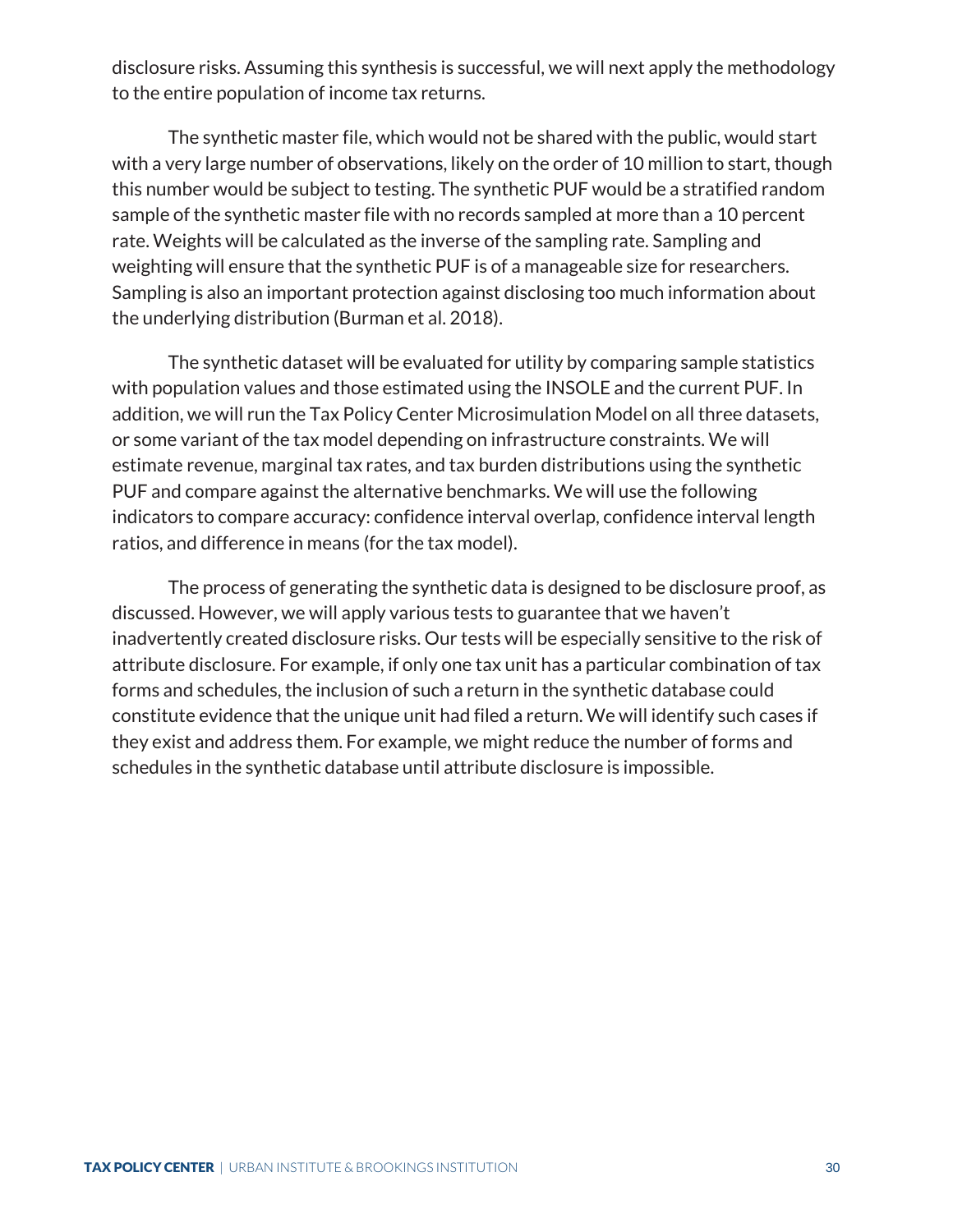# <span id="page-34-0"></span>**VI. CREATING A SECURE MEANS OF RUNNING STATISTICAL PROGRAMS ON CONFIDENTIAL DATA**

The final step is to create a secure way for authorized researchers to execute programs on the confidential administrative data, as proposed by Reiter (2009). Because the synthetic data file would have the same structure as the restricted data, users could debug their programs with confidence on their own computers. Validated results must be checked for disclosure before being released to the researchers.

Computer scientists have developed a theory of data privacy that will be used to inform this project.<sup>[46](#page-34-1)</sup> The basic idea is that each query of the confidential data extracts information that collectively could compromise privacy. For example, even with the addition of random errors to statistical estimates, it might be possible to rerun the same estimates multiple times to extract the true parameters. Researchers have developed a notion of a "privacy budget" that is drawn on each time the confidential data are accessed. Once exhausted, no further queries are permitted.

Because queries of the confidential dataset are a scarce resource, they entail a cost. One aspect of this project is to develop a pricing mechanism that reflects the shadow price of each statistical analysis of confidential data. (In a sense, this is analogous to imposing grazing fees to prevent the common resource of a pasture from being depleted.) For estimates that only draw on a small sample from the underlying dataset, the shadow price would be very low. Estimates based on the entire population would typically have a higher price.

<span id="page-34-1"></span>We still need to work out several technical issues for this project. For example, in theory, it would be possible to use the programs researchers submit to the IRS to improve the synthetic data file over time. Abowd and Schmutte (2015) describe such a methodology, but it is not clear this is computationally feasible at present.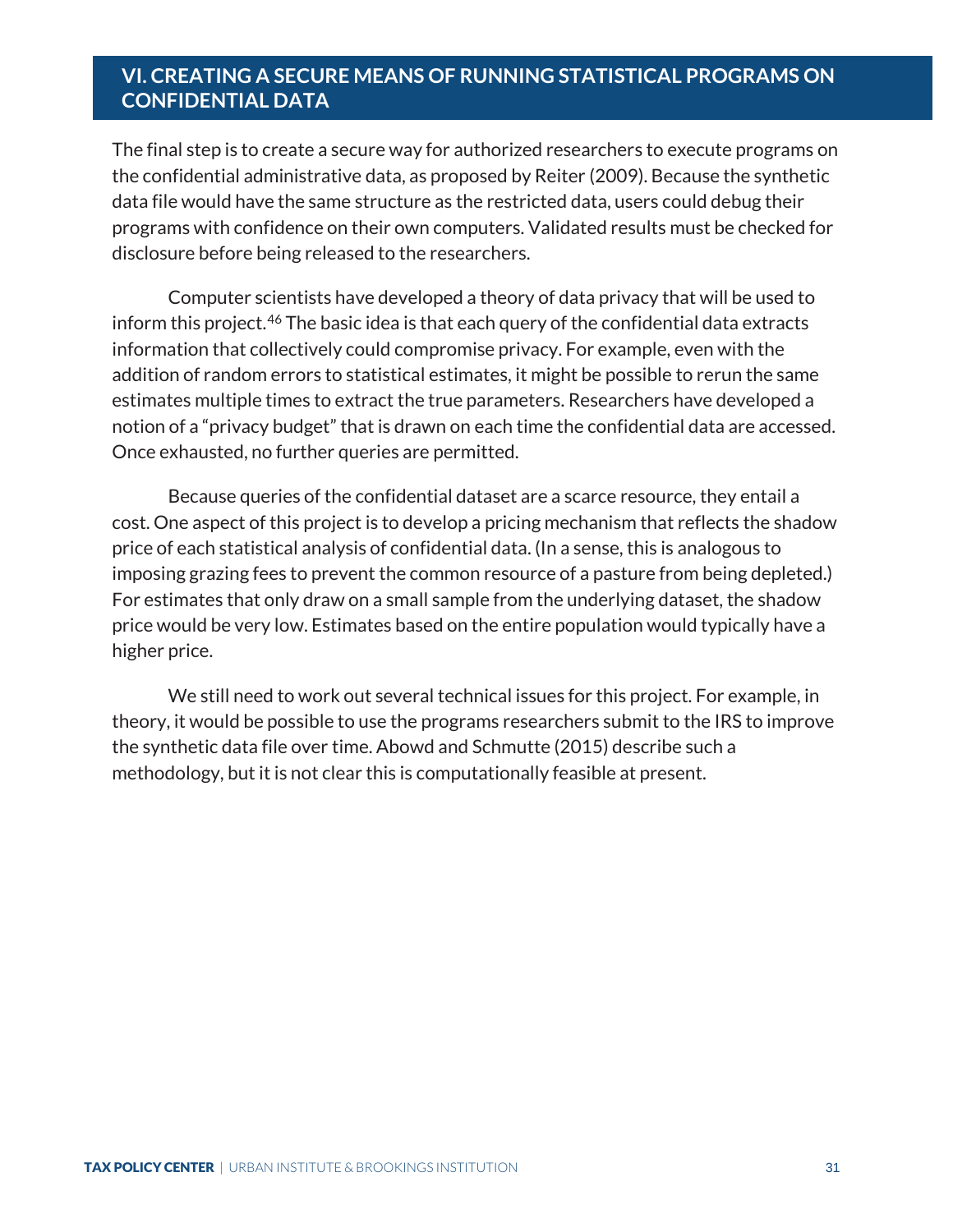# <span id="page-35-0"></span>**VII. CONCLUSION**

Administrative tax data are a potential trove of information that could inform research in public finance and other areas. However, taxpayers who are obliged to file have a legal right and expectation that their data be kept secure. This working paper has outlined a procedure for creating high-quality synthetic data files that appropriately balance data quality with privacy concerns. Because of the immense size of the IMF, we believe it is possible to produce synthetic data files that are statistically indistinguishable from the population data for many purposes while including no identifiable taxpayer information.

Still, like all synthetic data files, there are statistical problems for which our dataset would not provide consistent or efficient estimates. For that reason, we also propose that a secure way be established for users to submit statistical programs to run on IRS computers for a fee. Output would be emailed to the researcher after being checked for violations of disclosure rules.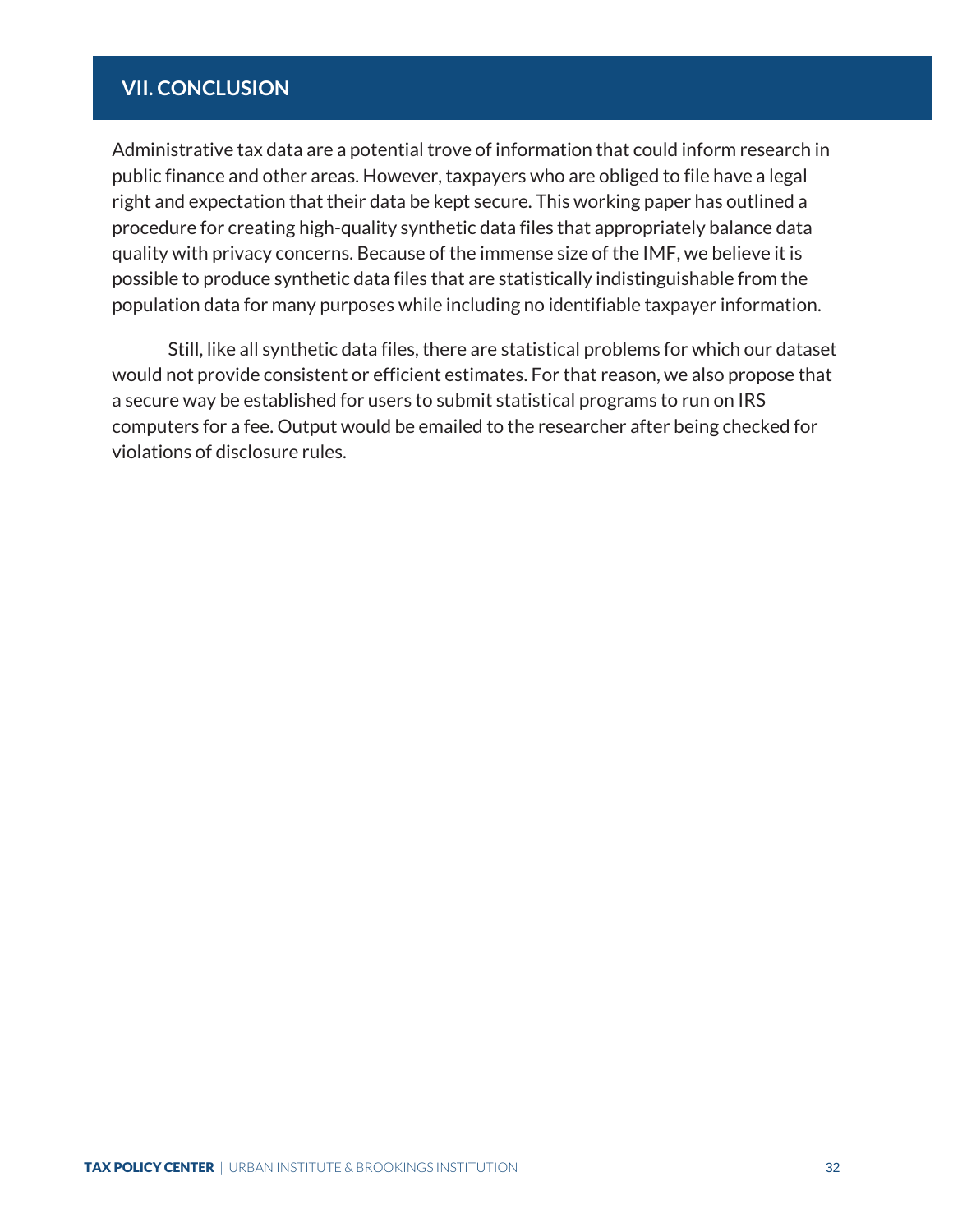# <span id="page-36-0"></span>**REFERENCES**

Abowd, John M., and Julia Lane. 2004. "New Approaches to Confidentiality Protection: Synthetic Data, Remote Access and Research Data Centers." In *Privacy in Statistical Databases: PSD 2004, Lecture Notes in Computer Science,* vol. 3050, edited by Josep Domingo-Ferrer and Vicenç Torra, 282–89. Berlin: Springer.

Abowd, John M., and Ian M. Schmutte. 2015. "Economic Analysis and Statistical Disclosure Limitation." *Brookings Papers on Economic Activity* 46 (1): 221–93.

Allison, Paul D. 2000. "Multiple Imputation for Missing Data: A Cautionary Tale." *Sociological Methods and Research* 28 (3): 301–9.

Benedetto, Gary, Martha H. Stinson, and John M. Abowd. 2013. "The Creation and Use of the SIPP Synthetic Beta." Washington, DC: US Census Bureau.

Bertrand, Marianne, Emir Kamenica, and Jessica Pan. 2015. "Gender Identity and Relative Income within Households," *Quarterly Journal of Economics* 130 (2): 571–614.

Breiman, Leo. 2001 "Random Forests." *Machine Learning* 45 (1): 5–32.

Bryant, Victoria L. 2017. *General Description Booklet for the 2012 Public Use File*. Washington, DC: US Department of the Treasury, Internal Revenue Service, Statistics of Income Division.

Bryant, Victoria L., John L. Czajka, Georgia Ivsin, and Jim Nunns. 2014. "Design Changes to the SOI Public Use File (PUF)." Paper presented at the 107th Annual Conference of the National Tax Association*,* Santa Fe, New Mexico, November 13–15.

Burman, Leonard, Surachai Khitatrakun, Graham MacDonald, and Philip Stallworth. 2018. "Proposed Methodology for Creating a Fully Synthetic Dataset and Privacy Implications." Washington, DC: Urban Institute. Unpublished.

Caiola, Gregory, and Jerome P. Reiter. 2010. "Random Forests for Generating Partially Synthetic, Categorical Data." *Transactions on Data Privacy* 3 (1): 27–42.

Chetty, Raj, Nathaniel Hendren, Patrick Kline, and Emmanuel Saez. 2014. "Where Is the Land of Opportunity? The Geography of Intergenerational Mobility in the United States." *The Quarterly Journal of Economics* 129 (4): 1553–1623.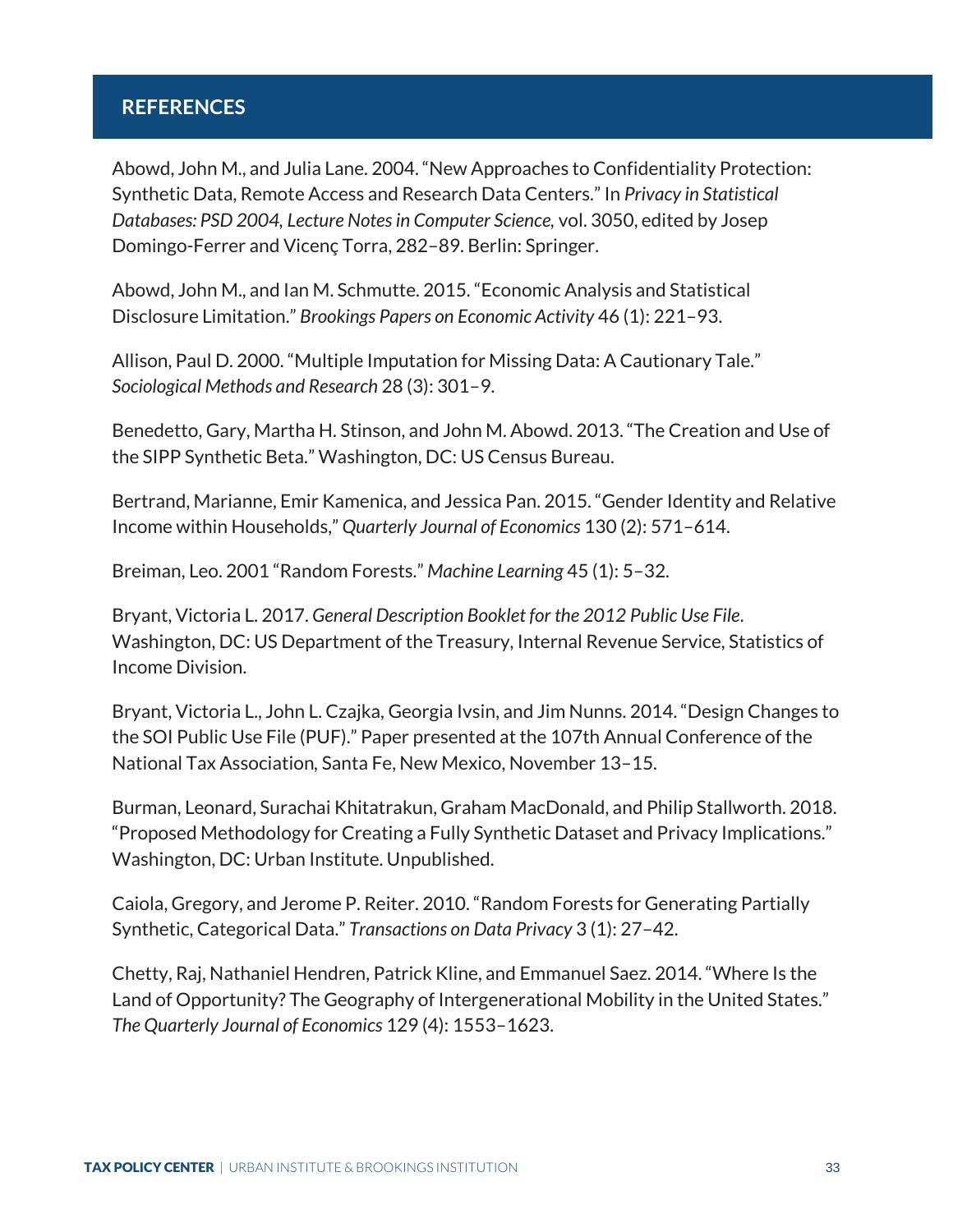Cilke, James. 2014. "The Case of Missing Strangers: What We Know and Don't Know about Nonfilers." Paper presented at the 107th Annual Conference of the National Tax Association*,* Santa Fe, New Mexico, November 13–15.

Domingo-Ferrer, Josep, Anton Martínez-Ballesté, Josep M. Mateo-Sanz, and Francese Sebé. 2006. "Efficient Multivariate Data-oriented Microaggregation." *The Very Large Databases Journal* (2006): 355–69.

Domingo-Ferrer, Josep, Vicenç Torra, Josep M. Mateo-Sanz, and Francesc Sebe. 2005. "Empirical Disclosure Risk Assessment of the IPSO Synthetic Data Generators." In *Monographs in Official Statistics: Proceedings of the UN/ECE-Eurostat Work Session on Statistical Data Confidentiality*, 227–38.

Dreschler, Jörg, Stefan Bender, and Susanne Rässler. 2007. "Comparing Fully and Partially Synthetic Data Sets for Statistical Disclosure Control in the German IAB Establishment Panel." *Transactions on Data Privacy* 1 (3): 105–30.

FCSM (Federal Committee on Statistical Methodology). 2005. "Report on Statistical Disclosure Limitation Methodology." Washington, DC: FCSM.

Fellegi, Ivan P., and Allan B. Sunter. 1969. "A Theory for Record Linkage." *Journal of the American Statistical Association* 64 (328): 1183–1210.

Fuller, Wayne A. 1993. "Masking Procedures for Microdata Disclosure Limitation." *Journal of Official Statistics* 9 (2): 383–406.

Guimaraes, Paulo, and Richard Lindrooth. 2005. "Dirichlet-Multinomial Regression." *Econometrics* 0509001. Economics Working Paper Archive at Washington University in St. Louis.

Hu, Jingchen. 2015. "Dirichlet Process Mixture Models for Nested Categorical Data." PhD diss., Duke University.

https://dukespace.lib.duke.edu/dspace/bitstream/handle/10161/9933/Hu\_duke\_0066D\_ 12907.pdf;sequence=1

Hu, Jingchen, Jerome P. Reiter, and Quanli Wang. 2014. "Disclosure Risk Evaluation for Fully Synthetic Categorical Data." In *Privacy in Statistical Databases*: *PSD 2014, Lecture Notes in Computer Science,* vol. 8744, edited by Josep Domingo-Ferrer, 185–99. Berlin: Springer.

Huckett, Jennifer, and Michael D. Larsen. 2007. "Microdata Simulation for Confidentiality of Tax Returns using Quantile Regression and Hot Deck." In *2007 Proceedings of the Third International Conference on Establishment Surveys*, Montreal, Quebec, June 18–21.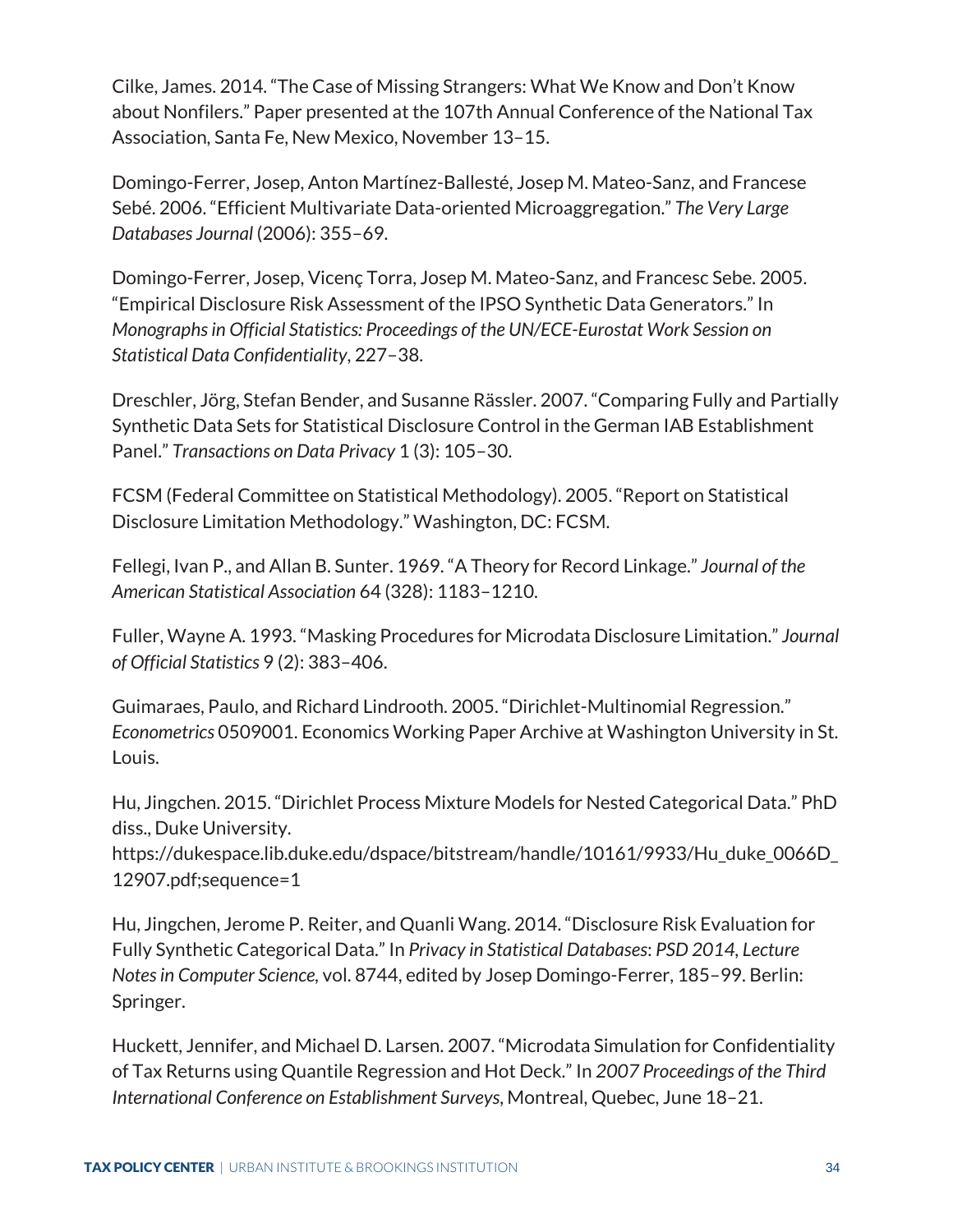Jaro, Matthew A. 1989. "Advances in Record Linkage Methodology as Applied to Matching the 1985 Census of Tampa, Florida." *Journal of the American Statistical Association* 84 (406): 414–20.

Karr, Alan F., Christine N. Kohnen, Anna Oganian, and Ashish P. Sanil. 2006. "A Framework for Evaluating the Utility of Data Altered to Protect Confidentiality." *The American Statistician* 60 (3): 224–32.

Kennickell, Arthur B. 1997. "Multiple Imputation and Disclosure Protection: The Case of the 1995 Survey of Consumer Finances." In *Record Linkage Techniques, 1997,* edited by Wendy Alvey and Bettye Jamerson (1997): 248–67. Washington, DC: National Academies Press.

Kinney, Satkartar K., Jerome P. Reiter, and Javier Miranda. 2014. "Synlbd 2.0: Improving the Synthetic Longitudinal Business Database." *Statistical Journal of the IAOS* 30 (2): 129– 35.

Kinney, Satkartar K., Jerome P. Reiter, Arnold P. Reznek, Javier Miranda, Ron S. Jarmin, and John M. Abowd. 2011. "Towards Unrestricted Public Use Business Microdata: The Synthetic Longitudinal Business Database." *International Statistical Review* 79 (3): 362–84.

Little, Roderick. 1993. "Statistical Analysis of Masked Data." *Journal of Official Statistics* 9, 407–26.

Machanavajjhala, Ashwin, Daniel Kifer, John Abowd, Johannes Gehrke, and Lars Vilhuber. 2008. "Privacy: Theory Meets Practice on the Map." In *Proceedings of the 2008 IEEE 24th International Conference on Data Engineering*, 277–86. New York: IEEE Computer Society.

Maddala, G. S. 1983. *Limited-Dependent and Qualitative Variables in Econometrics*. Cambridge, UK: Cambridge University Press.

McClure, David, and Jerome P. Reiter. 2012. "Differential Privacy and Statistical Disclosure Risk Measures: An Investigation with Binary Synthetic Data." *Transactions on Data Privacy* 5 (3): 535–52.

———. 2016. "Assessing Disclosure Risks for Synthetic Data with Arbitrary Intruder Knowledge." *Statistical Journal of the IAOS* 32 (1): 109–26.

Nowok, Beata. 2015. "Utility of Synthetic Microdata Generated using Tree-Based Methods." Edinburgh, UK: University of Edinburgh, School of Geosciences.

Parisi, Michael. 2017. "Individual Income Tax Returns, Preliminary Data, Tax Year 2015." *Statistics of Income Bulletin*, Spring: 2–11.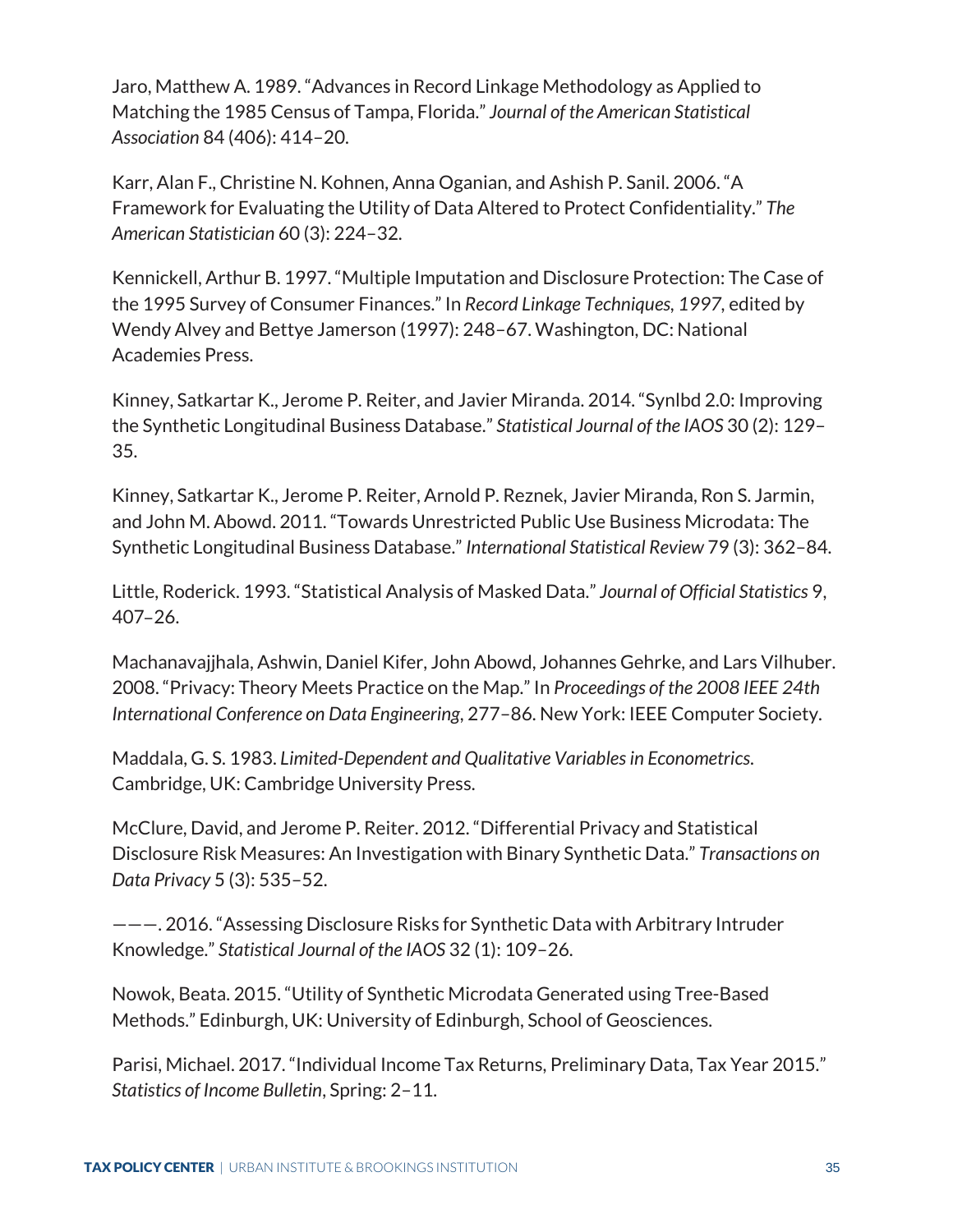Raab, Gillian M., Beata Nowok, and Chris Dibben. 2017. "Practical Data Synthesis for Large Samples." *Journal of Privacy and Confidentiality* 7 (3): 67–97.

Raghunathan, Trivellore E., James M. Lepkowski, John Van Hoewyk, and Peter Solenberger. 2001. "A Multivariate Technique for Multiply Imputing Missing Values using a Sequence of Regression Models." *Survey Methodology* 27 (1): 85–95.

Raghunathan, Trivellore E., Jerome T. Reiter, and Donald B. Rubin. 2003. "Multiple Imputation for Statistical Disclosure Limitation." *Journal of Official Statistics* 19 (1): 1–16.

Reiter, Jerome P. 2004. "Simultaneous Use of Multiple Imputation for Missing Data and Disclosure Limitation." *Survey Methodology* 30 (2): 235–42.

———. 2005. "Using CART to Generate Partially Synthetic Public Use Microdata." *Journal of O*ffi*cial Statistics* 21 (3): 441–62.

———. 2009. "Multiple Imputation for Disclosure Limitation: Future Research Challenges." *Journal of Privacy and Confidentiality* 1 (2): 223–33.

Richman, Michael B., Theodore B. Trafalis, and Indra Adrianto. 2009."Missing Imputation through Machine Learning Algorithms." In *Artificial Intelligence Methods in the Environmental Sciences*, edited by Sue Ellen Haupt, Antonello Pasini, and Caren Marzban, 153–69. Berlin: Springer.

Rubin, Donald B. 1978. "Multiple Imputation in Sample Surveys—A Phenomenological Bayesian Approach to Nonresponse." In *American Statistical Association Proceedings of the Section on Survey Research Methods*, 20–40.

———. 1987. *Multiple Imputation for Nonresponse in Surveys*. Wiley Series in Probability and Mathematical Statistics, vol. 81. Hoboken, NJ: John Wiley & Sons.

———. 1993. "Statistical Disclosure Limitation." *Journal of Official Statistics* 9 (2): 461–68.

———. 1996. "Multiple Imputation after 18+ Years." *Journal of the American Statistical Association* 434 (91): 473–89.

———. 2004. "The Design of a General and Flexible System for Handling Nonresponse in Sample Surveys." *The American Statistician* 58 (4): 298–302.

Snoke, Joshua, Gillian Raab, Beata Nowok, Chris Dibben, and Aleksandra Slavkovic. 2016. "General and Specific Utility Measures for Synthetic Data." arXiv:1604.06651.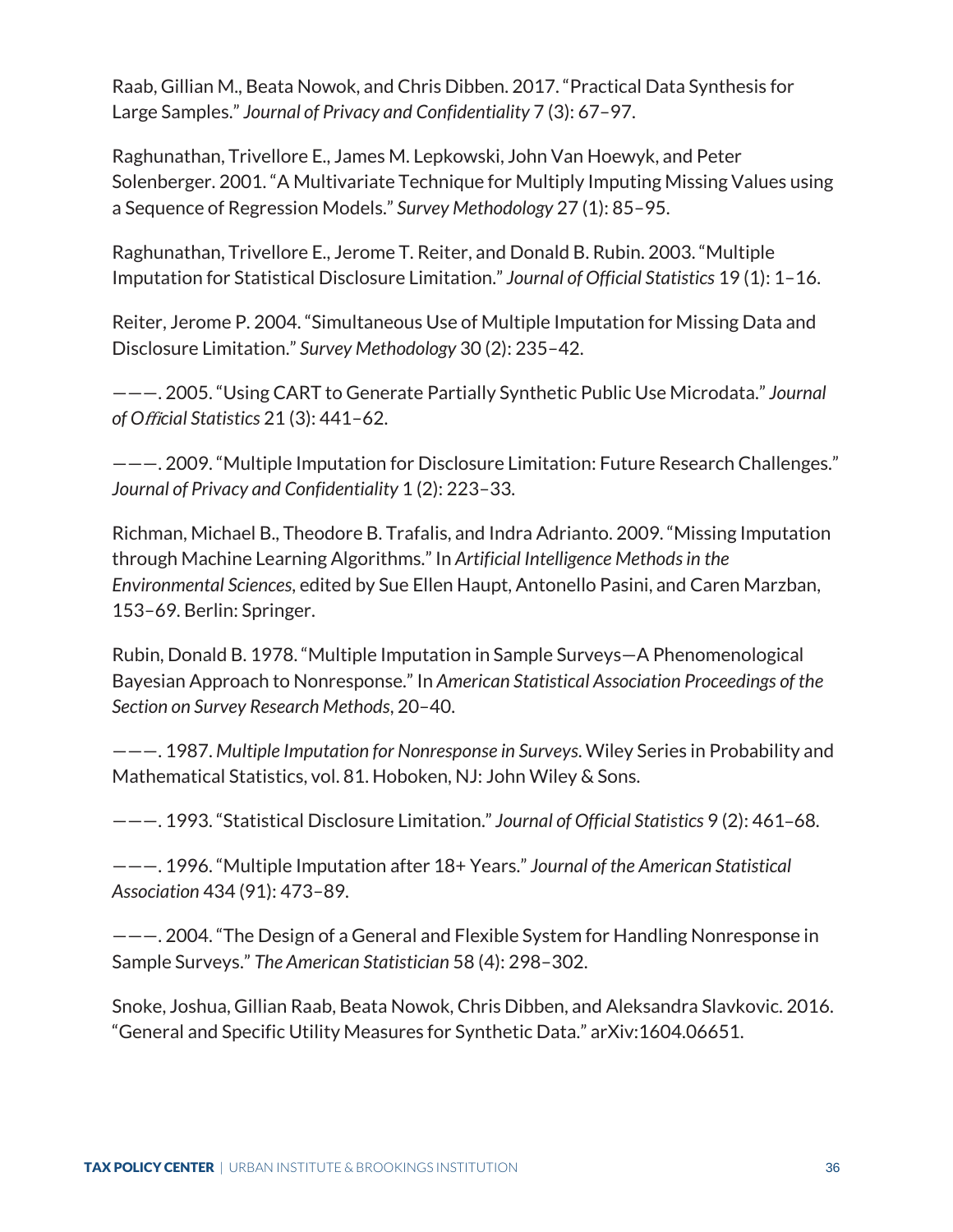Spruill, Nancy L. 1982. "Measure of Confidentiality." *Statistics of Income and Related Administrative Research:* 1982. Washington, DC: US Department of the Treasury, Internal Revenue Service, Statistics of Income Division.

Spruill, Nancy L. 1983a. "The Confidentiality and Analytical Usefulness of Masked Business Microdata." In *American Statistical Association Proceedings of the Section on Survey Research Methods*(1983): 602–7.

———. 1983b. "Testing Confidentiality of Masked Business Microdata." Working Paper PRI 83-07.09. Alexandria, VA: Public Research Institute.

———. 1984. *Protecting Confidentiality of Business Microdata by Masking*. Alexandria, VA: Public Research Institute.

Statistics of Income Division. 2018a. *Individual Income Tax Returns 2016*. Washington, DC: US Department of the Treasury, Internal Revenue Service, Statistics of Income Division.

Statistics of Income Division. 2018b. *Individual Income Tax Returns: Line Item Counts 2016*. Washington, DC: US Department of the Treasury, Internal Revenue Service, Statistics of Income Division.

Tendick, Patrick. 1992. "Assessing the Effectiveness of the Noise Addition Method of Preserving Confidentiality in the Multivariate Normal Case." *Journal of Statistical Planning and Inference* 31 (3): 273–82.

Torra, Vicenç, John M. Abowd, and Josep Domingo-Ferrer. 2006. "Using Mahalanobis Distance-Based Record Linkage for Disclosure Risk Assessment." In *Privacy in Statistical Databases: PSD 2006, Lecture Notes in Computer Science*, vol. 4302, 233–42. Berlin: Springer.

van Buuren, Stef, and Karin Groothuis-Oudshoorn. 2011. "mice: Multivariate Imputation by Chained Equations in R." *Journal of Statistical Software* (45) 3: 1–67.

Vilhuber, Lars, and John M. Abowd. 2016. "Session 14: Usage and Outcomes of the Synthetic Data Server." In *INFO7470 Understanding Social and Economic Data*, https://ecommons.cornell.edu/handle/1813/45065.

Wei, Lan. 2016. "Methods for Imputing Missing Values and Synthesizing Confidential Values for Continuous and Magnitude Data." PhD diss., Duke University, 2016. https://dukespace.lib.duke.edu/dspace/bitstream/handle/10161/12897/Wei\_duke\_0066 D 13672.pdf?sequence=1.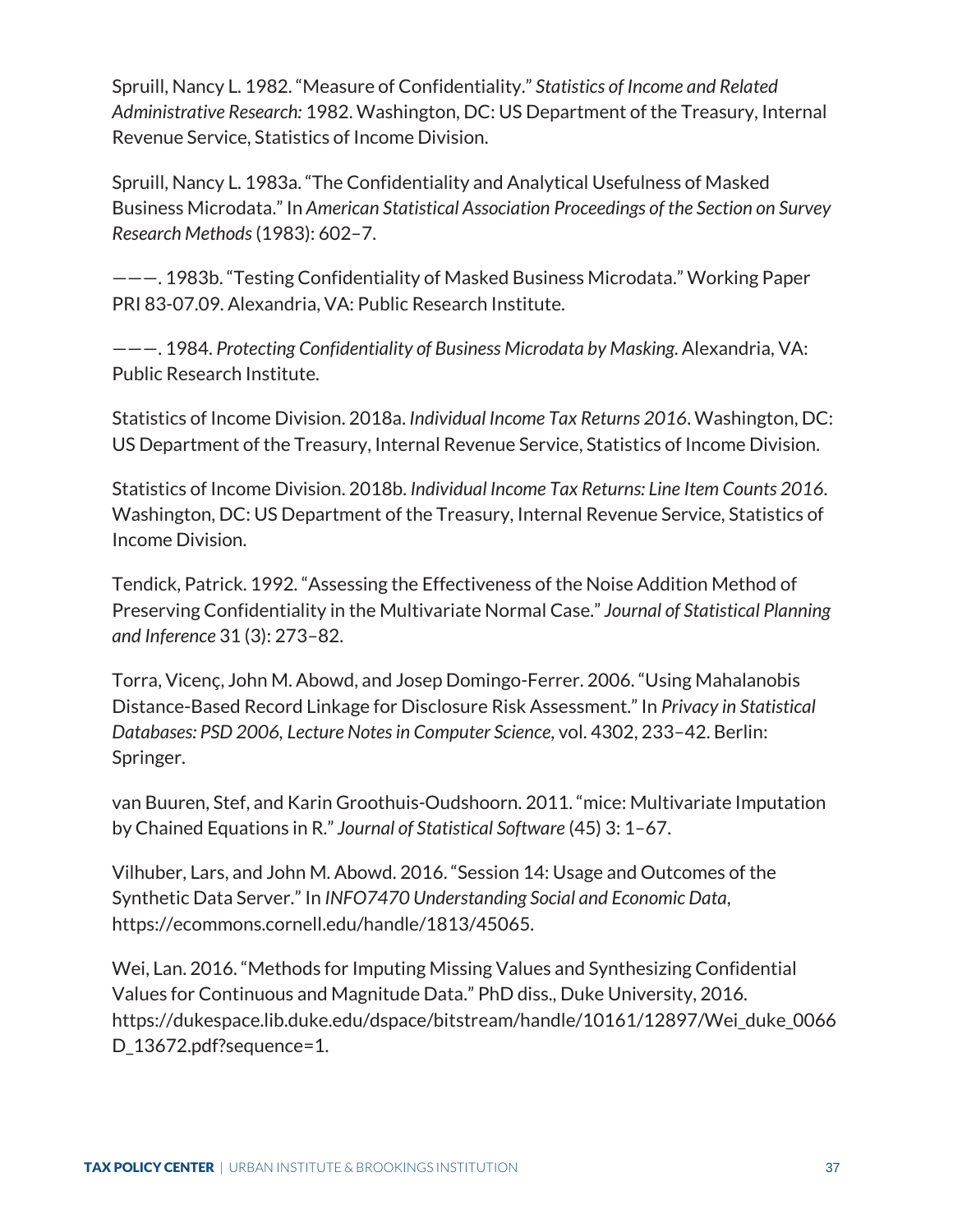Wei, Lan, and Jerome P. Reiter. 2016. "Releasing Synthetic Magnitude Microdata Constrained to Fixed Marginal Totals." *Statistical Journal of the IAOS* 32 (1): 93–108.

Winglee, Marianne, Richard Valiant, Jay Clark, Yunhee Lim, Michael Weber, and Michael Strudler. 2002. "Assessing Disclosure Protection for a SOI Public Use File." Paper presented at the American Statistical Association Meeting, Fairbanks, AK, July 10–12.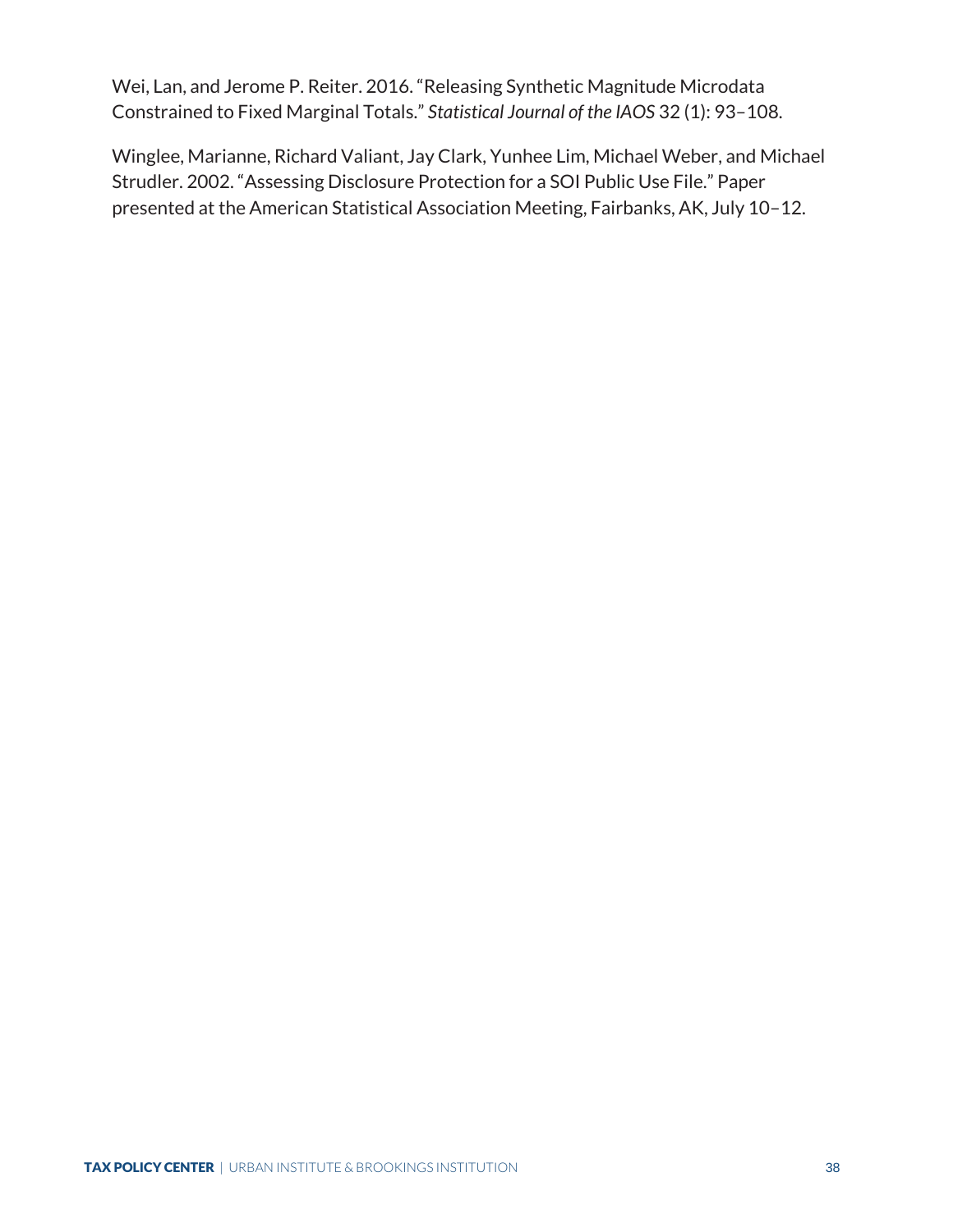# <span id="page-42-0"></span>**NOTES**

 $\overline{a}$ 

<sup>4</sup> The population file of returns processed by IRS in 2017 contains most but not all tax returns filed for tax year 2016 and also a good number of tax returns filed for prior years (some are for a tax year before 2014). <sup>5</sup> Some information returns also pertain to dependents who do not file an income tax return.

<sup>6</sup> For example, the IRS has the returns and schedules filed by partnerships and Subchapter S corporations, which provide information in addition to what individual partners and shareholders report on their income tax returns.

 $<sup>7</sup>$  Historically there was a significant lag between "pipeline" processing of returns and recording in the</sup> Master File, but that lag has now essentially disappeared. Some return information (such as attached W-2s) is not captured in IRS processing (because the IRS subsequently matches returns to W-2s supplied to it by employers), but is included in the SOI sample so captured by SOI to speed completion of the sample file. <sup>8</sup> *INSOLE* is a combination of *individual* and *sole proprietor*. The name originated when sole proprietorships were the primary form of noncorporate business.

<sup>9</sup> Tentative (preliminary, incomplete) returns are excluded from the sample because the final return will be subject to sampling; amended returns are omitted because the original returns were subject to sampling.  $10$  When the original strata boundaries were established in 1991, some of the positive income strata covered

the same income ranges but covered returns with different levels of "interest" for tax analysis purposes. Within an income range, a higher sample rate was assigned to the stratum containing more interesting returns. As a result, there were 15 positive income strata. Over time the differential sampling rates were dropped, so SOI now uses only income ranges to define these strata.

<sup>11</sup> Prior to the tax year 2016 sample, strata boundaries were expressed in 1991 dollar levels, with amounts on returns adjusted by the change in the gross domestic product implicit price deflator since 1991. This deflator generally grows more slowly than consumer prices indexes, such as the consumer price index for all urban consumers CPI-U. The change in the deflator between 1991 and 2015 (the deflation factor for income on returns sampled in 2016) was 1.5874 (compared to a CPI-U ratio for the same period of 1.7402).<br><sup>12</sup> The identification of high-income nontaxable returns, as defined in the Tax Reform Act of 1976, is based on the larger of Adjusted Gross Income or an expanded income definition measured in current dollars (that is, not deflated). When first established, this stratum captured 69 returns. It now includes about 30,000.

<sup>13</sup> Social Security numbers are issued by the Social Security Administration to every US citizen, every noncitizen who has permission to work in the United States, and certain other noncitizens who require an SSN to receive benefits from the federal government or a state or local government. Noncitizens who do not qualify for an SSN but who are required to file a tax or information return with the IRS are required to have an Individual Taxpayer Identification Number, which is a nine-digit number with a first digit of nine that is otherwise similar to an SSN. IRS also issues an Adoption Taxpayer Identification Number for a child legally placed for adoption with a taxpayer who does not know the child's SSN.

<sup>14</sup> HINTS accounted for 28,758 returns in the sample.

<sup>15</sup> The items included in the sample for tax year 2016 are detailed in Statistics of Income Division (2018b).  $16$  The full sample rates for negative strata 8 and 9 and positive strata 13 are about 0.33 percent, while the rate for negative strata 7 is about twice that rate (design and achieved sample rates differ somewhat).

<sup>&</sup>lt;sup>1</sup> See Statistics of Income Division (2018a); this count does not include tentative or amended returns. About 54 million returns filed in 2017 were joint returns (108 million taxpayers), and about 9 million were filed for children and other dependents.

<sup>&</sup>lt;sup>2</sup> The shorter variants of Form 1040, Forms 1040A and 1040EZ, have fewer lines and require fewer supporting schedules and forms.

<sup>&</sup>lt;sup>3</sup> Notices are also sent to electronic filers if tests applied after filing detect certain errors. Paper and electronically filed returns may also be selected, in various ways, for further testing, audit, and enforcement actions.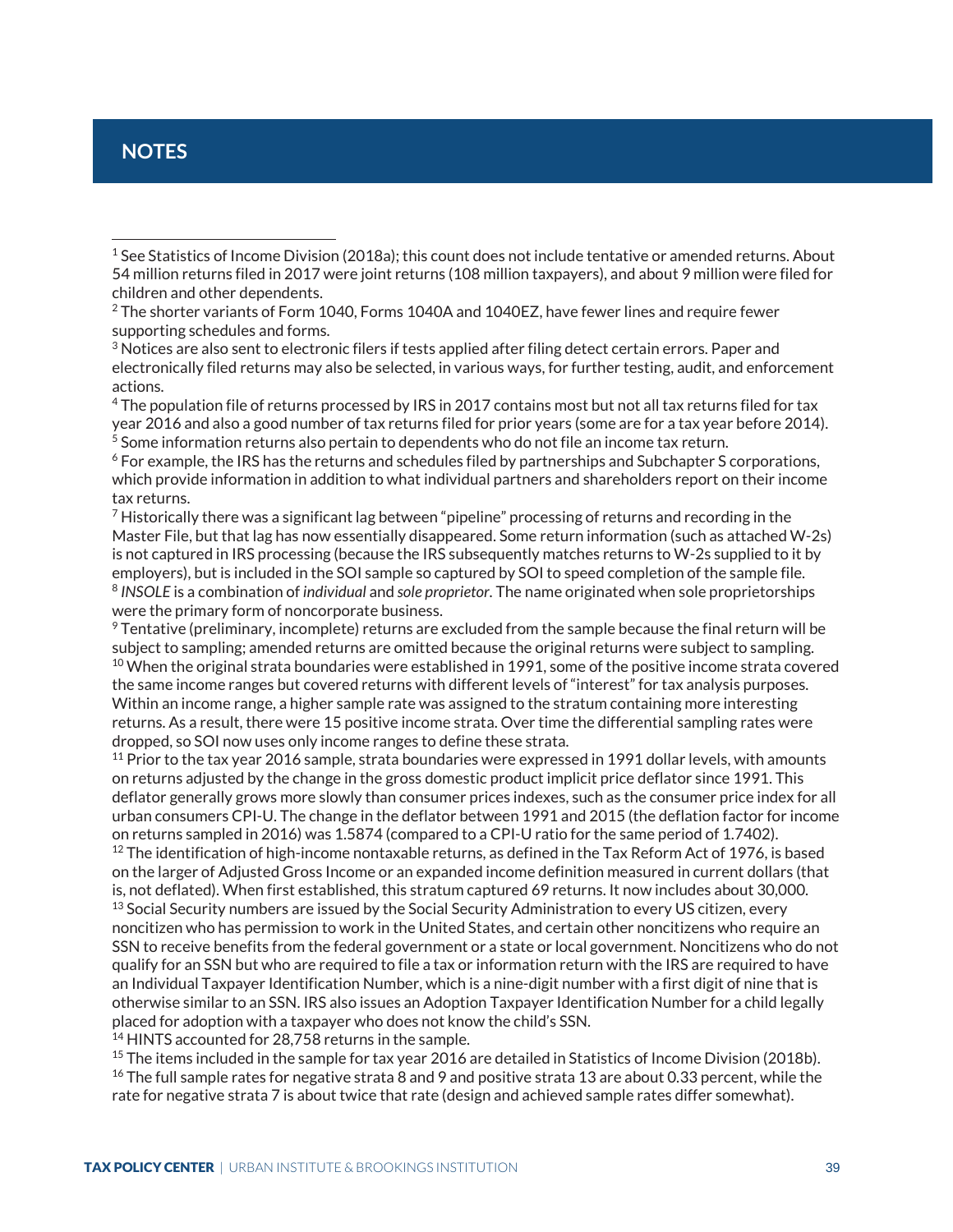$17$  Bryant et al. (2014) describe how these returns are selected. A few returns in noncertainty strata are included in the aggregate record. For the tax year 2012 PUF, on a weighted basis 1,260 returns were aggregated (Bryant 2017).

<sup>18</sup> Bryant (2017).

<sup>19</sup> The INSOLE sample for tax year 2012 represented a population of 145.0 million returns, but 0.4 million of these were filed for taxable years prior to 2009 and therefore not in the population the PUF represents. <sup>20</sup> Bryant (2017).

 $21$  See in particular Internal Revenue Code Section 6103 and the associated provisions imposing penalties for breach of confidentiality.

<sup>22</sup> For returns sampled in 2017, 97.8 percent of returns were in strata 7 through 13 (Table C, p. 208, in Statistics of Income Division 2018a).

 $23$  Changes made during IRS and SOI processing to return entries made by taxpayers may also reduce disclosure risk, because these changes in themselves make some PUF records different from the taxpayer's return.

 $^{24}$  Taxpayers have the option of taking an itemized deduction for state income or state sales taxes. Because most states impose an income tax that is generally higher in amount for itemizers than their sales tax amount, use of the sales tax deduction (for which IRS supplies suggested amounts by income and family size) potentially could be used to infer state of residence.

 $25$  The PUF includes variables based on the DM-1 information on the INSOLE sample file for age of the primary taxpayer (in separate ranges for nondependent and dependent primary filers), ages of dependents (in ranges), and the gender of the primary taxpayer. It also includes a variable computed from W-2 and Schedule SE information on the full sample file for ranges of the split of earnings between spouses on joint returns.

<sup>26</sup> Bryant (2017).

 $27$  A single filer who supports a parent in a separate household can file as a head of household.

<sup>28</sup> Blurring is also referred to as *masking* and *microaggregation*.

 $^{29}$  Groups are defined by marital status and number of dependents. Within these groups, variables to be blurred are normalized, a distance metric among all returns is calculated. Then the returns are selected in subgroups of three, starting with the returns that are furthest apart, and the variables are multivariateblurred.

 $30$  For a summary description of the various blurring groups, see Bryant (2017).

<sup>31</sup> One measure of the statistical accuracy of the PUF is the difference between population estimates for variables based on the full sample and on the PUF. As shown in Bryant (2017) for the 2012 PUF, the differences can be large (e.g., for the itemized deduction for motor vehicle taxes, the difference is over 80 percent of the amount estimated from the full sample), although for common items it is small (e.g., the difference is only 0.14 percent for AGI).

 $32$  The basic problem with simply imputing missing values is that the imputed value has measurement error but is treated as a known constant, which creates bias. Multiple imputation reflects the uncertainty in imputation by providing a range of equally plausible estimates. However, standard errors must be adjusted upward for proper statistical inference (e.g., see Rubin 1996, equation 2.2).

<sup>33</sup> A kernel density function is fitted to the values of leaves on the terminal branch (Reiter 2005). The support of the density function is constrained to be between the minimum and maximum values unless those are so close that there would be a disclosure concern. In that case, the support may be extended (i.e., allowing for values outside those observed), but that process may produce unrealistic imputations. A better option may be to prune the tree (reduce *M*) so that each branch has a suitably diverse distribution of values.

<sup>34</sup> We may want to use some relatively less important variables that were included in electronically filed returns but were not captured from paper returns (unless they were selected for the INSOLE file). We plan to follow the synthesis procedure described hereafter and assume that the small fraction of returns for which those data are not available are otherwise similar to other returns in these respects.

35 See, for example, Maddala (1983) for a survey of limited dependent variable models. More detail on our synthesis methodology and approach to privacy is in Burman, Khitatrakun, MacDonald, and Stallworth (2018).

 $36$  Taxpayers can file for an amendment if they need to make a correction. However, these corrections may not be recorded in the SOI data files, which are a snapshot of tax return data.

<sup>37</sup> This list of variables that will be modeled rigorously should include most of the variables currently present in the PUF with at least a few more variables added.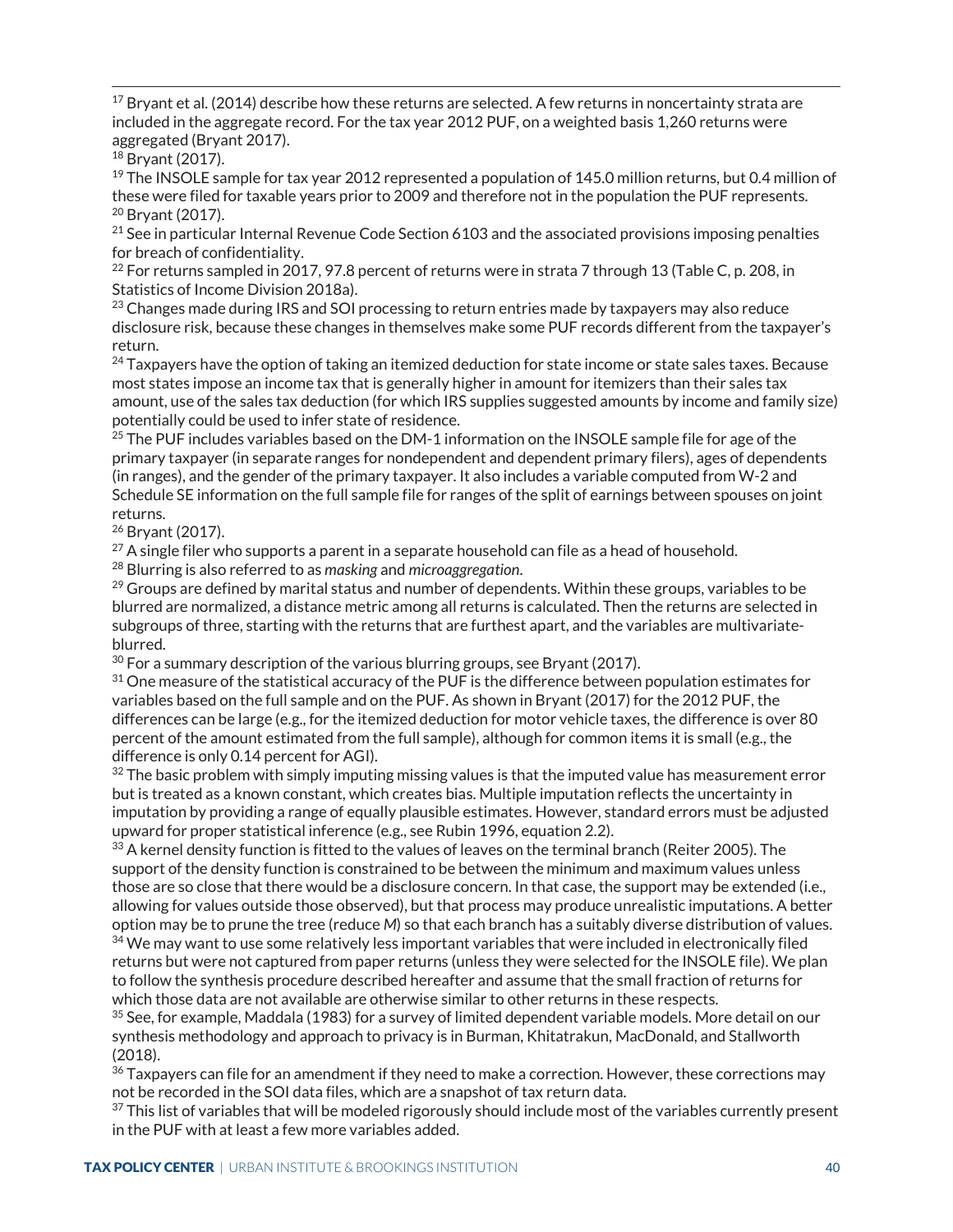38 One possibility is to randomly select one of the tax returns in this subgroup, calculate the ratio between each component's value and its associated aggregate value, apply any necessary blurring (e.g., not allowing any share to be more than 90 percent or less than 1 percent), then apply these shares to decompose the aggregate values into components. The goal of this method is to reasonably populate values of component variables, but to ensure data confidentiality by not preserving the relationships between components and aggregated variables.

 $39$  To complete an individual income tax return, a taxpayer must record her income sources, potential tax deductions, and various expenses in detail on the main 1040 Form and its associated schedules, forms, and supplemental calculation worksheets. These forms, schedules, and worksheets have embedded in them taxyear-specific formulas to calculate taxable income, itemized deductions, alternative minimum tax, available tax credits, and other applicable taxes from the detailed information recorded. The taxpayer enters these calculated components on the main Form 1040 to figure out her tax liability and, after accounting for taxes that she has paid in advance, obtains either the available tax refund if she has paid more than her liability in advance, or the additional tax that she needs to pay if she has not paid enough in advance.

 $40$  In their experiment, Raab, Nowok, and Dibben (2016) noted that putting categorical variables with a large number of categories early in the sequence helped speed up the calculation of the synthesis model. Reiter (2005) proposes a variable order based on the number of values that need to be synthesized.

<sup>41</sup> Some people do not claim credits or deductions to which they are entitled. In some cases, there is low participation because the benefits are small and eligibility rules complicated (e.g., the earned income tax credit for childless adults). Taxpayers may rationally forgo certain credits or deductions if their value is small relative to the time cost of completing the associated tax forms, schedules, or worksheets required to claim the tax benefits. In other cases, taxpayers may not know about certain tax benefits or that they are eligible for them.<br><sup>42</sup> According to an SOI tabulation, among the tax returns filed in 2016, the percentage of returns claiming

itemized deduction was 19.9 percent among taxpayers with AGI through \$100,000 and 74.6 percent among taxpayers with AGI more than \$100,000. Some tax credits (such as the earned income credit and saver's credit) are only available to taxpayers whose AGI does not exceed a specified amount, while some taxes (0.9 percent Medicare surtax and 3.8 percent net investment tax) are only imposed on taxpayers with AGI above a certain threshold.

43 According to an SOI tabulation, 150.3 million tax returns were filed in 2017, with a total income tax after credits of \$1.43 trillion. Out of these returns, 16,087 (0.01 percent of all returns) had AGI of \$10 million or more, and their total income tax after credit was \$114.4 billion (8.0 percent of \$1.43 trillion).

<sup>44</sup> To see this, consider the following example. Suppose both A and B are single with no dependents. A had \$5,000 and B had \$95,000 of taxable income in 2016. In this case, A's and B's tax before credit would be \$530 and \$19,644, respectively, resulting in a total of \$20,174.

Suppose that the synthesized data somehow swapped certain income values of A and B, resulting in both A and B having \$50,000 of taxable income in 2016. In this case, both A's and B's tax before credit would be \$8,278, resulting in a total of \$16,556, underestimating the actual tax liability by 18 percent!

<sup>45</sup> The methodology and an assessment of privacy issues are discussed in more detail in Burman et al. (2018). <sup>46</sup> This discussion draws heavily on Abowd and Schmutte (2015).